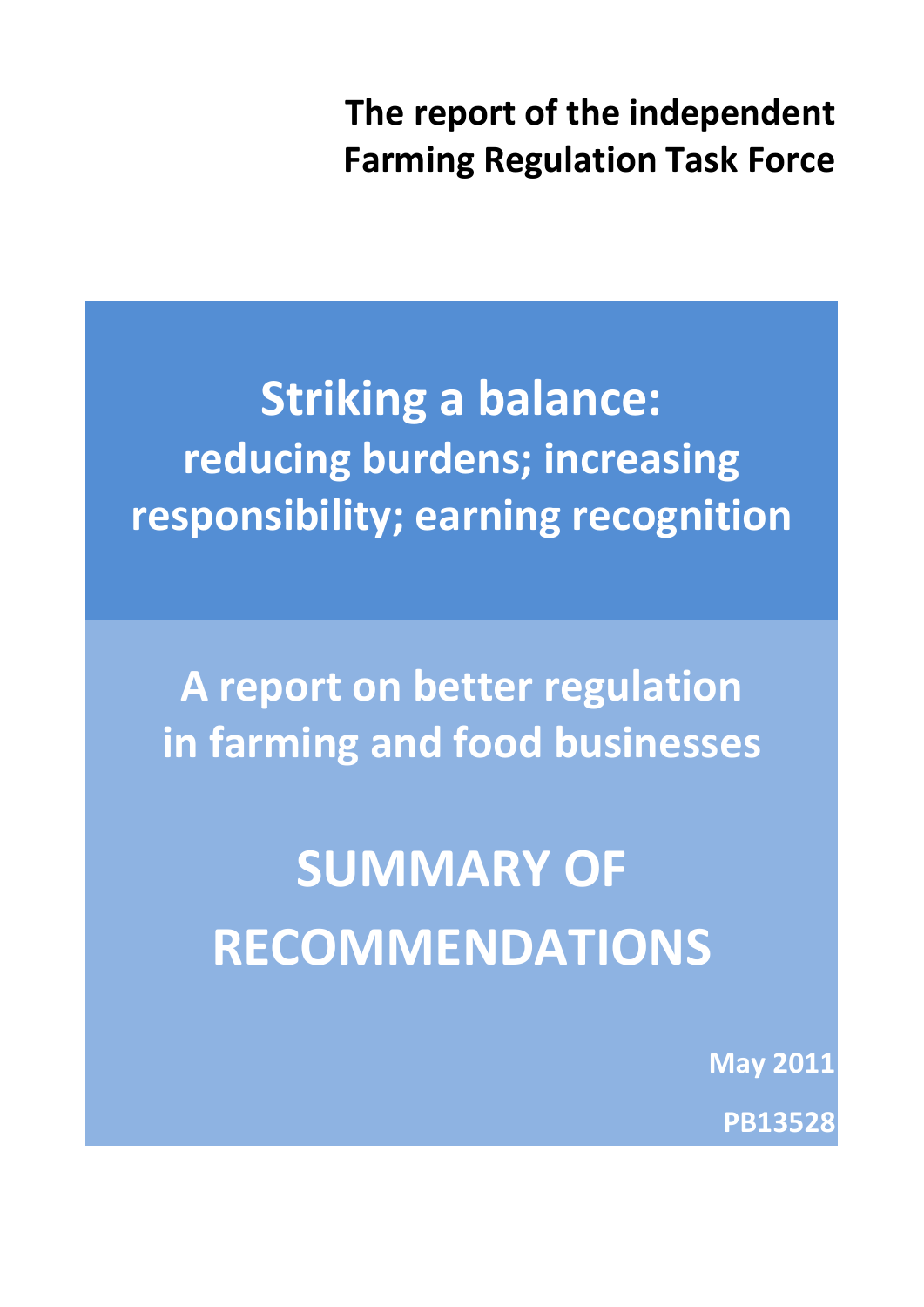# **Table of contents**

|                                          |                                                                                 | Page |
|------------------------------------------|---------------------------------------------------------------------------------|------|
| Letter to Ministers                      |                                                                                 | 3    |
| <b>Executive Summary</b>                 |                                                                                 | 5    |
| Strategic principles and recommendations |                                                                                 |      |
| Chapter 2                                | Changing the way we work: from bureaucracy to<br>responsibility and partnership | 11   |
| Chapter 3                                | Improving inspections, including through earned<br>Recognition                  | 20   |
|                                          | Recommendations on specific regulatory frameworks                               |      |
| Chapter 4                                | <b>Business and management</b>                                                  | 23   |
| Chapter 5                                | Paperwork                                                                       | 28   |
| Chapter 6                                | Environment and land management                                                 | 32   |
| Chapter 7                                | The Common Agricultural Policy, Single Payment Scheme<br>and cross-compliance   | 38   |
| Chapter 8                                | Farmed animals                                                                  | 43   |
| Chapter 9                                | Growing and crops                                                               | 47   |
| Chapter 10                               | TSEs, meat hygiene controls, and food processing                                | 51   |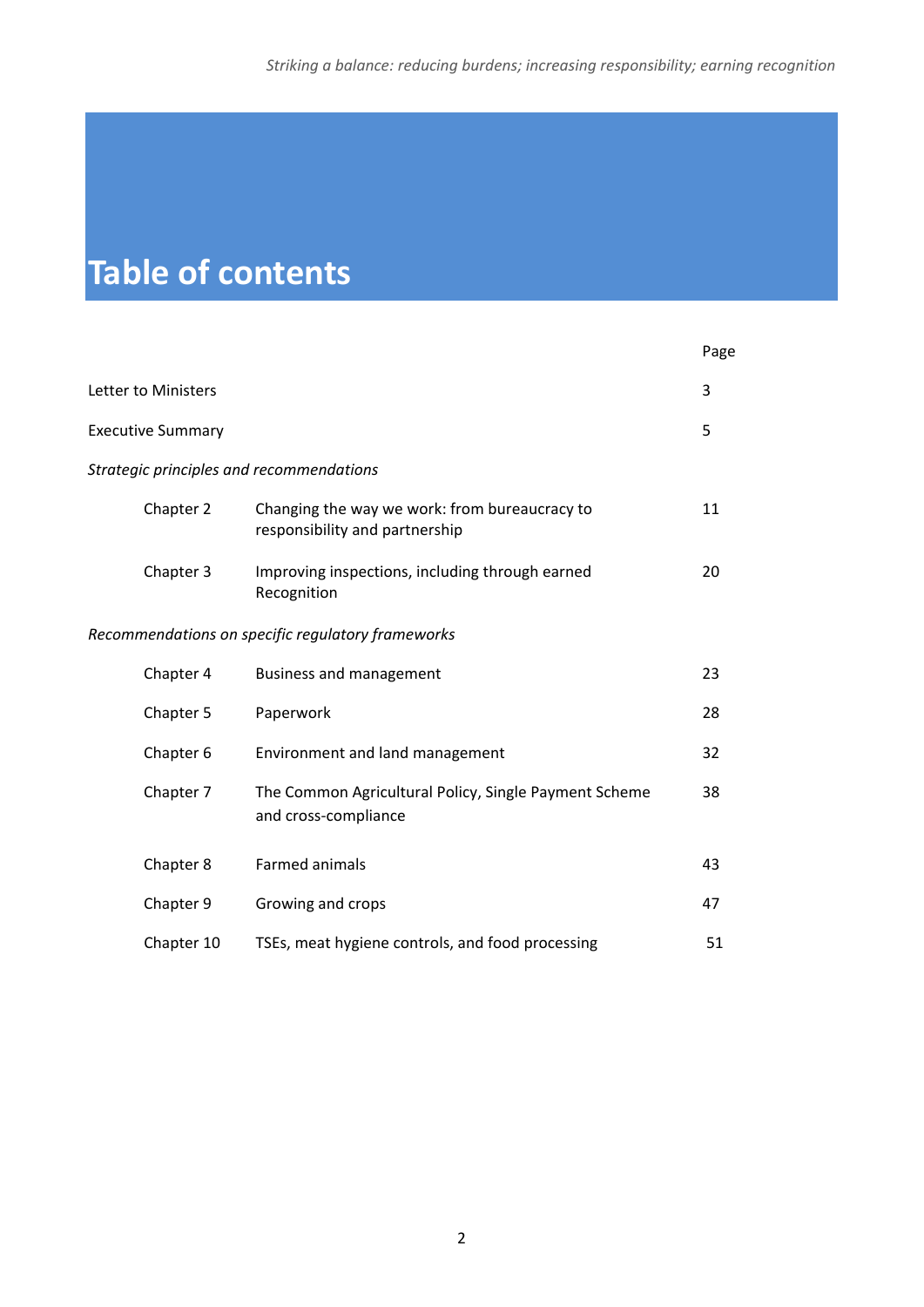# **Letter to Ministers**

### **FARMING REGULATION TASK FORCE**  *Chair: Richard Macdonald*

17 May 2011

Rt. Hon. James Paice MP, Minister of State for Agriculture and Food, Defra

Dear Minister,

We have pleasure in attaching for your consideration our independent report on better regulation in farming and food, which you commissioned in July 2010.

In writing this report we have undertaken an extensive consultation with the industry and other interested parties. We have also had a number of thoughts constantly in mind: food and farming businesses must be freed from unnecessary bureaucracy and enabled to be competitive and capable of increasing production; we mustn't compromise our environmental, food safety, animal and human welfare standards; and your expectation that we should be bold!

It is difficult and probably wrong to caricature Government thinking on regulation. However, if we did, it would be that successive administrations have been cautious, prescriptive, fearful of EU infraction, and possessive of implementation. As a result, in many instances we have become slaves to the process of regulation and lost sight of the outcomes we have been trying to achieve. We think we should be just the opposite. If we want economic and production growth in a way that achieves or preserves high standards, Government's role should be to set the strategic overview, but then minimise its involvement.

We should determine regulatory needs on the grounds of impact. We should determine regulatory interventions on the basis of risk and should pull industry into the whole process as partners with Government. We should recognise businesses who earn trust with lighter or no touch, and so encourage excellence. And by doing all this, we will take immense emotional and financial costs off the shoulders of business.

This report is in two parts: first (chapters 2−3), how we establish a new regulatory culture, primarily (but not solely), in Defra, its agencies and delivery partners; second (chapters 4−11), specific recommendations for change. Inevitably and understandably the latter will draw most attention, but without culture change, issues don't get dealt with.

The key strategic message from our report is that Defra and its agencies need to establish an entirely new approach to and culture of regulation; otherwise the frustration that we, farmers and food-processing businesses have felt will continue. The essence of this approach is about strengthening the partnership between Government and the farming and food‐processing industries.

Government must trust industry, must involve it in the development of non-regulatory and regulatory solutions, and must set the framework for industry to take responsibility. Where regulation is used to resolve a problem, the department and its agencies must change the focus from process to outcomes – from the 'culture of tick‐box regulation' to delivering real results. Government inspection and enforcement must become more efficient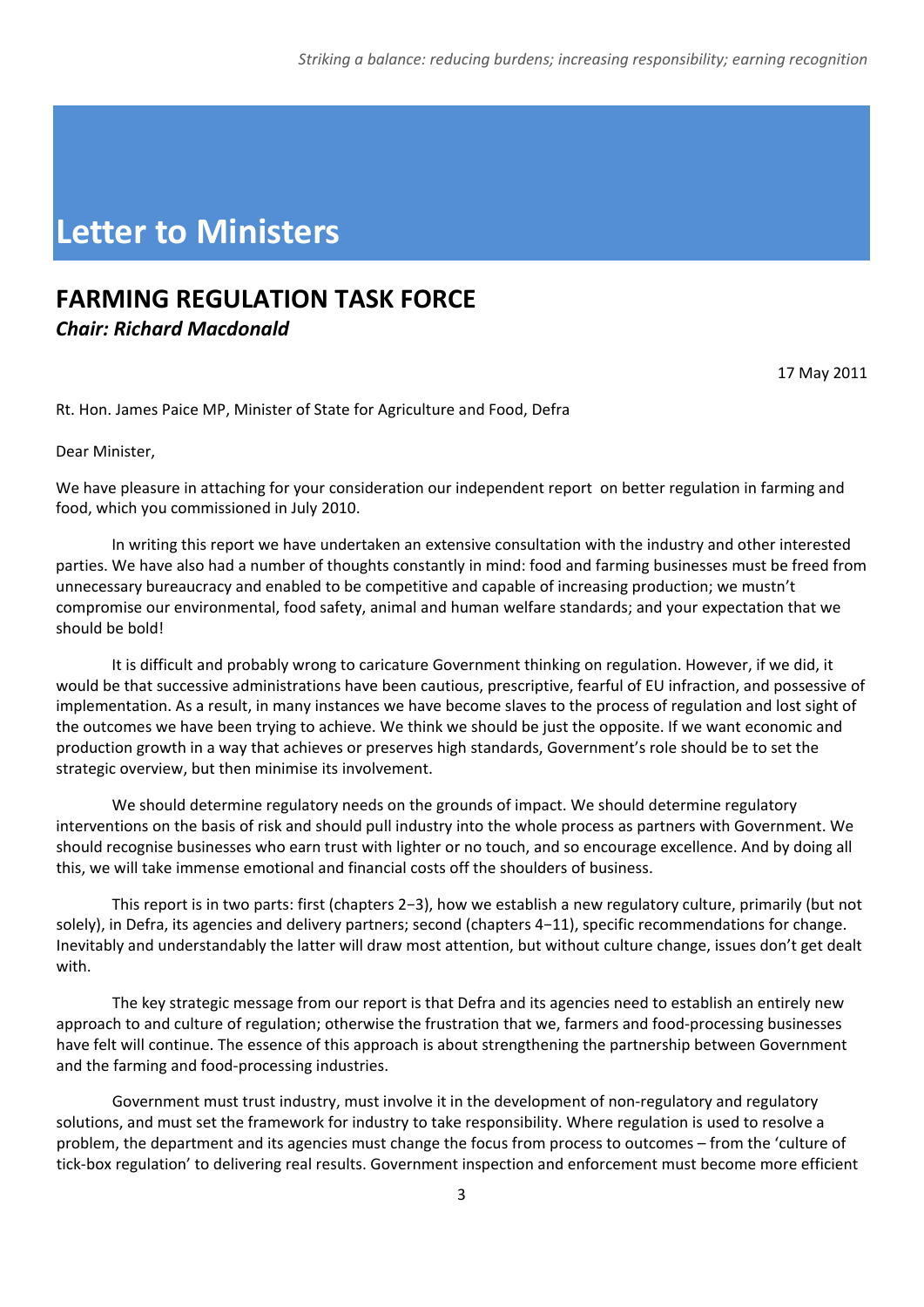and more effective. The competent authority must remain key, but it must adopt a tighter, risk‐based approach to regulation. Critical to this is for Defra and its agencies to establish a system of 'earned recognition' that enables regulators to reward good practice with less frequent inspection.

Against this background, a large number of significant improvements can be made to individual regulatory frameworks. We draw your particular attention to our recommendations on three issues on which you asked for our advice at the start of our review because of the strong concerns that you knew farmers to have.

The livestock movements regime should be simplified in a way that reduces burdens without compromising the risk of animal disease spread. The paperwork burden involved in the 'Nitrates Regulations' should be reduced. Defra should then move towards a catchment-based approach for managing nutrients. Ideally, this would lead to an integration of the aims of the Nitrates Directive with those of the Water Framework Directive in a way that minimises burdens, avoids duplication and improves the chances of a better outcome*.* Cross‐compliance and the Single Payment Scheme should be simplified in a way that ensures a focus on outcomes while making farmers' lives easier.

We also draw your attention to several other key recommendations. These relate to the planning framework and legislation, water management, the regulation of waste and integrated pollution prevention and control, the pesticides regime, and meat hygiene inspections. But these are just headlines to a raft of improvements, short‐ and long-term, that can be made. In the time available, we have not been able to calculate costs and benefits, but we are sure that our recommendations offer big savings to business; and more streamlined and focused systems are inevitably of less cost to Government. We should also be clear that we have only looked at regulations that are unique to food and farming. Broader issues such as employment rules that are just as constraining for farmers have been left to others to resolve!

By commissioning the Task Force on Farming Regulation, Defra has put itself at the vanguard of the Government's better regulation drive. If you accept our recommendations, you will give the department, its agencies and delivery partners an agenda for change. We strongly commend that Defra be allowed to focus on leading implementation, rather than getting bogged down in a Whitehall exercise on principles when there is a clear better regulation agenda for the Department to implement.

In signing off, we recognise that implementing this report will not be straightforward. You asked us to be bold; now we ask the same of the Government. Many of our 200 or so recommendations are challenging. But we believe they are all credible. Some can be done immediately; many require renegotiation with the EU, which we accept will not be easy. So our recommendations are a mix of the shorter-term achievable and a longer-term agenda. If the Government accepts most if not all of them, we are confident it will re‐set the way that it, farming and food businesses interact, and for the better. If not, nothing much will change. We commend this report to you.

Yours faithfully

| Judith Donovan            | <b>Richard Percy</b>  |  |  |
|---------------------------|-----------------------|--|--|
| William Goodwin           | <b>Marion Regan</b>   |  |  |
| John Healey               | Andy Robertson        |  |  |
| <b>Heather Jenkins</b>    | <b>Stephen Tapper</b> |  |  |
| Richard Macdonald (chair) |                       |  |  |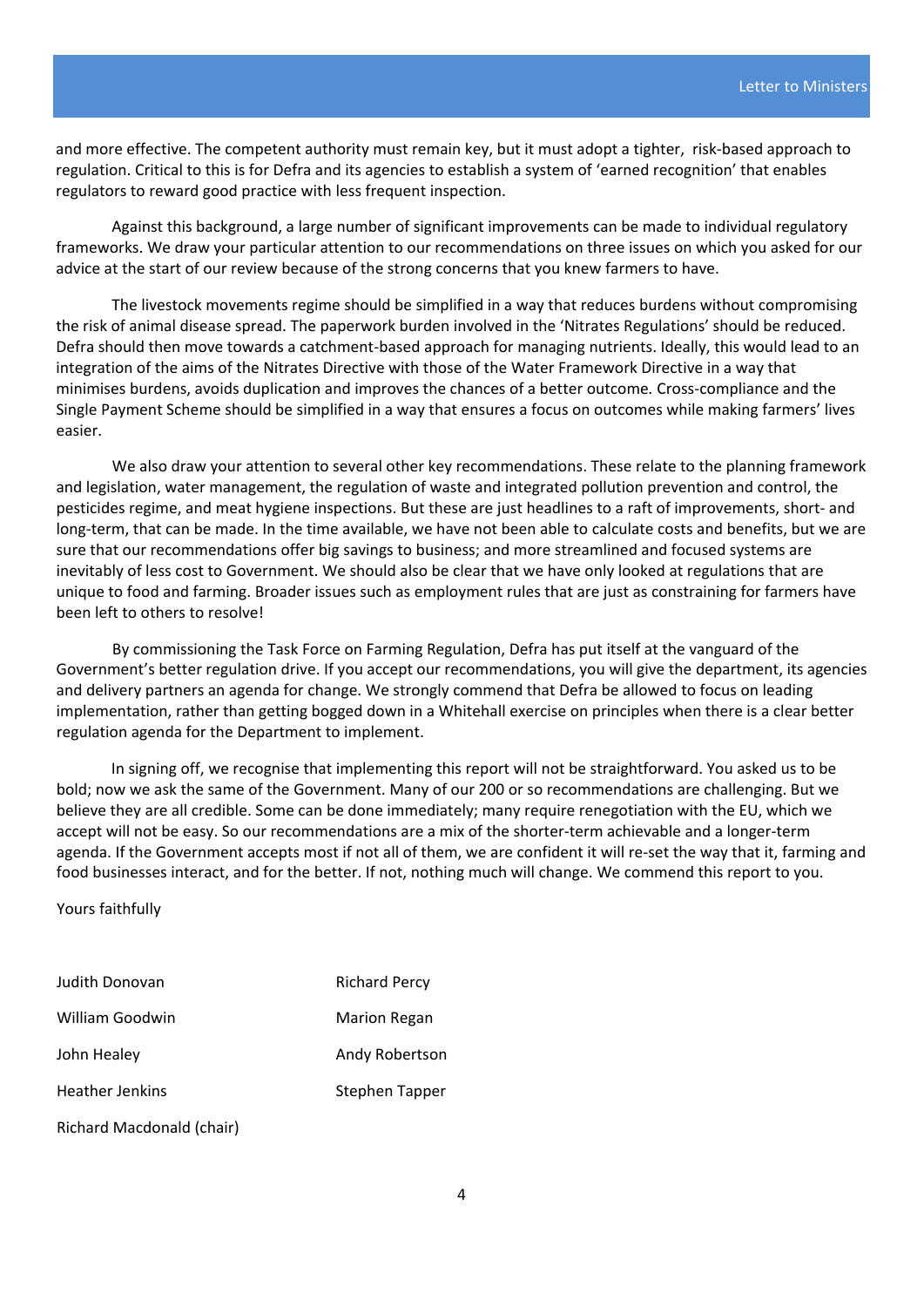# **Executive Summary**

"The key strategic message from our report is that Defra, its agencies and delivery partners need to establish an entirely new approach to and culture of regulation; otherwise the frustration that we, farmers and food-processing businesses have felt will continue. The essence of this approach is about strengthening the partnership between Government and the farming and food-processing industries.

Government must trust industry, must involve it in the development of non‐regulatory and regulatory solutions, and must set the framework for industry to take responsibility. Where regulation is used to resolve a problem, the Department, its agencies and delivery partners must change the focus from process to outcomes; from the 'culture of tick‐box regulation' to delivering real results. Government inspection and enforcement must become more efficient and more effective. The competent authority remains key, but it must adopt a tighter, tauter, risk‐based approach to regulation. Critical to this is for Defra, its agencies and delivery partners to establish a system of 'earned recognition' that enables regulators to reward good practice with less frequent inspection.

Against this background, a large number of significant improvements can be made to individual regulatory frameworks. We draw particular attention to recommendations on three issues on which Ministers asked for our advice at the start of our review because of strong concerns from farmers.

The livestock movements regime should be simplified in a way that reduces burdens without compromising the risk of animal disease spread. The paperwork burden involved in the 'Nitrates Regulations' should be reduced. Defra should then move towards a catchment‐based approach for managing nutrients. Ideally, this would lead to integration of the aims of the Nitrates Directive with those of the Water Framework Directive in a way that minimises burdens, avoids duplication and improves the chances of a better outcome*.* Cross‐compliance and the Single Payment Scheme should be simplified in a way that ensures a focus on outcomes while making farmers' lives easier.

We draw attention to several other key recommendations. Planning regulations must be improved to allow farm businesses to adapt, innovate and grow, including through the forthcoming National Planning Policy Framework and improvements to the permitted development and prior notification procedures, as well as the General Permitted Development Order. The forthcoming Water White Paper offers Government the opportunity to say how water can be better managed as a resource for agriculture. The regulation of waste and integrated pollution prevention and control (IPPC) must be streamlined, through tailoring environmental permitting forms and guidance, applying a general licence to waste, introducing a three‐tier approach to waste regulations and exemptions, and reducing IPPC inspections and ensuring objective application processes.

The pesticides regulatory regime must be improved through increased support for specific off‐label approvals and minor uses (short term) and a move to a risk-based approach (longer term). Consistently competent meat processors should be able to source meat inspection services from accredited private‐ sector providers within a system managed by the competent authority. Short-term changes can be introduced, but the longer-term goal will be to negotiate in the EU for a risk-based system. "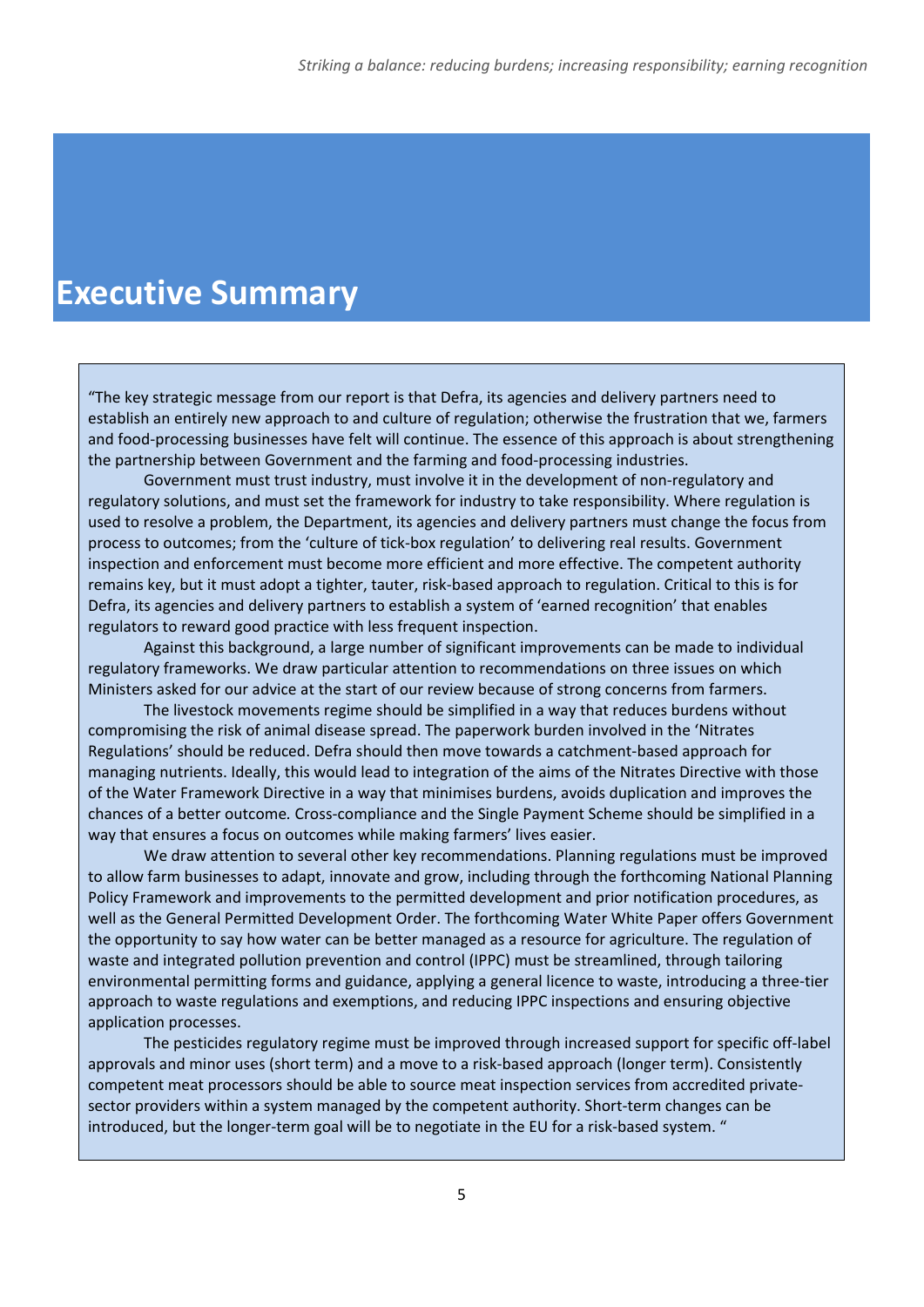# **The Farming Regulation Task Force**

1. In June 2010, as part of the Coalition Government's Growth Agenda, James Paice, Minister of State for Agriculture and Food, established the Farming Regulation Task Force. He asked us to advise the Government on a new approach to regulation in England that looks through the eyes of a farmer or food‐ processor.

2. Our Task Force exists because farming and the food industry matter. Together, they form nearly 7% of the economy. Together, they are a key component of the 'green economy' and of our future economic growth. We need farmers to produce more food, but to do so sustainably. Farmers manage much of the landscape and help look after our renewable natural resources, our farm animals, our landscape and our wildlife.

3. From the very beginning, maintaining outcomes has been a key part of our vision. Our work is not – as one commentator stated – "a bonfire of regulation". Instead, we are all about *better* regulation. The ability of farming and food‐processing businesses to contribute to outcomes is constrained by burdens associated with regulation, particularly in terms of process and paperwork.

4. To identify the most onerous burdens– and to work out how they can be reduced or removed – we have looked at regulation from the point of view of the affected businesses. Conducting extensive consultation with industry and others, we have considered where changes are needed in the 'culture' of regulation in Defra, its agencies and delivery partners. We have identified the regulations that impose a burden but have little positive outcome.

5. In the light of consultees' views, we have focused on over‐complex implementation, but have also identified a few instances of unnecessary regulation and gold‐plated legislation. We have addressed only those issues identified as a problem by contributors. Only in a very few cases have we made tough choices not to take forward ideas presented to us.

6. We are not the first group to look at regulatory burdens; we follow, most notably, Philip Hampton's 2005 review of inspection and enforcement. But our bottom‐up approach is very different to that of previous 'red tape reviews'. These have examined regulation or regulators top‐down, and proposed generic principles and specific targets to be achieved by the Government.

7. This fundamental difference, together with the Coalition Government's drivers of the Growth Agenda and better regulation, makes us confident that our report could and should be the stimulus that Ministers need to make real, long‐lasting change. Without this change, farming and food‐processing businesses will continue to feel frustration at constraints on their ability to deliver the outcomes that we ask of them: producing food, contributing to the economy, and looking after natural resources, farm animals, landscape and wildlife.

# **Our report and recommendations**

8. Our recommendations for change fall into two groups: first, steps to effect wide regulatory culture change (chapters 2‐3); second, proposals for amendments to specific legislative frameworks (chapters 4‐ 11). Throughout we have balanced boldness with credibility. Our recommendations are challenging but deliverable.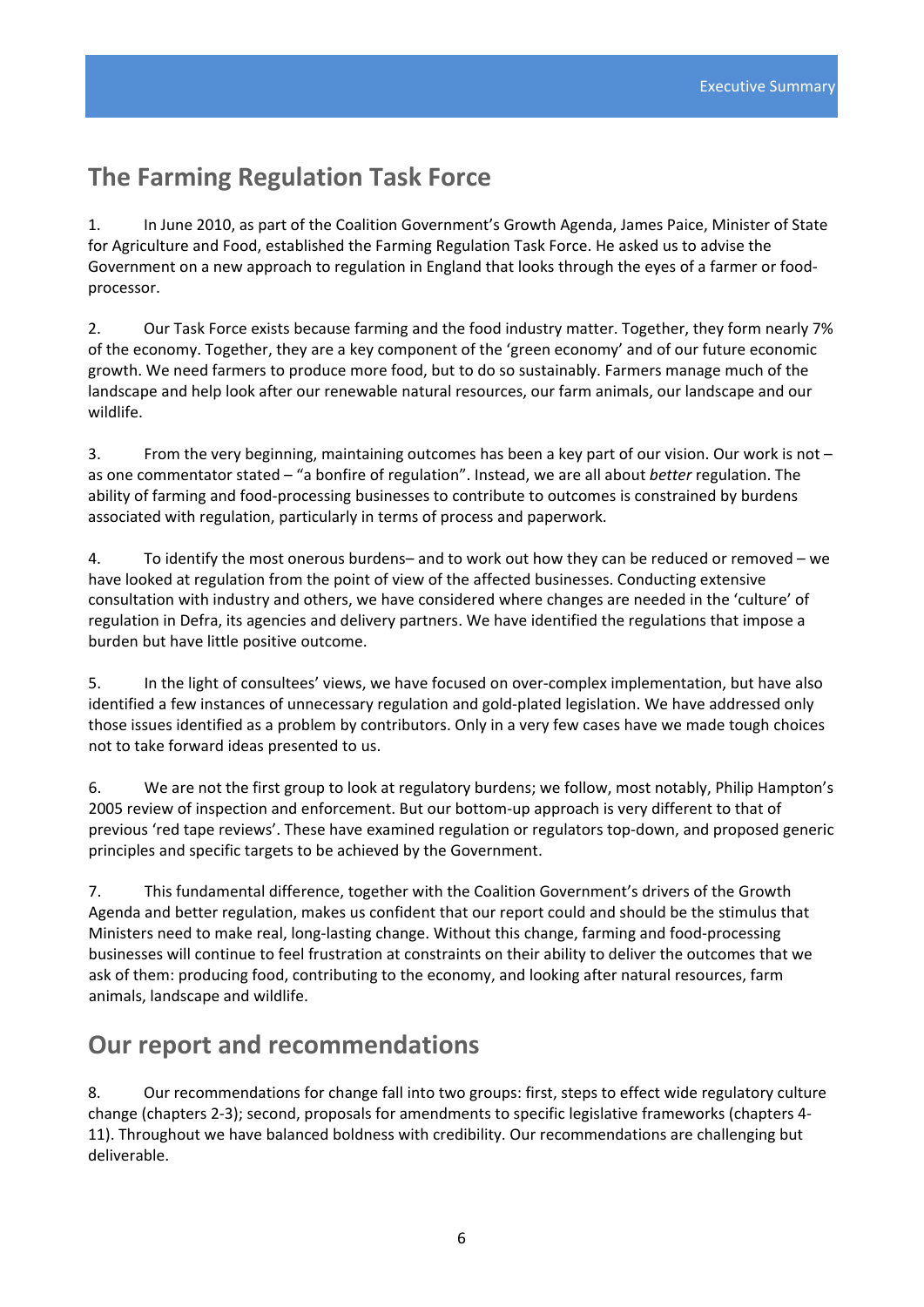9. In **CHAPTER 2**, we address a series of recommendations to both the Government and industry related to **changing the way we work**. The shift, so sorely needed, is from bureaucracy to responsibility and partnership. We make six sets of proposals. First, we identify how to refine the regulatory culture. The starting point must be to ask whether there is a problem to address and then to identify alternatives to regulation. We set out the questions that policy‐makers, regulators, industry and others must ask themselves at this first stage. Second, the partnership between Government and industry must be improved and strengthened. We identify ways in which industry can demonstrate responsibility to justify receiving Government's trust, and ways in which the Government can make better use of industry expertise, including through independent regulatory review.

10. Third, we need a new approach to inspection and enforcement that is targeted and fairer. We expand on this in Chapter 3, but here stress that we understand the importance of the competent authority for ensuring effective enforcement. Penalties must be proportionate: stiff punishments for major misdemeanours but a light touch for breaches of process and minor non‐compliance.

11. Fourth, we make strategic recommendations for the Government to reduce and reform paperwork and process (and provide further details in Chapter 5). For the Government to deliver excellent customer service, it must make it easier for businesses to operate, for example through general licences and single information points. We set out new principles for Government collection of data. The Government should set a vision of moving more paperwork online, and must promote and make better use of the Farming Theme of Business Link.

12. Fifth, the Government should better understand farming and farmers in order to influence behaviour, agree outcomes, and develop and implement ways of achieving change without recourse to regulation. Finally, the UK's engagement in the European Union (EU) must be greater, earlier and in partnership with industry. The Coalition Government's guiding principles for EU legislation are admirable but can be developed. The Government should lead change in the EU, pressing the European institutions to place the 'end‐user' at the centre of EU policy‐making and regulation.

13. In **CHAPTER 3** we consider long‐standing concerns about the number and type of on‐farm **inspections**. Farmers see inspections as time consuming and unnecessarily disruptive to their businesses, and their purpose may not always be clear. There is little benefit in official inspection of low‐risk, normally compliant premises. We provide principles to improve the way that inspections are planned and carried out. Inspections must be clearly risk‐based, targeted and, where possible, organised so that they work with normal business practice, rather than disrupting it.

14. To achieve this, and to remove duplication, the principle of **earned recognition** must be developed and used. Under this, regulators take account of a wide range of information about the likely risk of each business. This includes membership of an accredited private‐sector assurance scheme or other evidence that farmers have chosen to invest in, and which may duplicate official inspection. Local Authorities should not inspect the same requirements that are checked by Defra agencies and delivery partners as part of cross‐compliance inspections. Finally, the Government should provide a web‐based platform to help farmers and regulators share information to help determine risk and direct inspection efforts.

15. We say to private-sector assurance schemes that the process of culture change is one that should apply across the board**.** Our recommendations on earned recognition and sharing information will be of little benefit if official inspections are simply replaced by equally bureaucratic and process-driven private sector audits.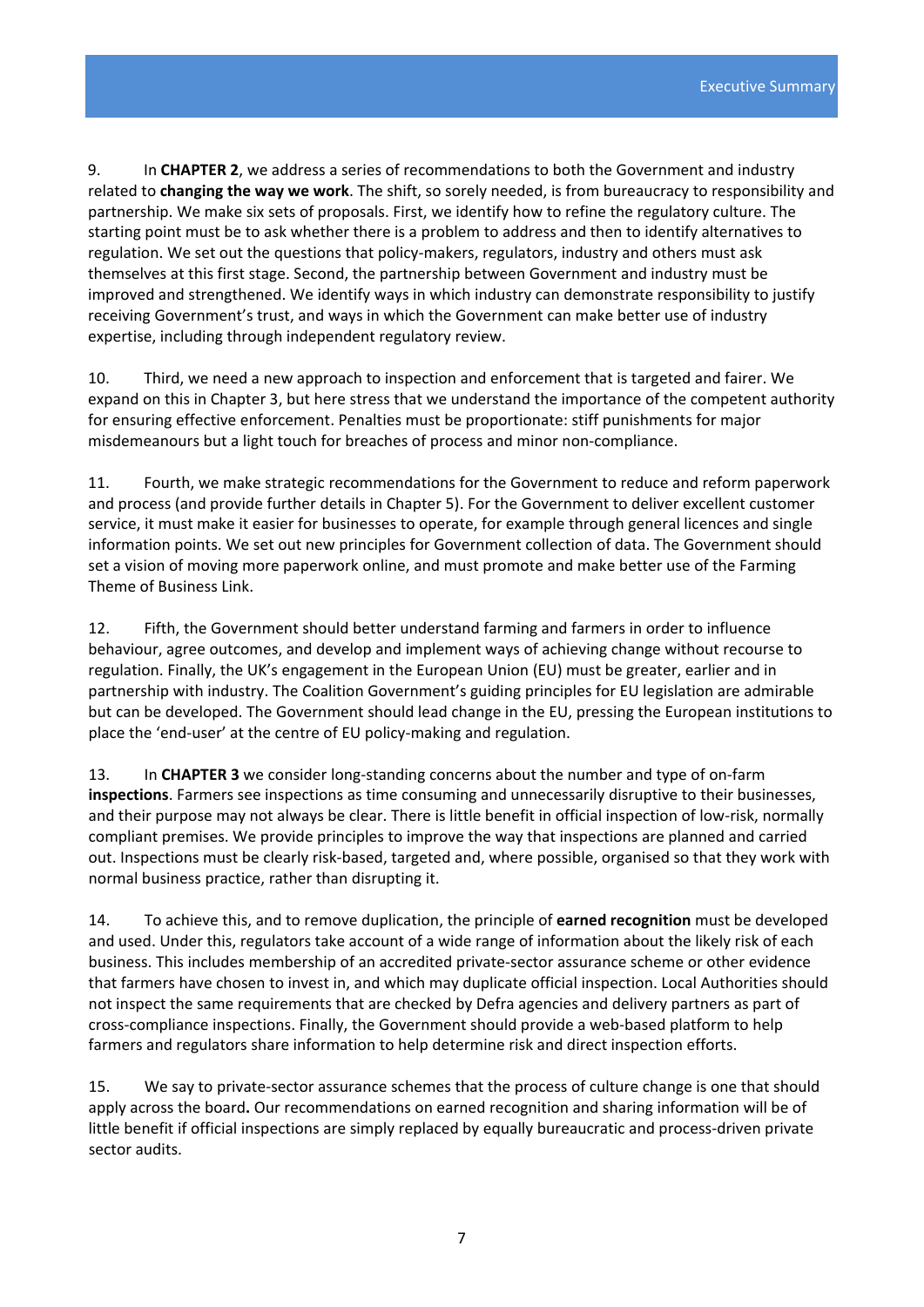16. In **CHAPTER 4** we consider the key points of regulation that affect **farms as businesses**. Planning is a substantial barrier for development. It is vital that current regulations are changed to allow farm businesses to adapt, innovate and grow. The forthcoming National Planning Policy Framework must explicitly support sustainable and productive farming and must promote sustainable intensification. Current regulations on permitted development and the prior notification procedure should be amended so that thresholds for agricultural developments are increased. Polytunnels and other horticultural support structures should be added to the General Permitted Development Order, under specific conditions.

17. Ensuring an adequate supply of seasonal labour is critical, particularly for horticulture. We suggest how the horticultural industry should encourage EU citizens to take its employment opportunities. This must be complemented by a new Seasonal Agricultural Workers Scheme. Amendments should be made to the gangmasters licensing system that are designed to improve farmers' and growers' perception of the system, and make inspections more targeted while still protecting workers. We also make recommendations on transport and health and safety.

18. In **CHAPTER 5**, we present proposals on **paperwork**. We set out the principles which Defra, its agencies and delivery partners should adopt when considering forms, data collection, online tools and guidance. We draw together the numerous changes to paperwork, record-keeping and process that are needed to simplify specific regulatory frameworks, notably for livestock movements, Nitrate Vulnerable Zones, the Single Payment Scheme, environmental permitting and food chain information. (We cover these in detail in the respective chapters.) Finally, in our digital age, Defra must move to collecting data required for agricultural surveys completely online.

19. In **CHAPTER 6** we consider key aspects of **environmental legislation** that impact farmers. We identify how to reduce burdens of process without compromising environmental protection. Diffuse pollution from agriculture, including nitrates, must be addressed, but the current 'Nitrate Regulations'<sup>[1](#page-7-0)</sup> are a blunt, inflexible and, arguably, an ineffective instrument. The system is overly focused on process at the expense of achieving crucial environmental outcomes. In the short term, and as part of the upcoming review of the Regulations, there must be a significant reduction in the paperwork and calculations required in proving compliance. Longer term, there must be a more holistic approach to managing nitrates, through a catchment‐based approach to nutrient management.

20. We address problems with water availability and supply. The Water White Paper should recognise the importance of a sustainable water supply to the farming sector. Water must be better managed as a resource for agriculture; lifting specific burdens relating to private water supplies, water fittings regulations and abstraction licences is important.

21. The regulation of waste and integrated pollution prevention and control (IPPC) must be made as light touch as possible. Environmental permitting forms and guidance should be tailored to the agricultural sector. The need for farmer registration could be reduced by applying a general licence to some negligible risk waste activities. A three‐tier approach to waste regulations and exemptions should be adopted. We suggest ways of reducing IPPC inspections, ensuring objective application and complaints processes, and removing controls if possible. Farmers should be able to seek permission to dispose of fly‐tipped material at council waste sites. The Government should ensure greater consistency across its policies relating to renewable energy in the farming sector, and make specific recommendations for individual regimes.

22. In **CHAPTER 7**, we focus on the **Common Agricultural Policy (CAP), the Single Payment Scheme (SPS)** and **cross‐compliance**. Defra's negotiating position for the CAP 2014−20 should include a focus on the need for simplicity and resist mechanisms such as capping and quotas that would introduce unnecessary

<span id="page-7-0"></span>  $1$  We refer to the Nitrate Pollution Prevention Regulations 2008 as the 'Nitrates Regulations' throughout this report.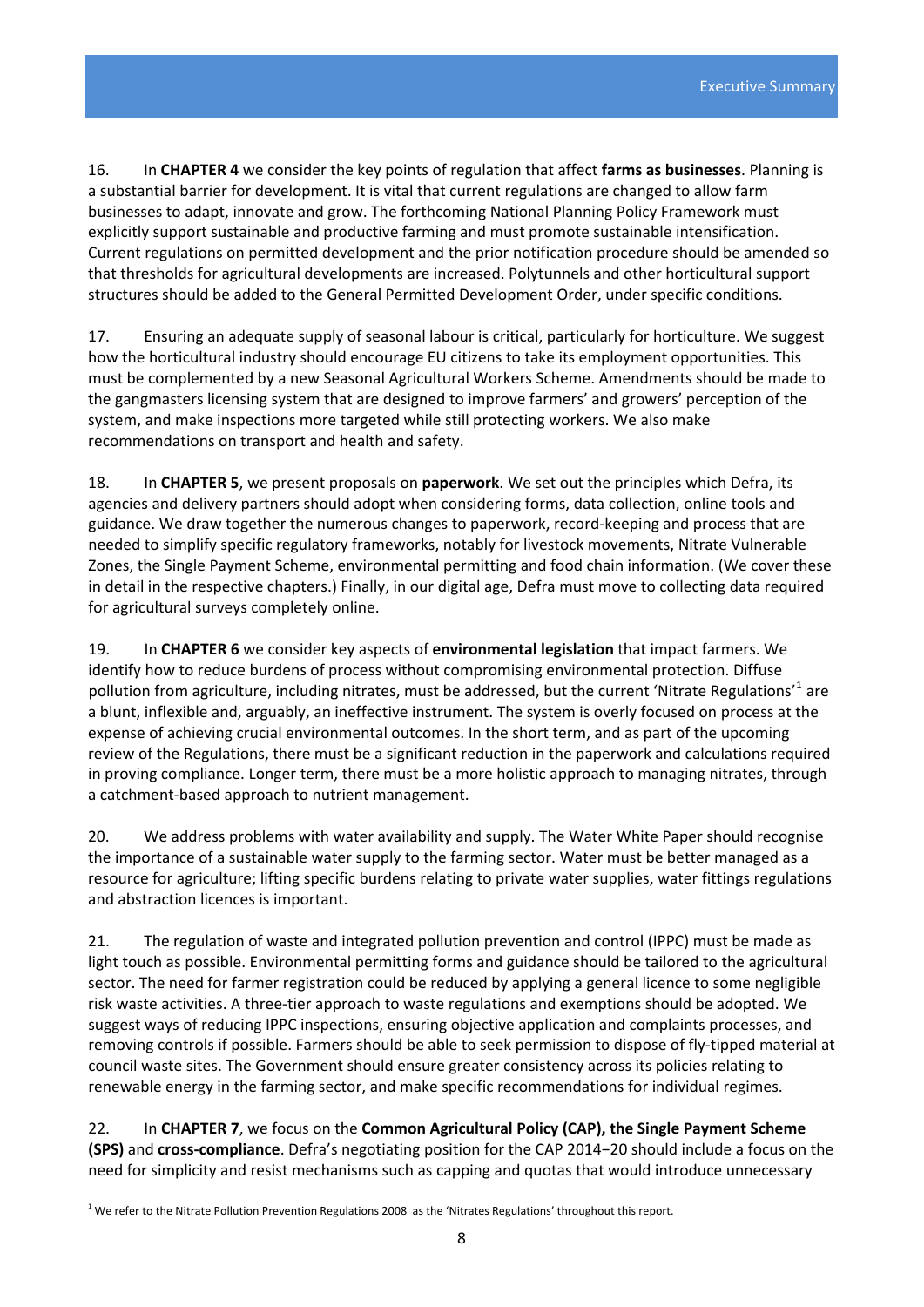complexity. When it comes to the regulations associated with the revised regime Defra should focus on outcomes rather than process, and apply our approach to better use of risk‐assessment for inspections.

23. To improve the SPS, the mapping system must be simplified, payments made only to holdings with 5 hectares of 'actively managed' land excluding hard surfaces and other ineligible areas; entitlements should be abolished. Those who claim SPS should be those managing the land, as they produce food and contribute to good environmental outcomes. A series of improvements would collectively reduce SPS administrative burdens: making greater use of pre‐populated forms, maximising the use of online facilities for the application process, removing crop codes, and ensuring that cross-compliance conditions are focused on outcomes rather than process. Commoners should claim SPS as a group through their Commoners Association. Under cross‐compliance, all bar four Good Agricultural and Environmental Condition requirements (GAECs) and two Statutory Management Responsibilities (SMRs) should be retained, with these four being amended, refocused or removed in ways that do not adversely affect environmental outcomes.

24. In considering **Farmed Animals** (**CHAPTER 8**) our major effort has been on the related issues of animal identification and movement control. The present arrangements, including the six‐day movement restriction, are intended to minimise disease spread. It is important that these controls are easily understood and complied with, so that they protect the livestock industry. Unfortunately, the current rules are criticised as complex and obstructive to livestock production, and this has led to relatively high levels of non‐compliance.

25. This system must be replaced by a new package of measures that balances the relative risk of disease spread and the need of businesses for a simpler system that takes account of the seasonal nature of livestock production. The key elements of this new approach should comprise: rapid adoption of electronic reporting of animal movements, introduction of a single, distance-limited CPH designation (replacing Sole Occupancy Authorities and Cattle Tracing Scheme Links) that will allow farm‐to‐farm movement of animals without record keeping, and free movement of animals between individual farms without triggering a six‐day standstill. Approved separation facilities within a CPH to hold bought‐in animals without a standstill on the rest of the holding should also be allowed, thereby allowing producers to make maximum use of limited market opportunities.

26. In **CHAPTER 9**, we focus on regulatory issues specific to the **horticulture and arable sectors**. The EU Fruit and Vegetable Scheme and its application in England have been dysfunctional. The recent issuance of guidance will hopefully usher in a new era of co‐operation between industry and the Government. The review of compliance should be swiftly executed to bring much‐needed clarity that benefits all those involved in the scheme and its reputation.

27. The pesticides regulatory regime must be improved. In the short term, there should be increased support for specific off-label approvals and minor uses. In the longer term, the regulatory framework for pesticides must be risk‐based, and Government should push for further harmonisation at a European level, to give growers access to the most effective pesticides. Finally, the Government must act immediately to amend the Misuse of Drugs Act so that industrial hemp growers stop being subject to a dual licensing regime in blatant denial of the Government's own better regulation principles.

28. Ministers asked us to consider **Meat hygiene controls** as an example of burdensome official inspection, and we address this in **CHAPTER 10**. Consistently competent meat processors should be able to source meat inspection services from accredited private‐sector providers within a system managed by the competent authority. The longer-term goal of a risk-based system requires change to EU rules; the Government should take the lead in piloting innovative inspection processes and making recommendations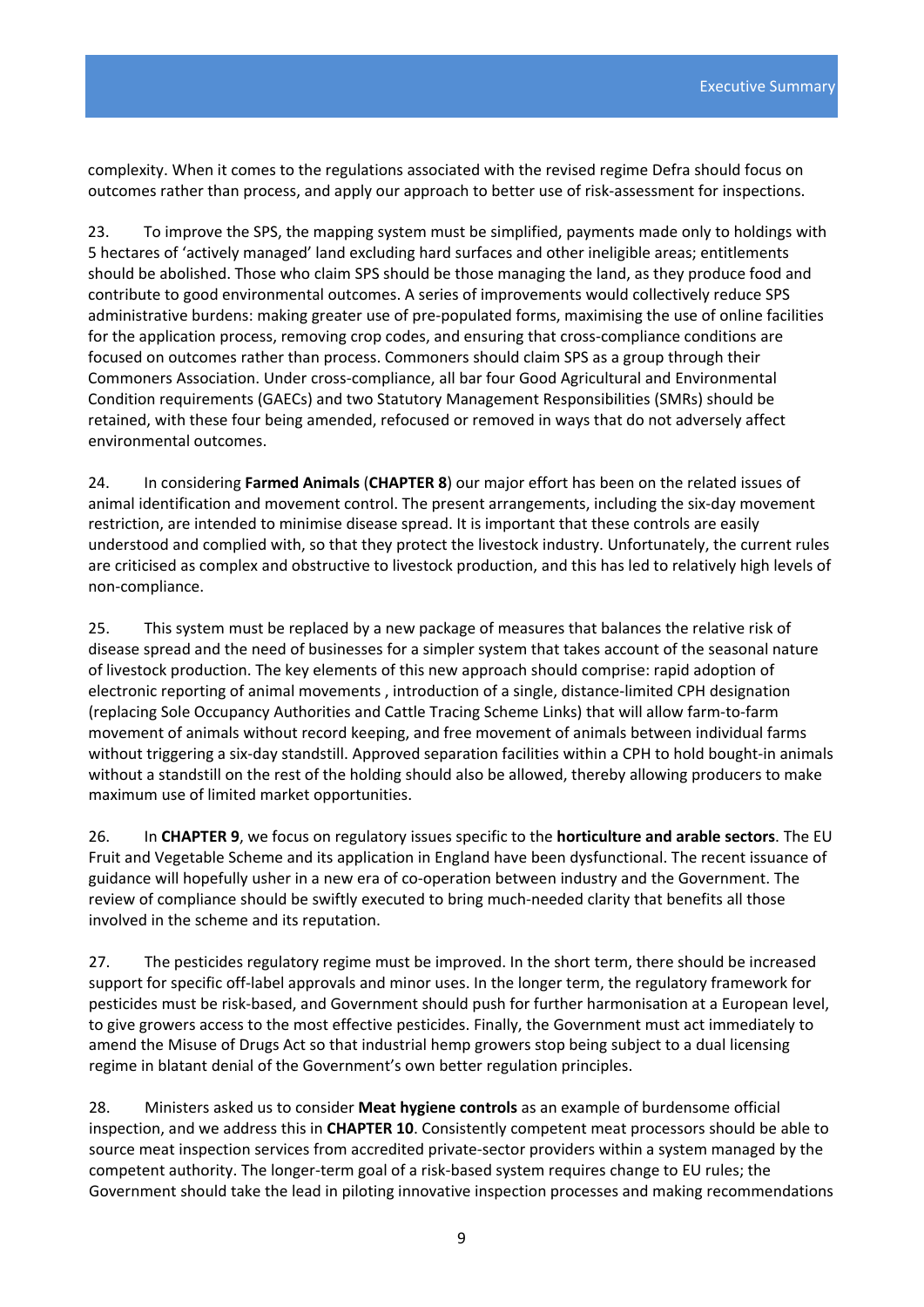to the European Commission. In the short term, changes that do not require changes to EU rules should be introduced, including the greater use of 'cold inspection' in small processors with appropriate facilities. The Government should make maximum use of derogations in EU law controlling TSEs and support proportionate, risk‐based changes, including the TSE roadmap, to these rules and implement changes without delay once they are agreed.

29. In this chapter, we also identify ways to reduce regulatory burdens on the **food-processing industry**. In comparison to farming, we received little evidence of such burdens. Nevertheless, in the light of concerns expressed, we propose revisiting the interpretation of legislation relating to antibiotic failures in milk and removing the Beef Labelling Scheme. Defra and the Food Standards Agency should engage constructively with the current reviews on the sampling of veterinary residues and trichinella controls. Earned recognition should be used to help reduce paperwork arising from food chain information requirements and to reduce inspections of poultry and egg producers.

# **Conclusion**

30. Taken together, we have about 215 recommendations that represent a challenging programme of change. We recognise that this cannot be achieved overnight. But, from our discussions with Defra, its agencies and delivery partners, with industry and with NGOs, we are confident that it is achievable. Our thinking accords with the direction of travel that Defra and regulators are embarking on in order to modernise public services and devolve power. We have also been impressed by the willingness of trade associations, businesses and individuals to take on more responsibility.

31. So the question should not be 'if' Government should do this, but 'by when?'. In many cases, we offer recommendations on two timescales. We make short‐term proposals on the current process (e.g. for change over the next year or two). We often complement these with an alternative medium‐term vision that takes into account the difficulties and timescales involved in EU negotiations. These may take many years to achieve, but unless they are pressed for now, they will remain forever.

32. The time is right to make change happen. The onus will be on Ministers to lead from the top. During our work, we often heard that our recommendations would contravene EU law or would be difficult to implement. From our perspective, this is over cautious and evasive. To really make progress, to set and lead the agenda, you will need to break a few eggs. The attitude must be 'can do, will do', not 'can't, won't'. Ministers asked us to be bold. With this report, we now offer them and all those others involved the same advice.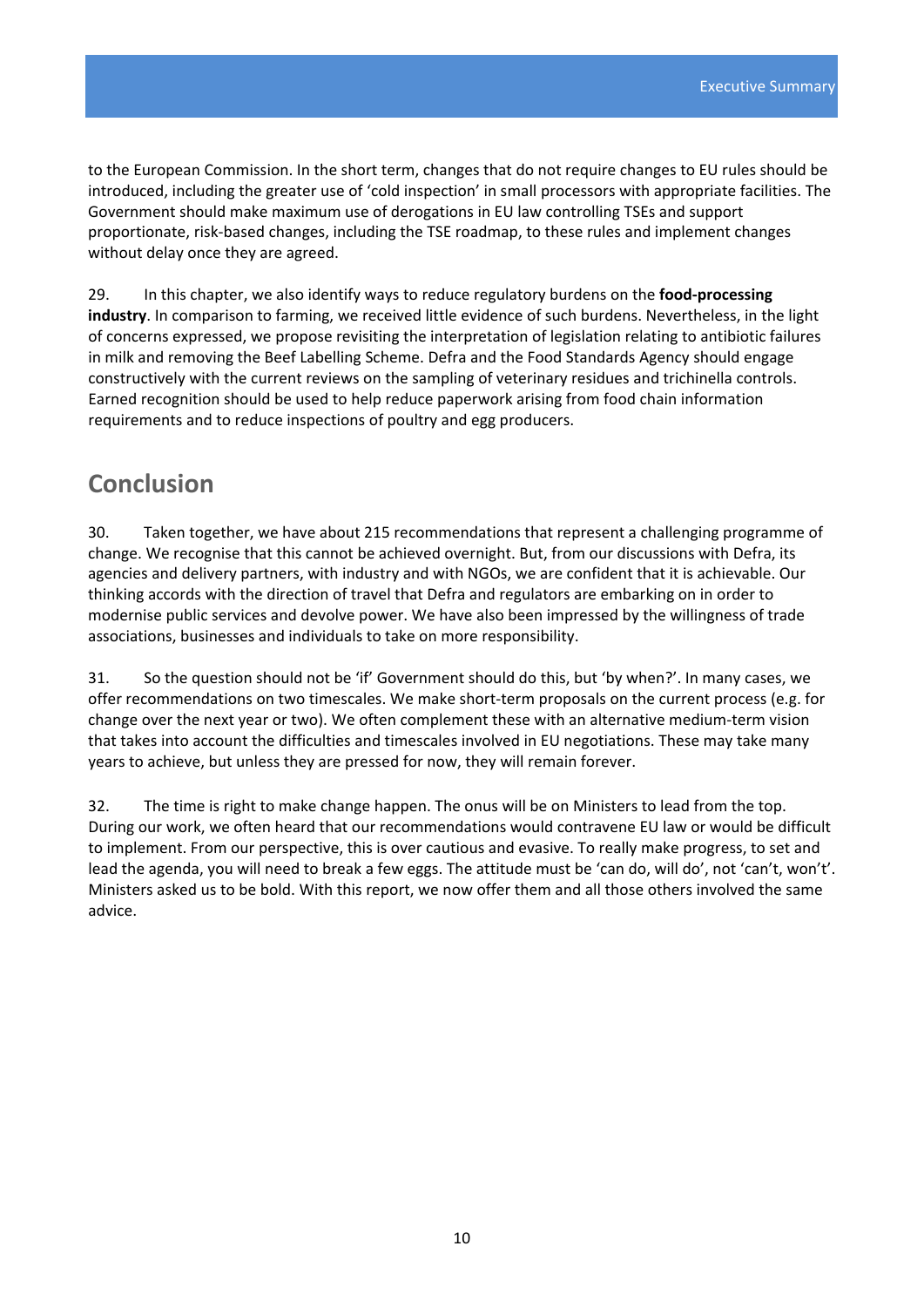# *Chapter 2* **Changing the way we work: from bureaucracy to responsibility and partnership**

**We direct the following outline recommendations both to Government (notably Defra family) and to the farming and food‐processing industries (notably trade associations).**

#### *Revisit and refine the regulation culture* (paragraphs 2.06−09)

The starting point must be to ask whether there is a problem to address and then to identify alternatives to regulation. We set out a series of critical questions that policy-makers, regulators, industry and others **must ask themselves at the outset. We endorse the Coalition Government's approach to better regulation, which sets the parameters for making a real difference.** 

#### *Cultivate and celebrate partnership* (paragraphs 2.10−20)

Trust and responsibility, a two-sided coin, is the basis of the strengthened partnership that we envisage **between Government and industry. Government and industry must share and own the problem, the science, the desired outcome and the solution. Defra should use independent industry expertise to shape the regulatory future. Government must strengthen its engagement with industry during the pre‐ consultation phase of developing (or co‐designing) legislation. This includes inviting industry to take a leading role in drafting what would ideally be jointly owned guidance on implementation of regulation. Industry and Government should co‐operate to strengthen Government's agricultural expertise.**

#### *Develop and demonstrate a new targeted and fairer approach to inspection and enforcement* (paragraphs 2.21−28)

A risk-based approach to inspection is needed. To make this happen, it is critical to develop a system of **'earned recognition'. We give more detail in Chapter 3. Notwithstanding the need for 'small Government', the role of the competent authority is still key to ensuring effective enforcement. Penalties must be proportionate. Enforcement agencies will need to impose stiff punishments for major misdemeanours; these should be civil sanctions as well as criminal penalties, but a light touch for breaches of process and minor non‐compliance. Where Defra cannot do this because of EU rules, it should lobby European institutions to change EU legislation.**

#### *Reduce and reform paperwork and process* (paragraphs 2.29−43)

**As part of continuous improvement** and making it easier for businesses to operate**, Government should: make greater use of general licences; commit to maximum response times and fixed decision points; and establish single sources of information. . We set out strategic recommendations for reducing paperwork (and discuss them further in Chapter 5). Guidance documents should be as short as possible and, where appropriate, provide a clear and succinct overview of how rules have changed. We need new principles for collecting data that make efficient use of industry and Government time. We need to move from paperwork to 'digital by default', and to make better use of, and more clearly signpost the Farming**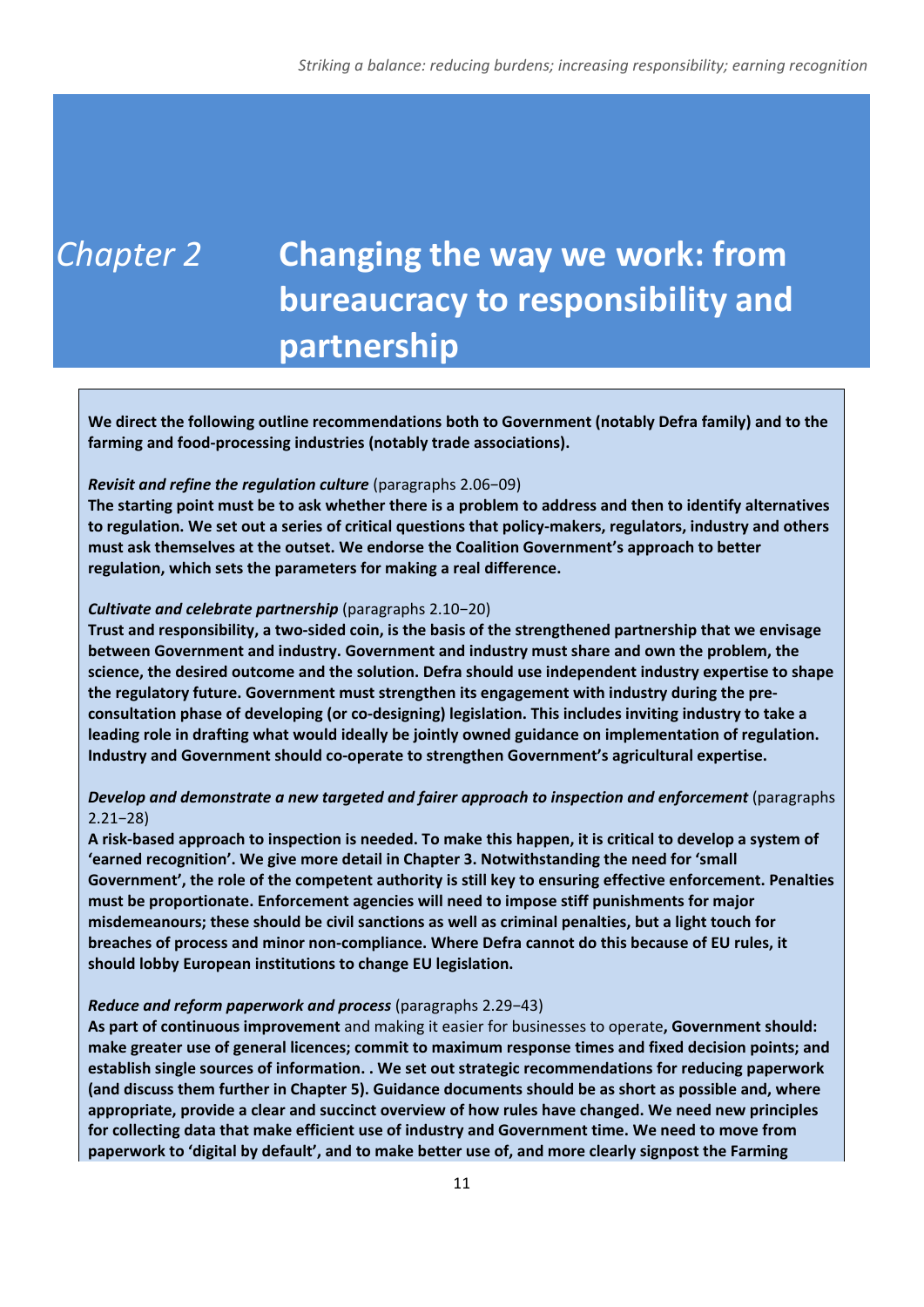**Theme of Business Link. To wrap up all these recommendations, Defra, its agencies and delivery partners should, within six months, produce a plan for reducing process and paperwork in their various interfaces with the farming and food‐processing industries.** 

#### *Explore and embrace tools to influence farmer behaviour* (paragraphs 2.44−47)

**Influencing behaviour, rather than mandating it through legislation, can be more successful. This can involve working to encourage existing behaviour as well as changing it. It is important for Government and trade associations to understand farmers better in order to influence behaviour, to agree outcomes, and develop and implement ways of achieving change without recourse to regulation.**

#### *Engaging in Europe: more, earlier and in partnership* (paragraphs 2.48−53)

**The UK's engagement in the EU should be greater, earlier and in partnership with industry. The Coalition Government's guiding principles for EU legislation are admirable, but could be developed further. The Government should use the European Commission's** *Communication on smart regulation* **to lead change. Government should press the European institutions to place the 'end‐user' (e.g. those directly affected by regulation) at the centre of EU policy‐making and regulation. The European Commission could** improve compliance by Member States and the end-users of regulation by working with industry to draft **guidance on implementing Community law. It could also encourage wider use of 'compliance promotion initiatives'. Finally, we make recommendations for improving inspections required by EU law.**

# **Revisit and refine the regulation culture**

**Start by asking whether there is a problem to address – and then identify alternatives to regulation** 

2.06 **Once a problem has been identified, we recommend that Defra's starting point – for addressing wholly domestic problems and when negotiating in the European Union (EU) – should be non‐regulatory solutions.**

2.07 **We recommend that policy‐makers, regulators, industry and others start by asking themselves a series of questions:**

- **what's the problem? Do we need to address it at all?**
- **what's the desired outcome? How is existing action (including regulation) contributing to this outcome?**
- **does** *Government* **need to do this? Can** *only* **Government do this?**
- **can we do this without regulation?**
- **if there is an unambiguous need for regulation:**
	- o **how will it contribute to the desired outcome?**
	- o **how do we keep it simple and clear, while keeping the focus on the outcome?**
	- o **how do we avoid duplication in both legislation and subsequent enforcement?**
	- o **and how do we keep the focus on** *outcome* **rather than** *process***?**
- **is the private sector already doing something similar? If so, how can we use what they are doing including as a risk assessment tool?**
- **if we need regulation, what is the most efficient and cost effective inspection regime possible that achieves the desired outcome?**
- **what might be the unintended consequences of our proposal, and how might we avoid them?**
- **who is best placed to produce clear, succinct and simple guidance to help businesses comply?**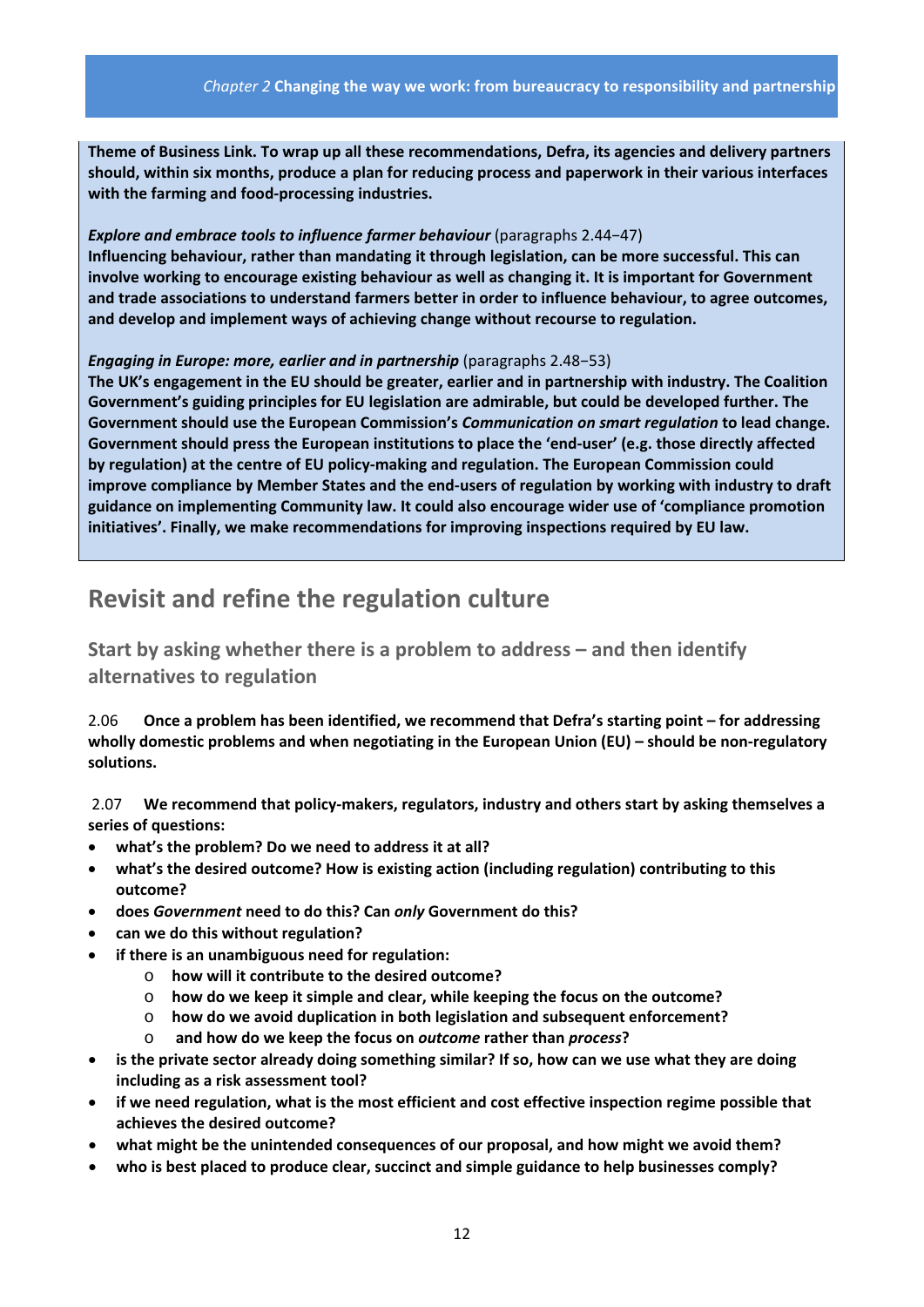2.08 **We recommend that trade associations continue to develop voluntary initiatives to address agreed problems and meet desired outcomes, and facilitate take‐up by their membership. We also recommend that trade associations strengthen their 'marketing' of successful voluntary initiatives, including to policy‐makers in the European Commission and European Parliament.**

# **Cultivate and celebrate partnership**

### **Trust and responsibility: the basis of partnership**

2.10 **We endorse the view that regulators should trust business, but this trust must be matched by industry taking responsibility. We recommend that industry should demonstrate this by trade associations informing their membership that the consequences of partnership include accepting punishment for breaches of trust**. **Just as we expect Government will respond to this report, we recommend that key industry bodies publish their own responses, demonstrating how they propose to take responsibility.** 

2.11 **We recommend that such a response from industry bodies might include their views on the proposals we direct towards them throughout this report[2](#page-12-0) , as well as the following elements:**

- **engaging openly with Government on key tools such as Impact Assessments that are already in place: the quality of Impact Assessments partly depends on industry providing detailed and accurate information; they would be more powerful if they were an agreed document;**
- **engaging fully with Government and third‐party assurance bodies to develop a workable system of 'earned recognition' (for which see paragraphs 3.12−33);**
- **trade associations should continue to help their members become involved with approaches such as the Voluntary Initiatives on Pesticides and the Campaign for the Farmed Environment;**
- **trade associations and other industry bodies such as the Agricultural and Horticultural Development Board (AHDB) should drive, own and fund training and continuous professional development (CPD) for farmers, farm advisers and inspectors (e.g. agronomists, vets, Lantra), and that such training for farmers be recognised through earned recognition;**
- **promoting a role for farmers in assessing outcomes, and the sharing of data with regulators and industry representatives; and**
- **agreeing with the regulator what constitutes bad behaviour and how it should be addressed.**

#### **Sharing the problem and desired outcomes**

2.12 **We recommend that problem, outcome and solution should be routinely shared, discussed, collectively considered and owned between Government and industry. This includes informing the UK negotiating position in the EU.**

### **Using independent industry expertise to shape the regulatory future**

2.13 **We recommend the establishment of a senior panel or board within Defra to have oversight of better regulation matters. Periodic independent regulatory review should be a key principle for Government.**

<span id="page-12-0"></span><sup>2</sup> specifically in paragraphs 2.12, 2.14, 2.16, 2.17, 2.19, 2.20, 2.28, 2.34, 2.36, 2.45 (final bullet), 2.50, 3.10, 3.20, 3.24, 3.31, 4.07, 4.62, 4.69, 4.83, 5.09, 5.17, 6.15, 6.22, 6.30, 6.50, 6.61, 6.67, 8.14, 8.22, 8.41, 9.13, 9.14, 9.17, 9.18, 9.26, 9.39, 9.42, 9.46, 10.17, 10.20 and 10.29.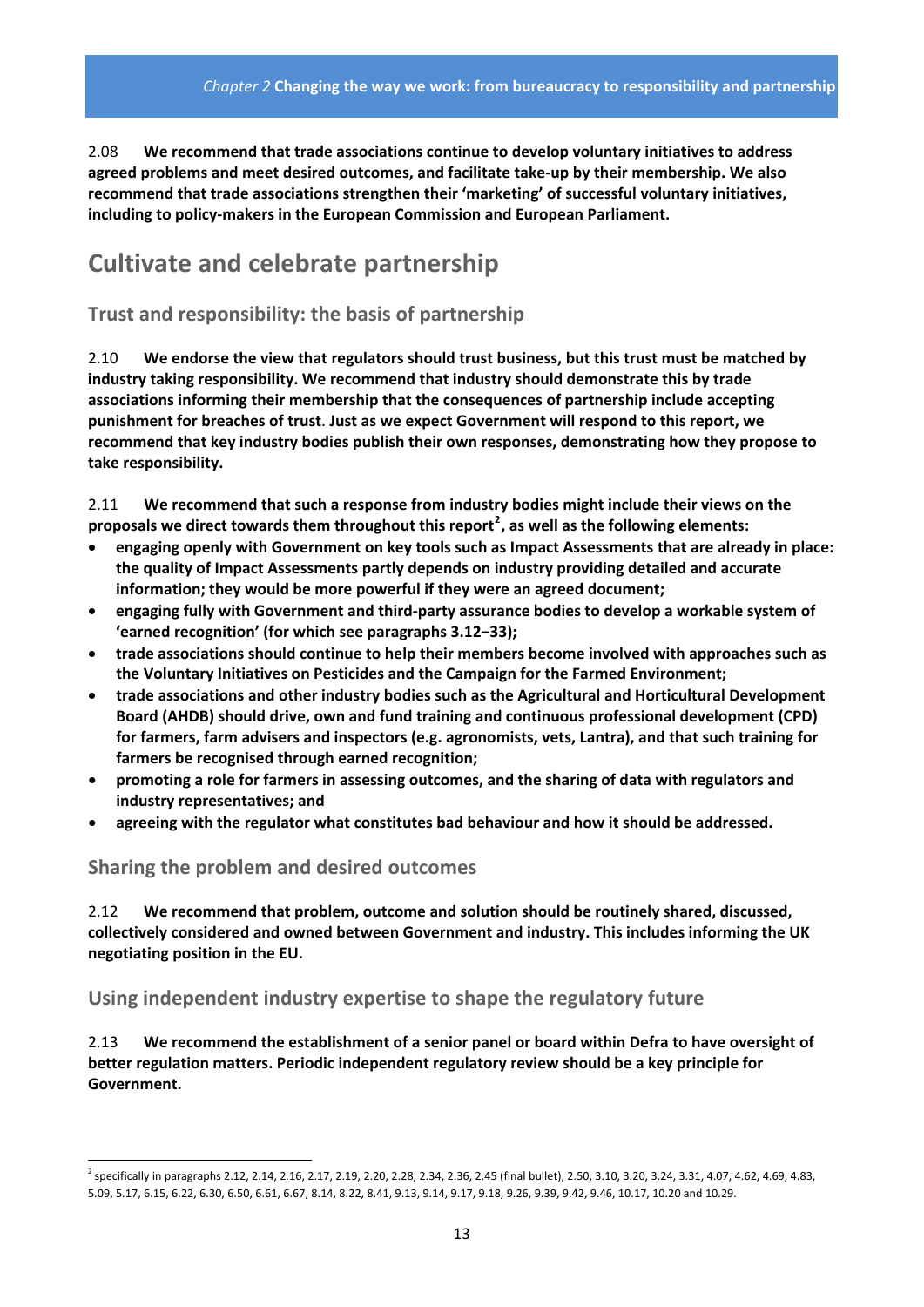2.14 **We recommend that the group:**

- **should be a genuine 'enquire and challenge' panel if it is to hold Defra to account;**
- **include, as equal partners, up to three independent members, one of whom should chair the panel;**
- **include independent members who participate** *as individuals* **should have the breadth of experience to contribute fully;**
- **monitor Defra's adherence to** *better regulation* **principles and have a strategic overview of regulations;**
- **steer Defra's engagement on regulation issues with industry and act as a point of reference where business feels that standards are not being met;**
- **review progress with implementing the recommendations of this report; and**
- **be accountable to Ministers.**

2.15 **We recommend that the board should have a role in contributing to better regulation decisions in relation to animal health and welfare**.

**Defra should engage with industry at the earliest stages of developing (and possibly co‐designing) legislation**

2.16 **Where a regulatory route has been agreed to address a problem, we recommend that the framework should be designed by Government and industry in partnership to the greatest extent possible**.

2.17 **We recommend that policy‐makers always invite a working group of industry representatives (both trade associations and farmers) to sense‐check draft proposals in confidence and 'instructions to departmental lawyers' before they are turned into legal text. We recommend that Ministers should not approve formal consultation on any legislative proposal where industry has not been invited to contribute in this way.**

### **Defra should invite industry to play a leading role in drafting jointly owned guidance on implementation of regulations**

2.19 **We recommend that:**

- **Defra and its regulators invite appropriate trade associations and farmers, where they have appropriate capacity, to play a leading role in drafting guidance, consulting other interest groups as appropriate**;
- **those involved in drafting jointly own that guidance with Government (assuming that Government is** happy to sign up to that guidance) and should help promote it with those needing to use it; and
- **Defra, its regulators and trade associations trial guidance with ordinary farmers in advance to sort out problems.**

### **Strengthening Government's agricultural expertise**

2.20 **We recommend that Defra recruit industry specialists. In the short term, we recommend a programme of two‐way secondments and training between Defra, its agencies and delivery partners, and industry, e.g. trade associations. We recommend exchanges, induction programmes and farm visits by Defra/agency staff. We endorse Environment Agency and Food Standards Agency efforts in encouraging such interchange and recommend that the practice become more common within Defra, its agencies and delivery partners.**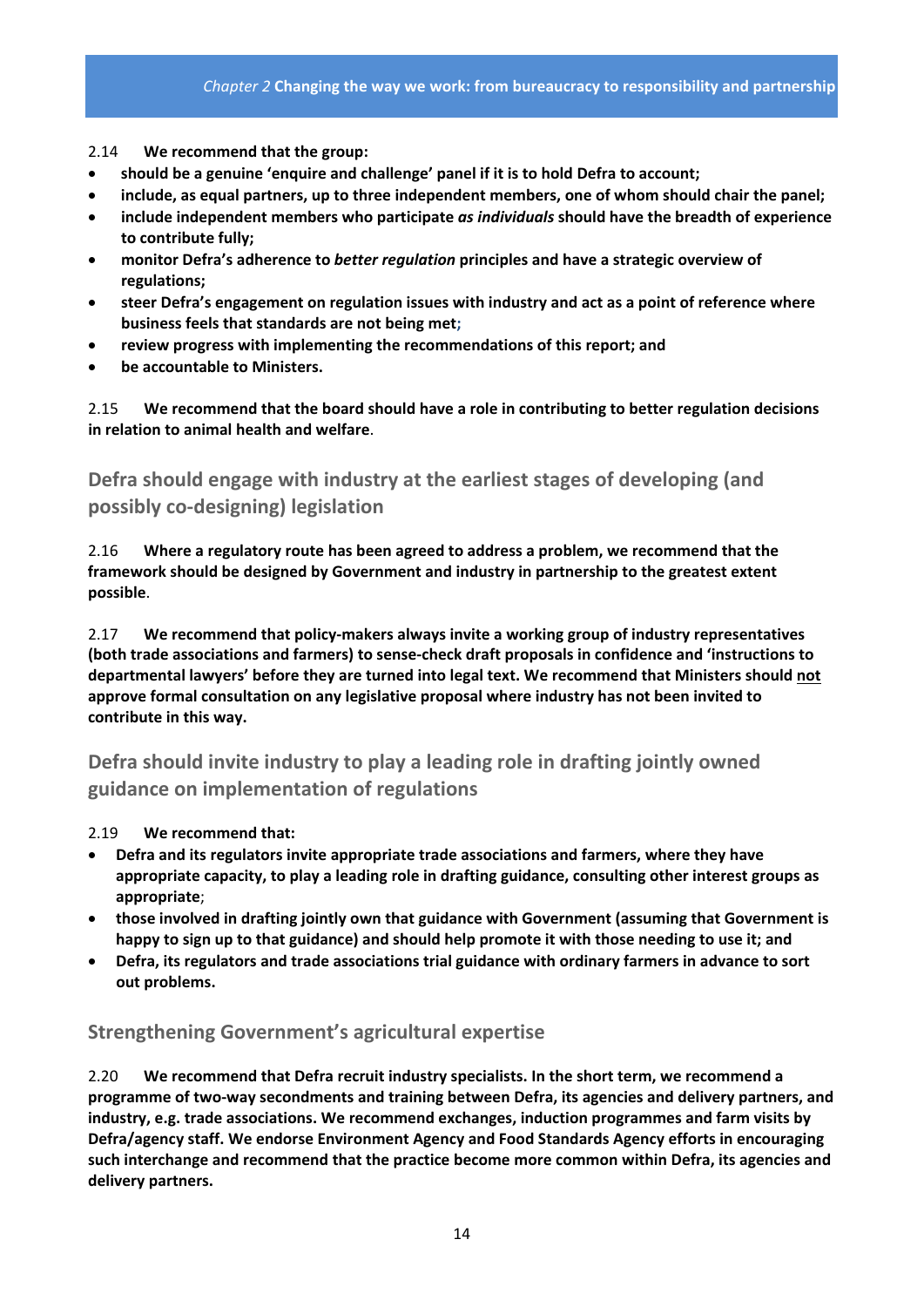# **Develop and demonstrate a new targeted and fairer approach to inspection and enforcement**

**A comprehensive risk‐based approach to inspections must be the future**

#### 2.23 **We recommend (see Chapter 3 for details):**

- **adoption of a system of** *earned recognition* **to inform and target inspections and that serves as an incentive for good practice;**
- **that regulators provide a proper explanation of their inspection programme.**

### **Making penalties proportionate**

2.26 **We recommend that the proportionality and type of penalties applied by enforcement bodies be reviewed**.

2.27 **We recommend that regulators should have a greater range of penalties at their disposal; specifically:**

- **Where non‐compliance is minor we recommend that regulators should be allowed to give warnings and require faults to be put right.**
- **Where non‐compliance is major we recommend that tough punishments are applied. We recommend there should be a robust and transparent system for determining what non‐compliances count as 'major'.**
- **We recommend that a good way of applying proportionate penalties would be to use civil sanctions, a Macrory principle[3](#page-14-0) , rather than criminal punishments (which should target the most serious cases).**

2.28 **We further recommend that:** 

- **the UK seeks to renegotiate EU rules to incorporate the principle of proportionate penalties[4](#page-14-1) ;** and
- **industry endorse the approach of proportionate penalties – and apply peer and market pressure to develop high standards.**

# **Reduce and reform paperwork and process**

**Introducing general licences where possible**

2.30 **To reduce burdens on the end‐user, we recommend that Defra, its agencies and delivery partners should make a presumption in favour of general licences wherever legally possible.** 

**Introducing maximum response times and fixed decision points**

2.31 **We recommend that the Government commits to maximum response times. We recommend** that the regulator gives a commitment to take decisions at fixed decision points to allow all parties to **consider whether to proceed or not**.

<span id="page-14-1"></span><span id="page-14-0"></span><sup>&</sup>lt;sup>3</sup> R. Macrory (2006) *Regulatory justice: making sanctions effective. Final report.*<br><sup>4</sup> e.g. to avoid a recurrence of the situation experienced by the RPA on cross-compliance., In 2005, RPA adopted a light-touch approac reductions for non‐compliance, only to be subject to European Commission Audit criticism in 2008.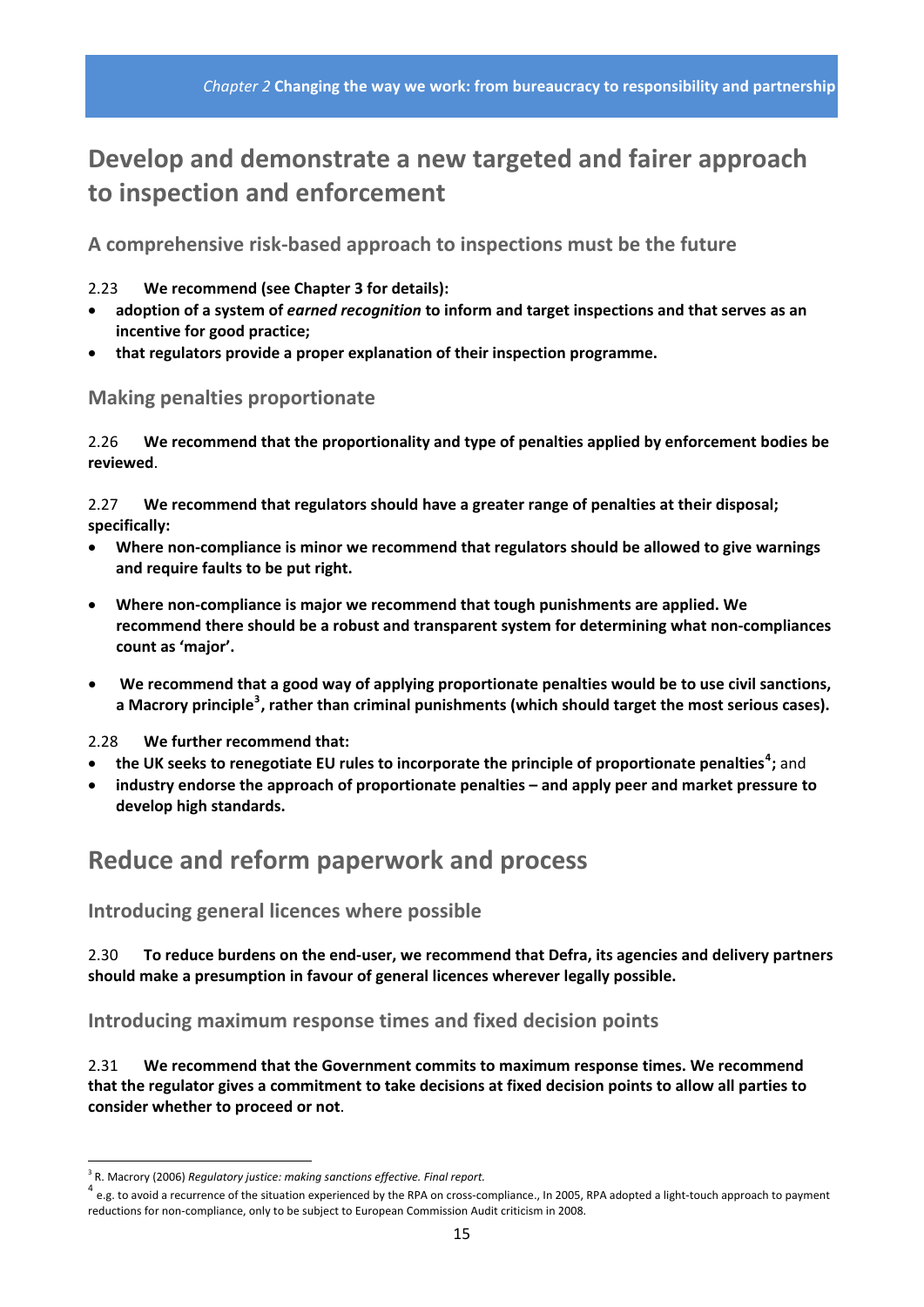### **Introducing single sources of information**

2.32 **In the light of this, we recommend that Defra establishes a single access point to information on inspections (e.g. the Farming Theme of Business Link) and single customer contact points in each regulator.** 

### **Reducing paperwork**

2.33 **We recommend that Defra, its agencies and delivery partners:** 

- **develop a partnership approach to designing forms (paragraph 2.34);**
- **introduce new principles for collecting data (paragraph 2.35);**
- **review requirements on farmers to write plans (paragraph 2.36);**
- **move from paperwork to 'digital by default' (paragraph 2.37); and**
- **make better use of the Farming Theme of Business Link (paragraphs 2.38−40).**

#### **A partnership approach to designing forms**

2.34 **We recommend that with every new administrative burden, Defra and industry collectively engage a sample of ordinary working farmers to help design the form.**

**Adopting new principles for collecting data** 

2.35 **We recommend that:**

- **before any process is considered the question is asked – 'do we really need this information?';**
- **regulators comply with the Regulators Compliance Code by not collecting the same data twice where this can be avoided;**
- **regulators should make clear to farmers who their data is being shared with and offer farmers the opportunity to 'opt in' to data‐sharing between Defra and its regulators;**
- **there should be a presumption that regulators share data except where they are not legally or technologically able to do so;**
- **regulators be sensitive to sectoral calendars when issuing requests for data;**
- industry trade associations push the take-up of electronic means of data supply by its members; and
- **regulators investigate alternative means of gathering data that do not impinge on farmers.**

**Review requirement on farmers to write plans**

#### 2.36 **We recommend that Defra reviews its rationale for requiring farmers to write plans**.

**From paperwork to 'digital by default'** 

2.37 **We recommend that:**

- **Defra, its agencies and delivery partners aspire to create a comprehensive system of pre‐populated forms;**
- **Defra, its agencies and delivery partners, and trade associations, encourage take‐up of opportunities to complete 'paperwork' electronically as part of good business management practice;**
- **the Government sets a goal of 100% quality broadband access in rural areas;**
- **the Government and trade associations encourage farmers and food‐processors to use online facilities, whether directly or through a third‐party including call centres; and**
- **IT training for farmers should be a priority for training providers.**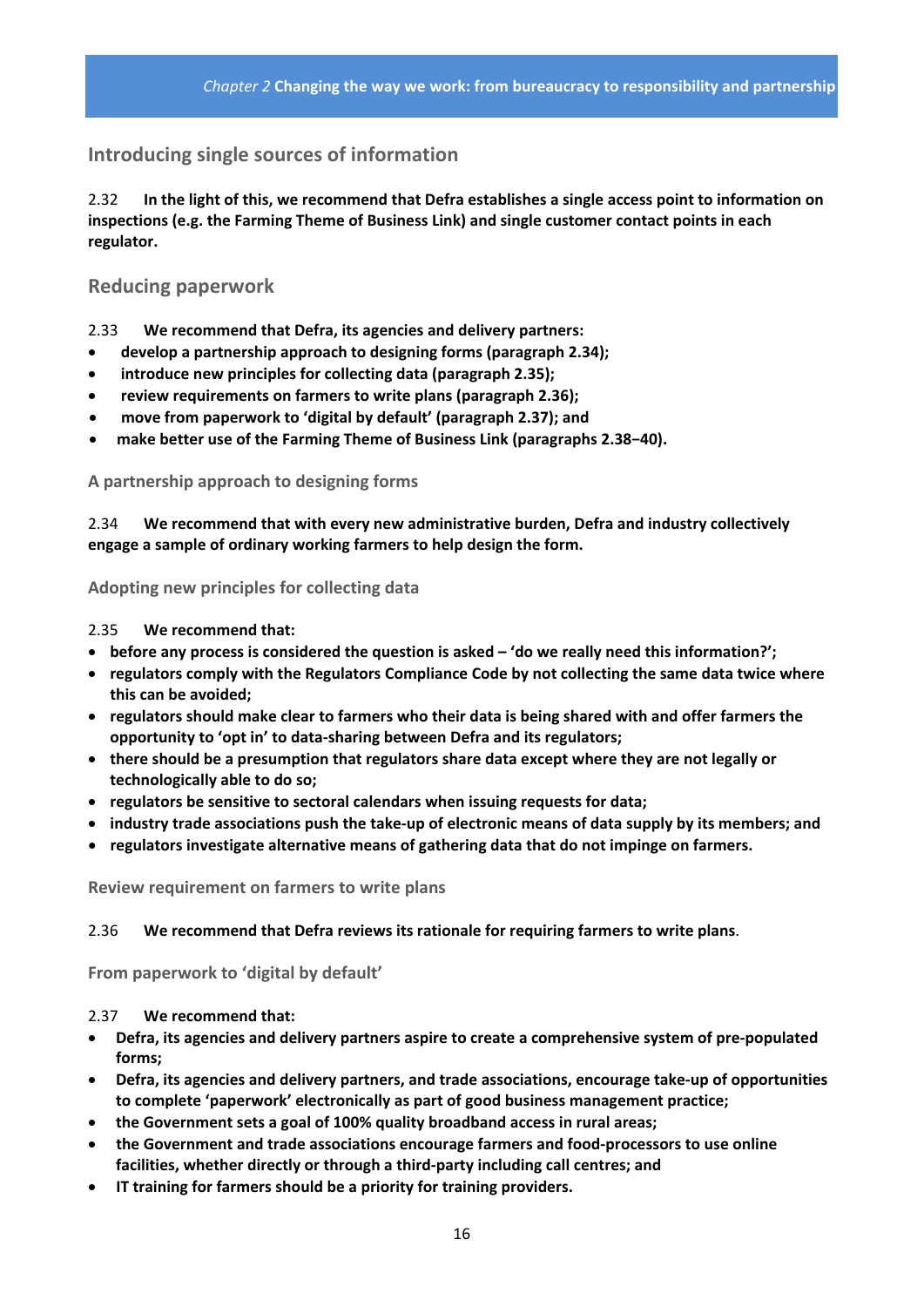**Making better use of the Farming Theme of Business Link**

2.38 **We are convinced that the Farming Theme of Business Link is the best vehicle to deliver our proposals on earned recognition and risk‐based inspections as well as being the place for online applications and information.** 

2.40 **We recommend that:** 

- **the Government makes it easy for farmers to find the Farming Theme, by improving the signposting of the Farming Theme within Business Link (e.g. through a link on the Business Link homepage); and**
- **trade associations take on the important role of encouraging take‐up of Business Link among their members.**

2.41 **Regulation must be underpinned by clear and concise guidance. In paragraphs 2.18−19 we suggest that Government should invite industry to play a leading role in drafting guidance. But we also** recommend that guidance should be as short as possible and where they are issued after changes to the **rules they should provide a clear, succinct overview of how rules have changed.**

#### **Improving guidance**

**Defra, its agencies and delivery partners should produce a plan for reducing paperwork and process** 

2.43 **We recommend that Defra, its agencies and delivery partners, including the Food Standards Agency produce a coherent plan for Ministers of how they intend to further reduce and rationalise the process and paperwork for farming and food‐processing businesses, with aim of improving efficiency and effectiveness. We recommend that the plan:**

- **is produced by the end of 2011;**
- **explains where paperwork and process cannot be reduced, and address 'customer journey mapping' where it makes sense to do so; and**
- **is based on the Task Force principles and recommendations elsewhere in this report.**

# **Explore and embrace tools to influence farmer behaviour**

#### **Understanding farmers to influence behaviour**

2.44 **We recommend that Government and industry use insights from behavioural science to** *enable, encourage* **or** *persuade* **farmers and food‐processors to contribute to achieving better outcomes**.

2.45 **We recommend that Defra further encourages the use of farming industry 'segmentation' in policy‐making. We recommend that regulators and industry representatives partner their approach to farmers and food‐processors**.

2.46 **This feeling of 'guilt' is behind much of farmers' worries about inspections and can be** compounded by heavy-handed or insensitive enforcement. It is essential that full account is taken of the **cumulative and individual impact of regulation, guidance and enforcement.**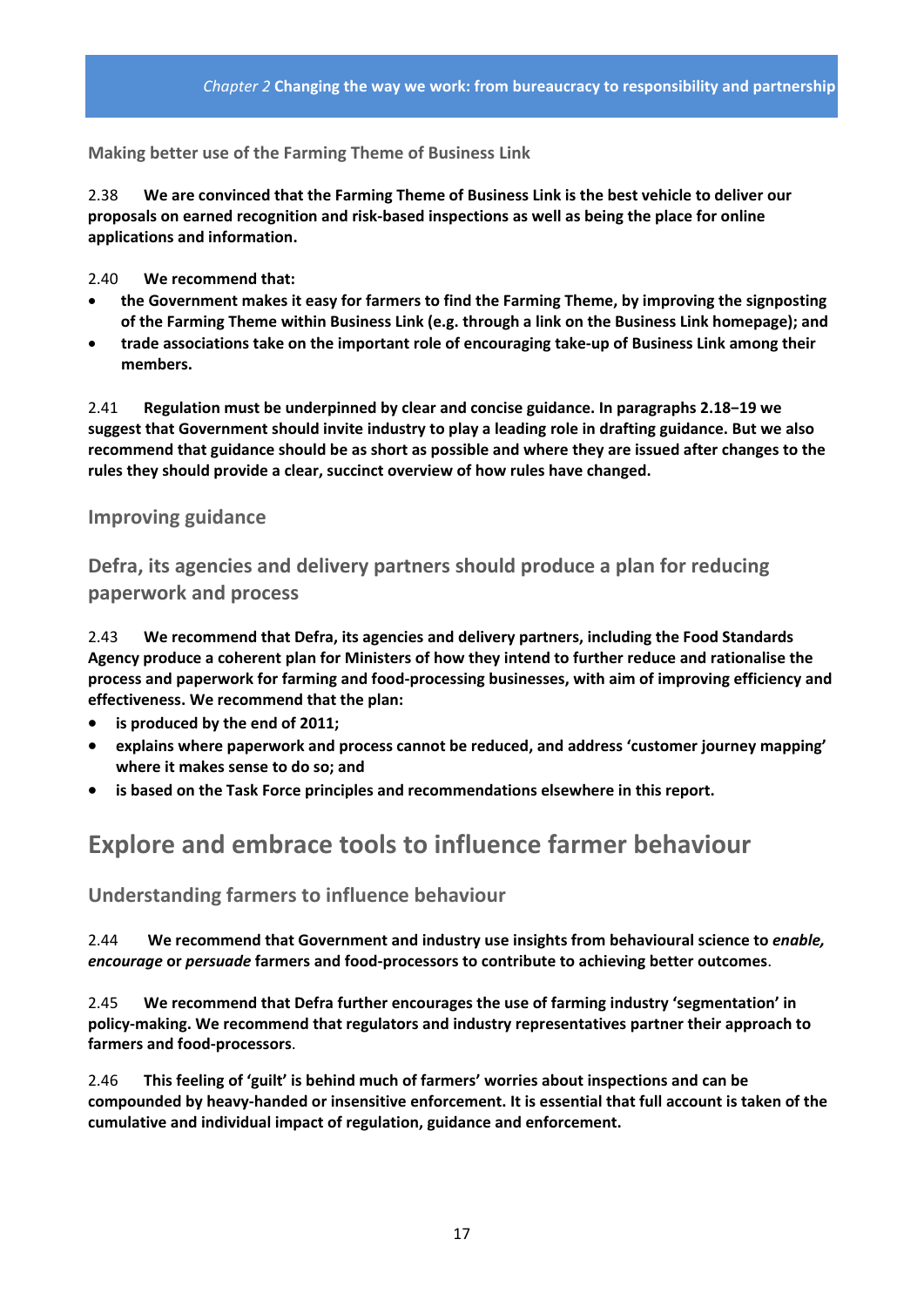# **Engaging in the EU: more, earlier and in partnership**

### **The Coalition Government's guiding principles for EU legislation**

2.49 **We endorse the Coalition Government's** *Guiding Principles for EU legislation***, as announced in December 2010, particularly:**

- **We believe Defra, the UK Permanent Representation to the EU, Cabinet Office and Better Regulation Executive should allocate more specialist resource to engagement, not less. There may also be benefit in integrating a better regulation module into training in EU negotiations.**
- **We recommend that the UK argues to the European institutions that it can help industry better comply with regulation by agreeing realistic transposition and implementation timescales. We recommend that timescales should not be traded off against other elements as part of the negotiation end‐game.**
- **We recommend that the Government goes further and presses EU partners to introduce post‐ implementation reviews or sunset clauses as standard in EU legislation, where this is not already the case. We recommend that the European Commission should lead the review and should consult end‐ users in doing so.**
- **We recommend that the UK should encourage the institutions to shift their focus from process to outcomes. We recommend that the UK presses the European institution policy‐makers to ask themselves the same questions that we suggest Defra policy‐makers ask (paragraph 2.07).**
- **In coming to a decision, we recommend that Ministers consider whether gold‐plating:**
	- o **would place industry in an uncompetitive position (as we fear from the Poultrymeat regulations);**
	- o **would simply 'export' the problem overseas; and/or**
	- o **could be provided by the marketplace rather than legislation (e.g. farm assurance standards).**

**Where Ministers decide not to use copy‐out, we recommend that they publicly consult industry and other stakeholders with their reasoning.**

### **Using the European Commission's** *Communication on smart regulation* **to lead change**

2.50 **We recommend that the UK Government use the European Commission's** *Communication on Smart Regulation[5](#page-17-0)* **to help lead regulatory change in Brussels. Specifically, we recommend that**:

- **the Government should collaborate with the European Commission's Secretariat General to push the other European institutions to incorporate the European Commission's** *Communication on Smart Regulation* **into their policy‐ and law‐making**;
- **the Government should argue that smart regulation is key to the European Commission's** *Europe 2020* **strategy**;
- **as a matter of continuing policy, the Government should press the European Commission to simplify existing legislation and ensure that this results in improvement to end‐users.**

<span id="page-17-0"></span><sup>&</sup>lt;sup>5</sup> [http://ec.europa.eu/governance/better\\_regulation/key\\_docs\\_en.htm](http://ec.europa.eu/governance/better_regulation/key_docs_en.htm)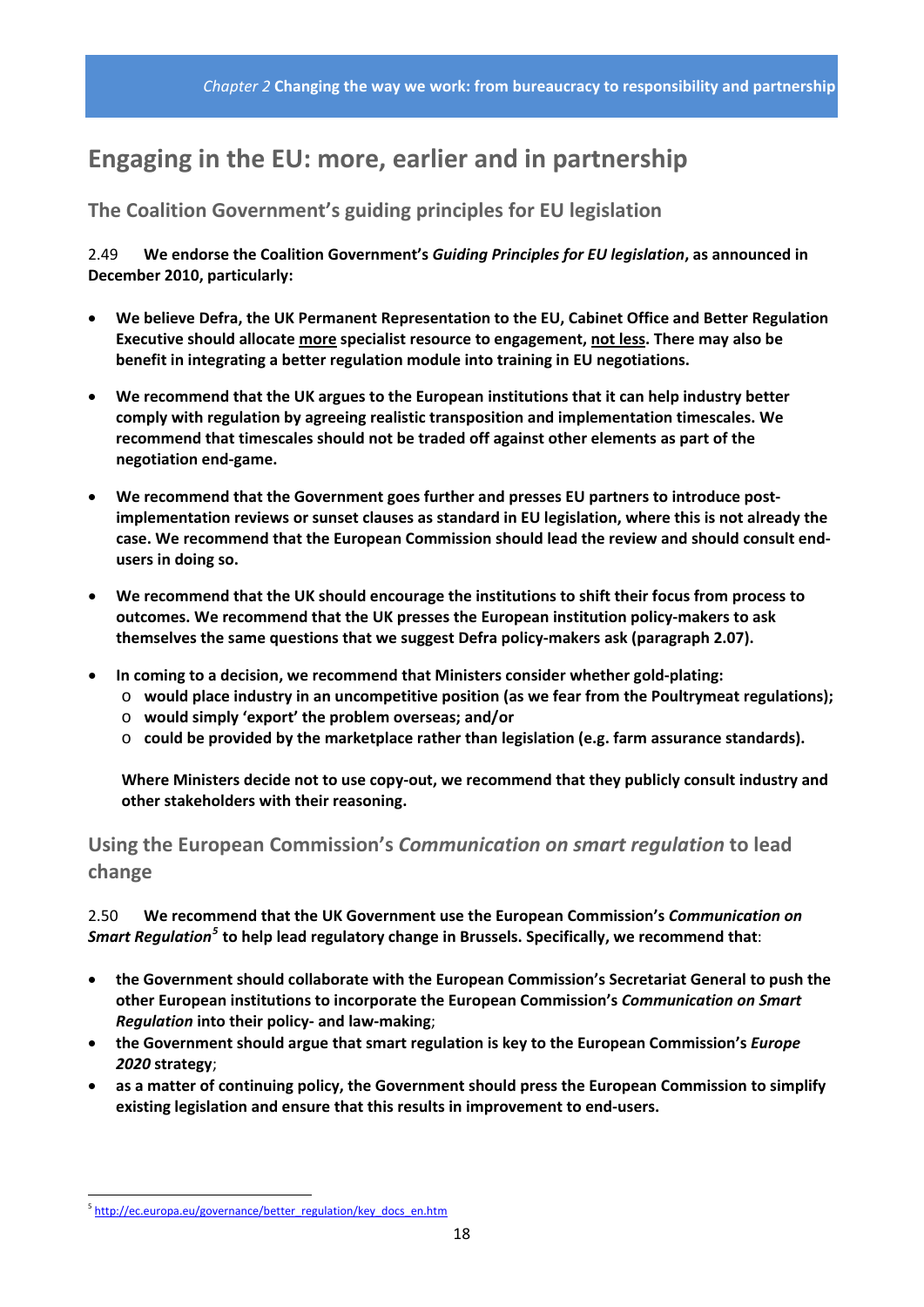### **Placing the end‐user at the centre of EU policy‐making and regulation**

2.51 **We recommend that the Government lobbies European institutions to put end‐users at the heart of how interventions are chosen and developed. Specifically, we recommend that:**

- **the Government uses the Council of the European Union to hold the European Commission's Impact Assessment Board to account in its role of assessing European Commission impact assessments. It should focus on the impacts on micro‐businesses;**
- **the Government presses the European institutions to look at cumulative burdens on industry**;
- **the Government, working together with the Council of the European Union and European Parliament, presses the European Commission to deliver on its commitment to 'think small first' when developing policy that affects businesses. It should examine cross‐DG issues (e.g. inspections) as part of the 'fitness checks' unveiled by the European Commission's** *Communication on Smart Regulation***;**
- **the Government presses the European Commission in particular to engage more thoroughly and at an earlier stage in policy development with industry practitioners likely to be impacted by the proposed problem and solution;** and
- **trade associations strengthen their engagement with European institutions. This involves making alliances with equivalent organisations from other Member States. It also involves Defra regularly inviting industry on lobbying visits to Europe.**

#### **How the European Commission can improve compliance**

2.52 **We recommend that the Government:** 

- **explores with the European Commission how they might better take responsibility for helping end‐ users comply with EU legislation**;
- **presses other Directorates General to follow DG ENV's compliance promotion initiative[6](#page-18-0) . This may involve questioning European auditors and their approach on disallowance decisions; and**
- **encourages the European Commission to work with industry and Member States to draft guidance on implementing EU law.**

### **Improving inspections required by EU law**

2.53 **We recommend a better balance between risk‐based and random inspections. This means that the European Commission should review its use of breach rates in calculating the size of samples for inspection regimes**.

<span id="page-18-0"></span><sup>6</sup> http://impel.eu/wp‐[content/uploads/2010/01/Communication](http://impel.eu/wp-content/uploads/2010/01/Communication-on-implementing-European-Community-Environmental-Law-2008-com_2008_773_en.pdf)‐on‐implementing‐European‐Community‐Environmental‐Law‐2008‐ [com\\_2008\\_773\\_en.pdf](http://impel.eu/wp-content/uploads/2010/01/Communication-on-implementing-European-Community-Environmental-Law-2008-com_2008_773_en.pdf)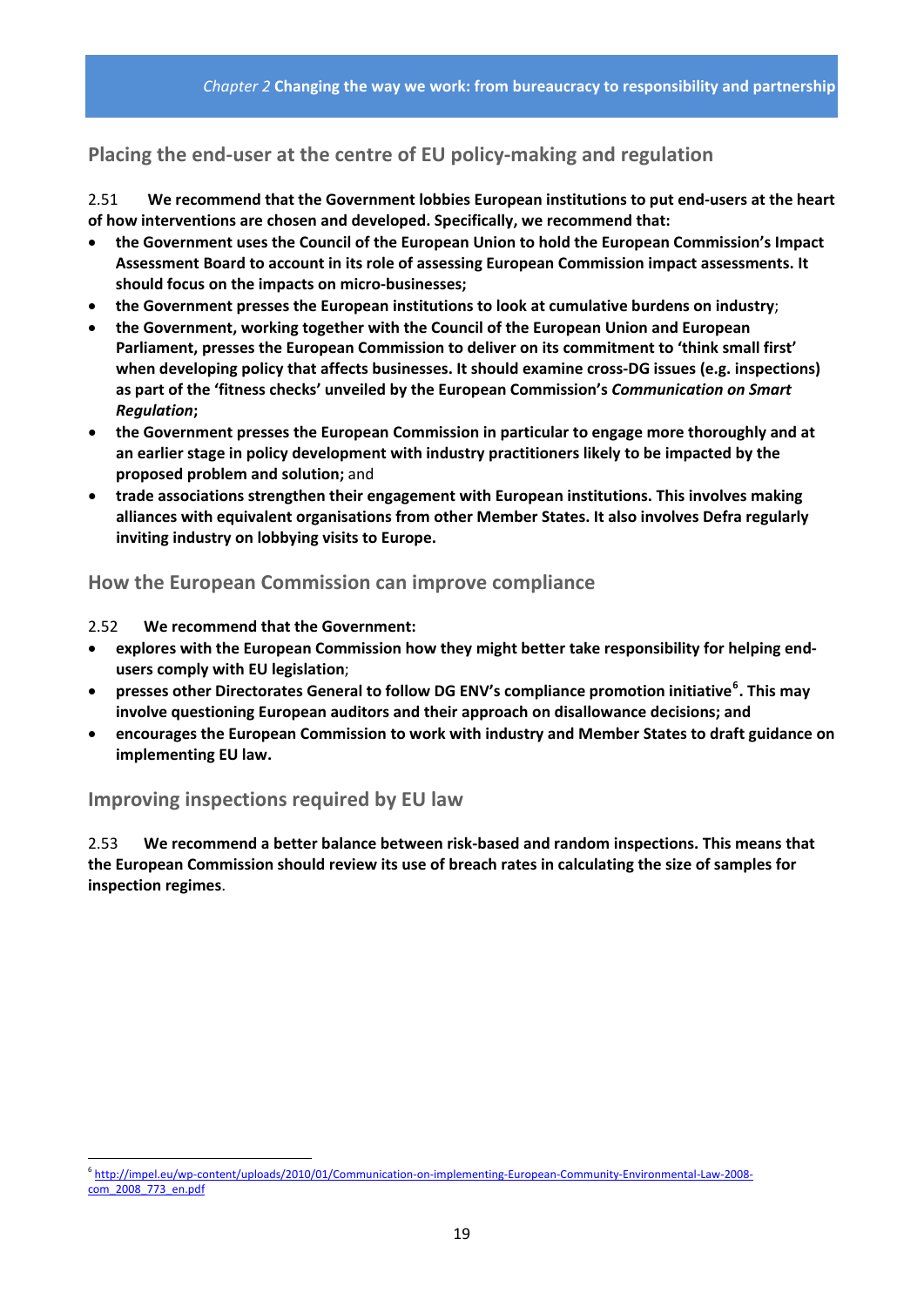# *Chapter 3* **Improved inspections including through earned recognition**

**Changes should be made to the arrangements for many inspections to improve the way they affect farmers and regulators.** 

**We recommend adoption of the approach of 'earned recognition'. This is about giving official recognition to the effective efforts made by individuals and businesses in understanding legal requirements and getting things right. Adopting and applying this principle of earned recognition should reduce the burden on business and should help regulators to make risk‐based decisions and to make better use of their expertise. This does not always need changes to regulation. But it does require regulators to remove duplication and to adopt changes in the way that inspections are planned and organised. In particular, targeting inspection by using earned recognition in risk assessment to reduce the inspection burden on low risk farmers and business.**

**Single Payment Scheme (SPS) cross‐compliance checks are a priority area for implementing earned recognition.**

# **Our vision for change**

3.03 **We would like to see reconsideration of the EU requirement for unannounced visits, so as to achieve a better balance between surprise and business disruption.**

**Principles for inspection**

**3.04 To improve inspection and help the Government end what it calls "the culture of tick‐box regulation", we recommend that the following principles should apply to farms and primary processors:** 

- **there should be as few inspections as are necessary to meet obligations and maintain standards;**
- **inspection must be risk based and targeted;**
- **regulators should provide a clear explanation of their inspection programme;**
- **regulators must make full use of all evidence available to them (paragraphs 3.13, 3.23) to implement earned recognition;**
- **regulators must have greater confidence in industry to meet standards;**
- **inspections should, where possible, fit the business calendar (e.g. not during lambing);**
- **inspections should fit with the way that business works and limit requirements on farmers to what is reasonable;**
- **adequate notice should be given before an inspection (unless the law requires unannounced checks);**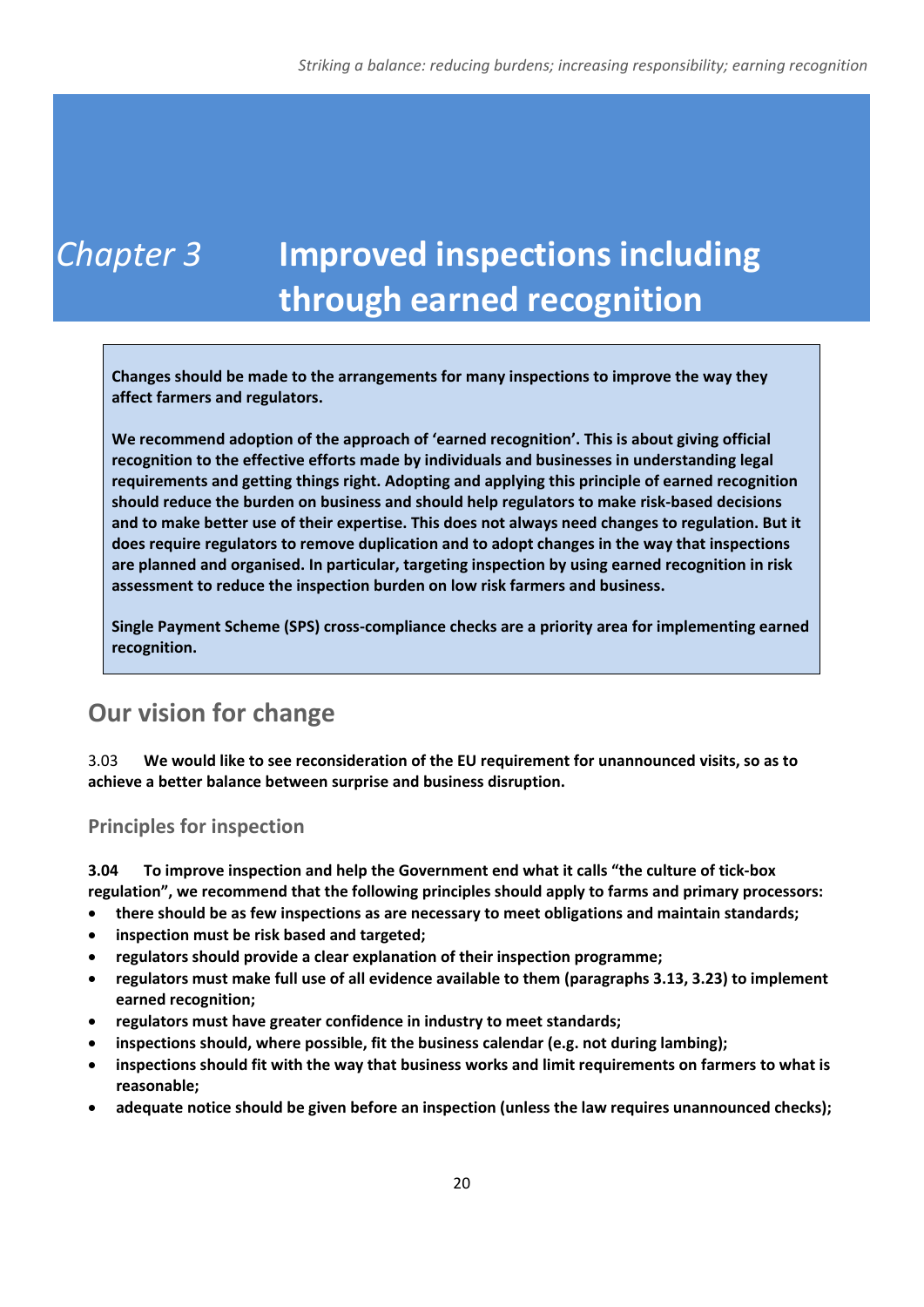- **where possible checks should be made on a sample basis: e.g. checking perhaps only 10% of cattle during cattle identification inspections or only selecting certain criteria to be checked during a cross‐ compliance visit. A full check should be carried out only where non‐compliances are found;**
- to avoid multiple visits, an inspection should cover all issues for which that regulator is responsible;
- **regulators must share information, as far as possible, to improve prioritisation, reduce frequency of visits and improve coordination, e.g. animals should only have to be gathered once for inspection purposes; and**
- **inspectors must understand the business and be aware of any associated assurance scheme coverage;**
- **these principles should be applied across the sector, e.g. livestock markets.**

#### **Organisation of regulators**

3.06 **We recommend that the CAP cross‐compliance inspectorate should be confined to RPA and AHVLA, ideally with the whole process being led by RPA to reduce the potential for multiple official** inspections. In the longer term, we recommend that RPA carry out all visits, with input from AHVLA as **needed.**

3.08 **We recommend that the Government ensures that local authorities are not carrying out inspections for the same purpose as another regulatory body. In the case of such duplication, only one body should carry out the inspection**.

#### **Enforcement and emergency capacity**

3.09 **We recommend that regulators and local authorities continue to work together to pursue enforcement.**

#### **Inspector behaviour and skills**

3.10 **We recommend that the Government and trade and professional associations jointly develop new arrangements to ensure that inspectors and assessors have appropriate training, and understand the business sectors in which they operate.**

### **Earned recognition**

#### **Principles of earned recognition**

3.16 **We recommend that the principles of earned recognition become central to Government regulatory policy‐making and implementation, so wherever possible individuals/businesses have the opportunity to provide evidence and benefit from a reduced or less costly regulatory burden.**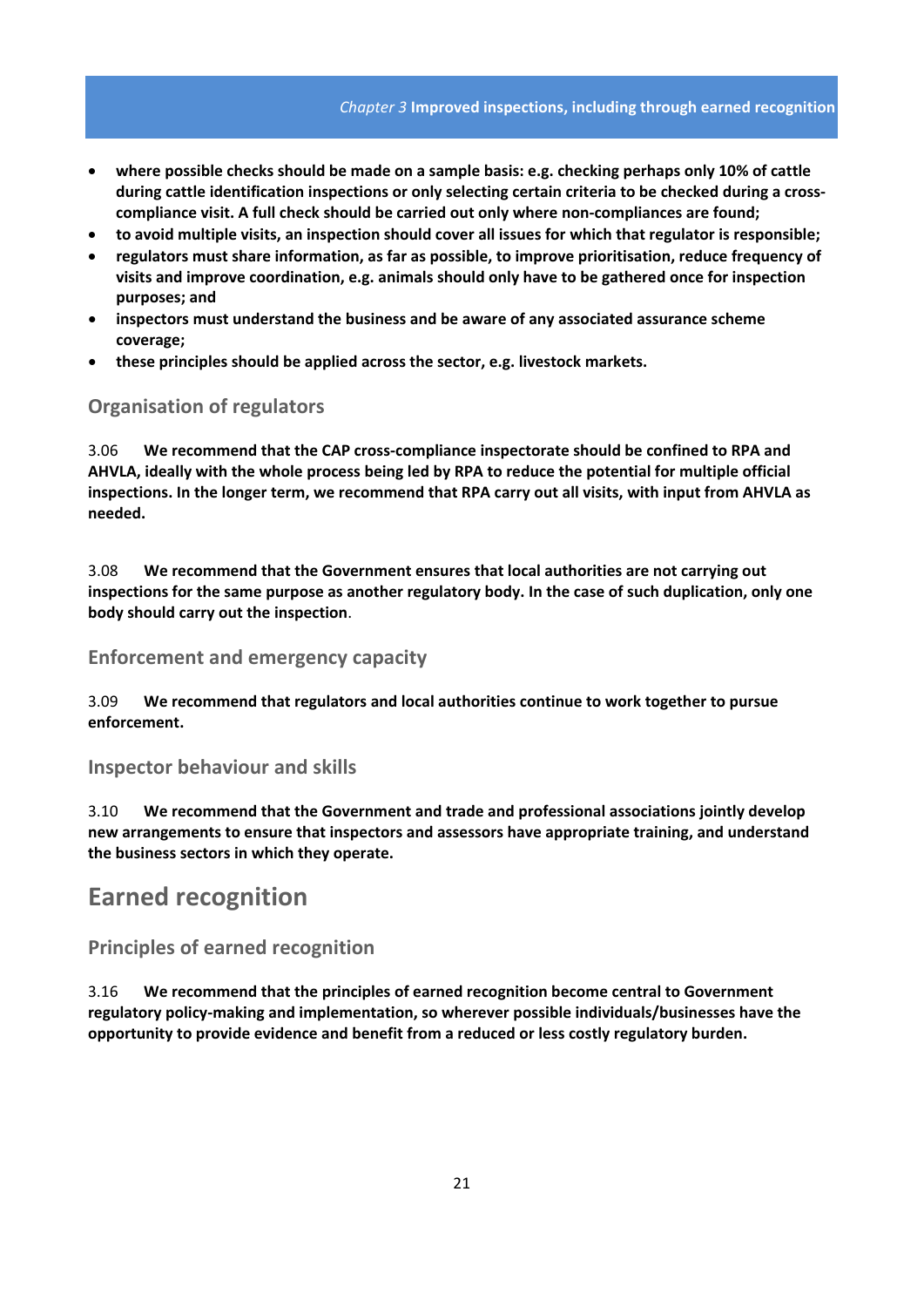#### **Earned recognition in practice**

**Accredited assurance schemes**

3.20 **We recommend that regulators, industry and assurance providers review current arrangements and agree a list of accredited and other schemes that provide assurance against specific official controls.**

3.24 **We recommend that regulators and industry organisations consider an issue‐by‐issue list of information that would be appropriate for guiding risk assessment.**

#### **Information sharing**

3.28 **We consider that the Farming Theme on Business Link (paragraphs 2.38−40) offers the best practical way for farmers and regulators to share earned recognition evidence (paragraph 3.22−25), and strongly recommend its development to this end.**

#### **Inspections where earned recognition could apply**

3.29 **We recommend that regulators consider all current farm inspections to assess whether there is close alignment between official inspection and third‐party schemes with a view to addressing duplication and adopting the principles of earned recognition.**

**Recommendations made in other chapters**

- We believe that the Gangmasters Licensing Authority should move its inspection regime to a more targeted, risk‐based approach using the principles of earned recognition (paragraph 4.53).
- The IPPC Farm Assurance Scheme is an exemplar for other forms of 'earned recognition'. We recommend that if the scheme shows continued standards of compliance, the EA should consider further significant reductions in inspection frequency (paragraph 6.76).
- We recommend greater use of earned recognition in respect of meat hygiene controls and in particular moving to commercially operated control bodies to undertake certain official controls (paragraph 10.16).
- Import controls on high risk products: FSA should work with trade bodies, ports and designated laboratories to minimise delays of products produced to internationally recognised standards (paragraph 10.45).

### **Recommendations to assurance and other schemes**

3.31 **We recommend that third‐party assurance schemes: 'keep it simple'; ask what is really needed and leave out what is superfluous; use language the farmer understands and keep paperwork short and simple**.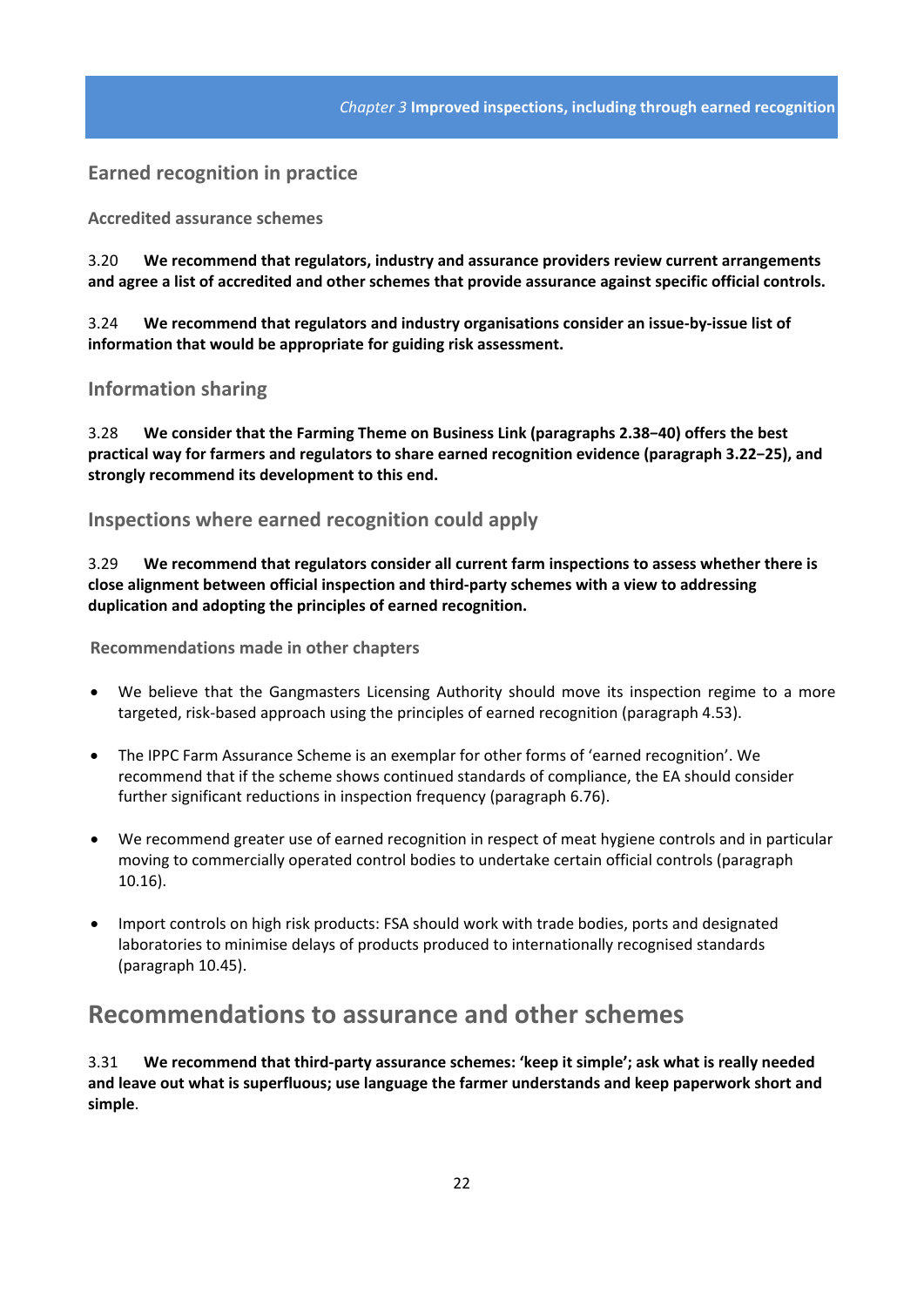# *Chapter 4* **Business and management**

#### **We recommend that:**

- **the National Planning Policy Framework adequately reflects the need for productive, sustainable farming, the sustainable intensification of agriculture and the positive contribution to local communities and economy that can be made by agriculture;**
- **the permitted development and prior notification thresholds for agricultural buildings are increased;**
- **polytunnels and on‐farm winter‐fill reservoirs are added to the General Permitted Development Order, with specific criteria limiting their use;**
- **measures be taken to increase the supply of seasonal labour, including adapting the benefit system to reduce financial disincentives for the unemployed to undertake seasonal work, and introducing a new Seasonal Agricultural Workers Scheme;**
- **the gangmasters licensing system is improved by ensuring greater use of targeted inspections and enforcement, clarifying current guidance and refocusing external communication;**
- **the Department for Transport review and amend the current Road Vehicles (Construction and Use) Regulations to reflect the needs of modern farm machinery;**
- **farmers remember the Health and Safety Executive message "Make the promise: come home safe" and increase their professionalism, awareness of and training in health and safety**; **and**
- **Defra invite the Tenancy Industry Reform Group to undertake a review of the Agricultural (Maintenance, Repair and Insurance of Fixed Equipment) Regulations.**

# **Planning**

### **Localism**

4.07 **The onus will be on farmers to participate proactively in neighbourhood plans under the Localism Bill and we recommend that they do so.**

### **National Planning Policy Framework**

4.12 **The NPPF must recognise importance of food production and agricultural businesses**. **We propose the following specific wording for inclusion in the NPPF:**

*"Competitive and profitable agricultural and food‐processing industries, producing as much food as possible whilst maintaining environmental standards, are a key feature of national*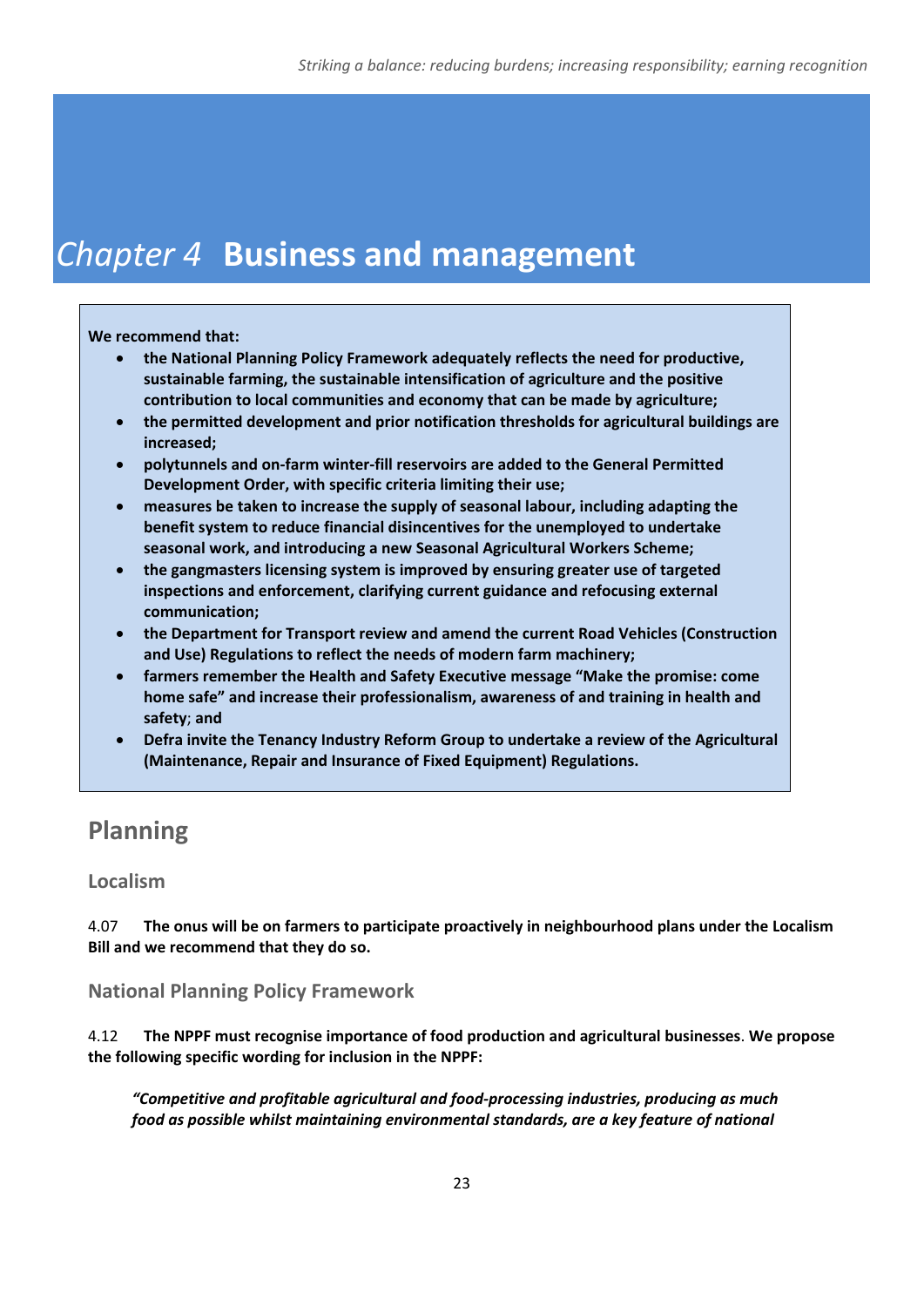*government policy. The planning system must therefore facilitate sustainable intensification[7](#page-23-0) and productive farming which can grow, adapt, innovate and change; and promote the development of agricultural business and the wider food supply chain, recognising the economic and social benefits that these businesses can add to the local community."*

### **Permitted development and Prior notification**

4.15 **We recommend a return to the development regulations which were in place pre‐1995 where any agricultural buildings under 465m2 on an agricultural unit of 5ha or more is permitted development without prior notification.**

4.17 **We recommend that agricultural buildings between of 465−1,500m2 surface area, on agricultural** units of a minimum size of 5ha, should be subject to the prior notification procedure rather than full **planning control.**

4.18 **We recommend that the construction of on‐farm winter‐fill reservoirs up to 25,000m3 be permitted under the GPDO. LPAs should expedite their construction, with appropriate conditions regarding siting and design. Water infrastructure for agriculture and horticulture should be recognised as strategic within the NPPF and by LPAs.**

#### **Polytunnels**

4.21 **We recommend that Part 6 of the GPDO is amended to create a category that would include polytunnels**.

4.23 **We recommend that LPAs take a pragmatic, non‐regulatory approach to horticultural support structures, such as 'table tops', training systems and fruit‐netting; these should all remain outside the planning system.**

#### **Information requirements**

4.27 **In order to simplify and reduce unnecessary delays in the planning application process**, **we make the following recommendations:**

- **for outline planning permission and prior notifications, LPAs should be required to respond within 14** days to notify if there is a need for any additional information to validate the application (this is **consistent with our wider strategic recommendation that Government commit to maximum response times (paragraph 2.31);**
- **for outline planning permission and prior notifications, LPAs should be required to provide a substantive reply and decision within 42 days of the original request (ditto);**
- **local planners should be offered training in agriculture, horticulture and the food industry. The onus on this should come from farming organisations but we also commend this opportunity to agricultural colleges.**

<span id="page-23-0"></span> <sup>7</sup> The term 'sustainable intensification' features in the recent Foresight report on *Global food and farming futures*. See [http://www.bis.gov.uk/foresight/our](http://www.bis.gov.uk/foresight/our-work/projects/current-projects/global-food-and-farming-futures/reports-and-publications)‐work/projects/current‐projects/global‐food‐and‐farming‐futures/reports‐and‐publications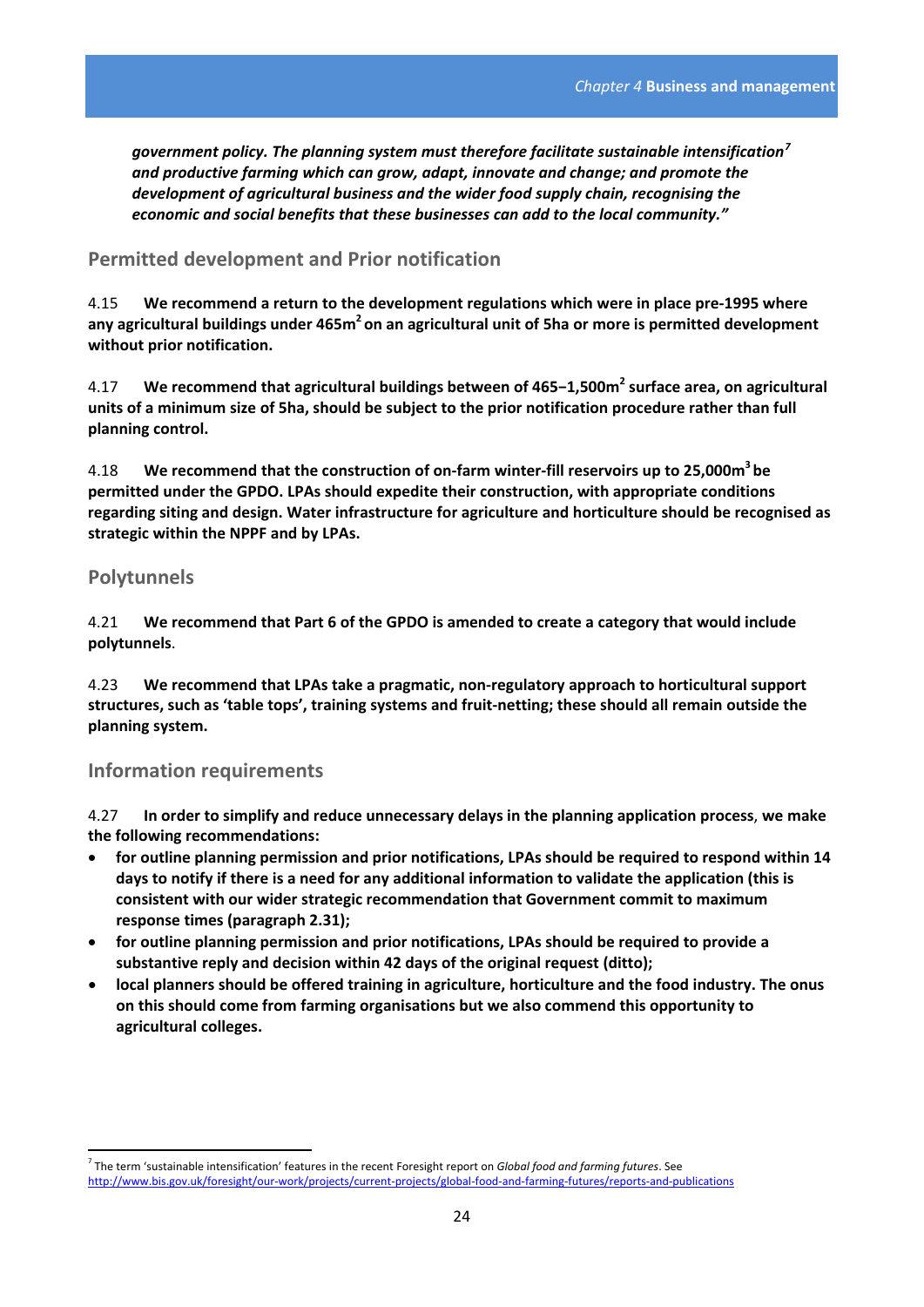### **Village greens and footpaths**

4.34 **We recommend that for both the application for designation of village greens and the recording** of new rights-of-way, mechanisms should be introduced to rebalance the process and to ensure that **reasonable costs are met by both parties (i.e. including applicants).**

4.35 **We recommend that the proliferation of inappropriate village green designations is addressed. We understand that, as part of their Business Plan commitments, Defra and DCLG will be looking to reform village green designations and to introduce a new local 'green space designation'. We would recommend that Defra/DCLG use this reform to address our concerns in paragraphs 4.28−34.**

4.36 We recommend that the Group's conclusions that a cut-off date of 2026 for discoveries of historic **routes should be implemented, as originally introduced by the Countryside and Rights of Way Act 2000,** whereby a final map is drawn up with all footpaths and rights-of-way, with no more being added.

4.38 **We recommend that a pragmatic solution for temporary diversions should be to put the proposed diversion to the relevant local access forum, for agreement or otherwise. We believe that it might be helpful for the Government to supplement this local approach with a code of practice.**

4.39 **We encourage the Government to consider our recommendations and the strong sentiment behind them in any wider package of measures to come out of the work of the stakeholder working group.**

**Seasonal workers' accommodation**

4.41 **We recommend that there should be a presumption in favour of planning applications for seasonal workers' accommodation in established horticultural businesses. This would mean allowing permitted development for buildings up to 465m2 surface area and prior notification for buildings between this threshold and 1,500m2** .

#### **Renewable energy operations**

4.44 **We recommend that the NPPF should recognise the important of on‐farm renewable energy developments.**

# **Agricultural labour**

**Seasonal workers**

**Using UK and EU citizens in seasonal work**

4.49 **We recommend that the Department for Work and Pensions adapts the benefit system to reduce financial disincentives (such as loss of benefits) for the unemployed to undertake seasonal work**. **We recommend that the agricultural industry improves its collective communication strategy to encourage greater take up of seasonal work by EU citizens, particularly students**.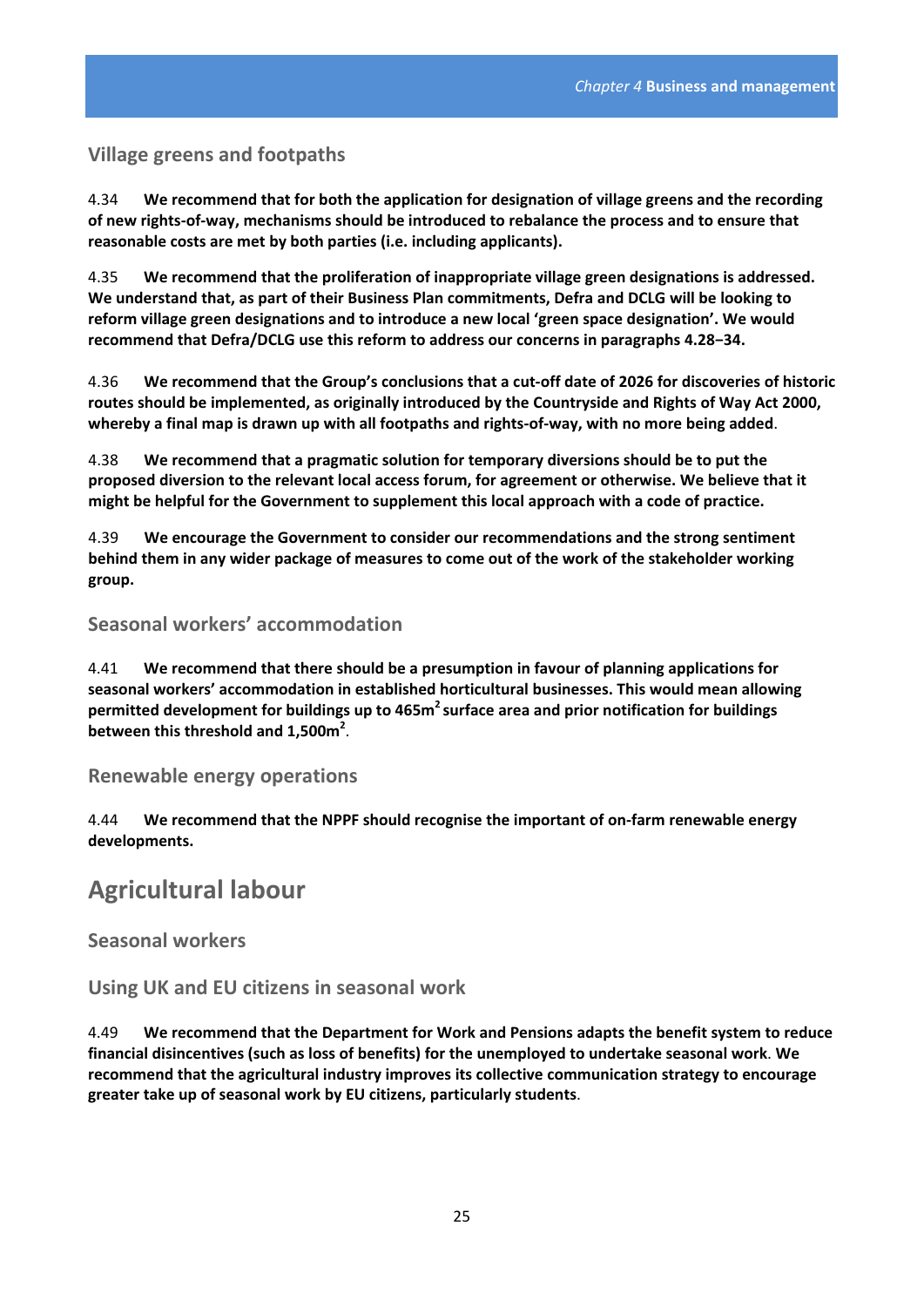### **Seasonal Agricultural Workers Scheme (SAWS)**

4.54 **We urge the Home Office to introduce a replacement for the Seasonal Agricultural Workers Scheme to enable workers from prospective accession states to provide seasonal labour for UK agriculture and horticulture**.

#### **Gangmasters licensing scheme**

4.60 **We urge those leading the review to consider our recommendations as a means of reducing the burden of administration and inspection when enforcing workplace rights**.

**Communications and perceptions**

4.62 **We recommend that the GLA continues to work with the National Farmers Union (NFU) and** other representatives of labour users to lead drafting of future guidance specific to labour users. In line **with our strategic recommendation (paragraphs 2.18−19), we recommend that the GLA and NFU jointly own this guidance**.

4.63 **To improve its relationships with the farming and horticultural industry, we recommend that the GLA should better communicate its priorities (enforcement against rogue gangmasters) and further engage with labour users on its enforcement approach.**

**Inspections and enforcement**

4.64 **We welcome the GLA's pilot [**to test lighter‐touch regulation in the forestry sector]**, and recommend that it be extended to low‐risk activities in farming and growing.**

4.65 **We believe that the GLA should move its inspection regime to a more targeted, risk‐based approach using the principles of earned recognition.**

4.66 We recommend that the GLA ensures that its inspectors are clear as to the guidelines that are in **place when conducting inspections**.

4.67 **We recommend that the GLA explores further alternative means of interviewing gang workers without disrupting farm businesses as far as possible and without adversely affecting its ability to identify worker exploitation.**

4.69 **We recommend that the GLA and trade associations should work together to better communicate the advantages of a labour user voluntarily registering on the GLA website as a labour user**. **We also recommend that the GLA make clear that labour users that voluntarily register on the website are at no higher risk of inspection than if they do not register.**

#### **An alternative to licensing**

4.70 **We recommend that Defra explores the costs and benefits of a 'registration and enforcement' model as an alternative way of delivering desired outcomes.**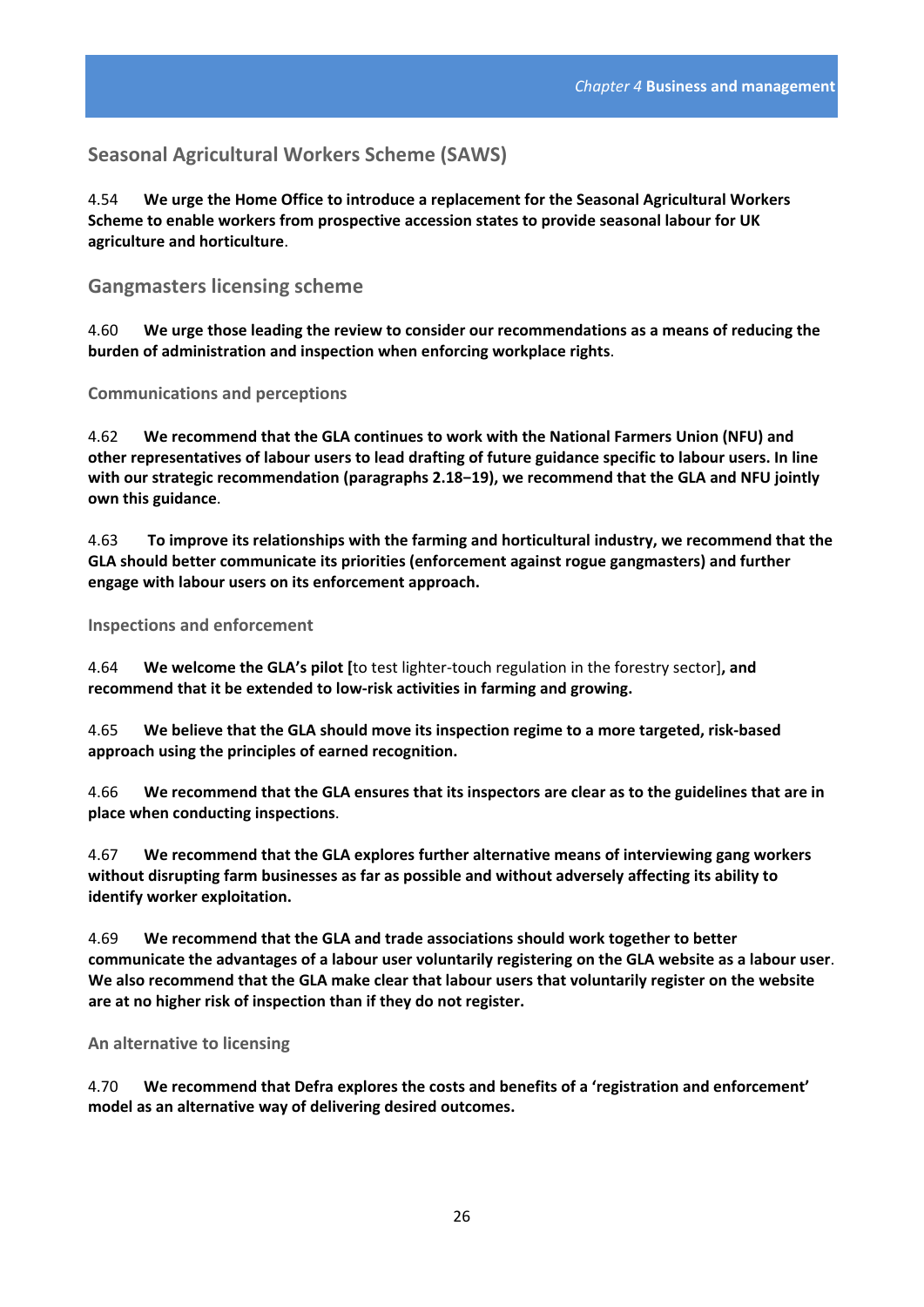## **Transport**

### **Trailer licences**

4.74 **We recommend that the DVLA introduces an exemption from the B and E category licence requirement for vehicles used for agriculture, horticulture and forestry**.

### **Weight/speed restrictions for trailers**

4.77 **In the light of the size/needs of modern farm machinery, we recommend that Department for Transport (DfT) amends the 1986 regulations, making the following changes:**

- **the maximum speed limit for tractors should be aligned with the rest of the EU at 40 km/h;**
- **the maximum weights of trailers and combinations are increased from 18.29 tonnes and 24.39 tonnes to 21 tonnes and 31 tonnes respectively. We appreciate that, due to other legislation, any machinery of this weight would be required to be registered with an appropriate scheme to ensure roadworthiness. We understand that such a scheme is being developed by the industry in partnership with the DfT.**

### **Forklift testing**

4.79 **We recommend that the relevant training guidance or application form from the certification** body makes this clear to test candidates booking a forklift-driver training and certification test. We also **recommend refresher courses for all forklift drivers from time to time.**

# **Health and safety**

4.83 **We urge farmers to remember the HSE message "Make the promise: come home safe" and increase their professionalism in awareness of health and safety issues**.

## **Tenancy issues**

### **Agricultural Holdings Act 1986**

4.85 **We think there should be consideration of a less costly approach. In particular this should allow the parties to a Tenancy Agreement to contract out of the arbitration provisions within the existing** legislation and to opt for disputes to be settled by an Independent Expert where the matter does not **relate to a notice to quit.**

**Agricultural (Maintenance, Repair and Insurance of Fixed Equipment) Regulations 1973**

4.86 **We recommend that Defra invites the Tenancy Reform Industry Group to undertake such a review.**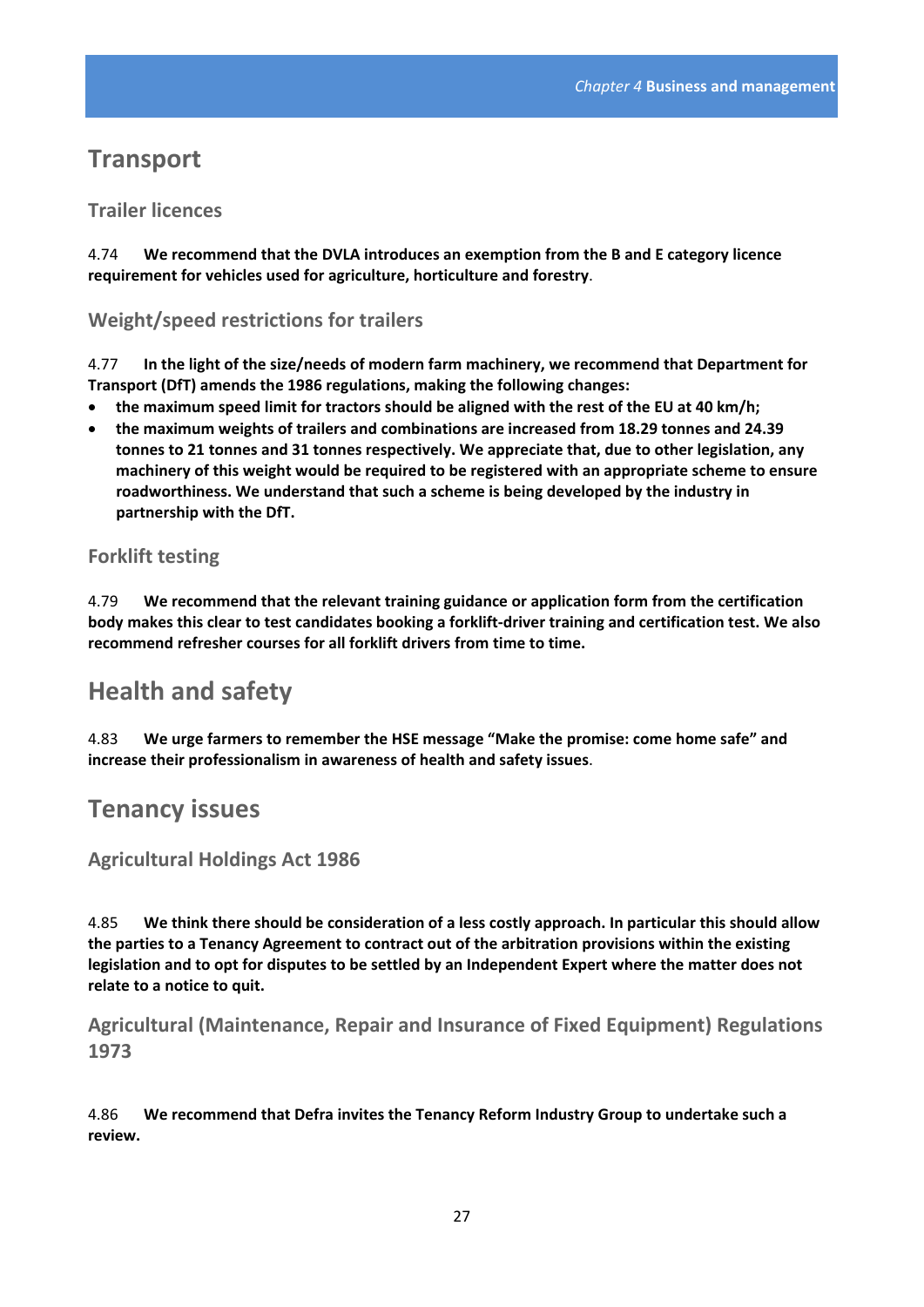# *Chapter 5* **Paperwork**

**We recommend:**

- **that Defra adopts our 'principles of paperwork', which cover forms, plans, records, data collection, use of online tools and guidance;**
- **specific changes to paperwork associated with livestock movements, the Single Payment Scheme, environmental permitting, food chain information and Nitrate Vulnerable Zones; and**
- that agricultural surveys are completed online and Defra continues to lobby the EU over the size and extent **of required agricultural surveys .**

# **Principles of paperwork**

**Government and industry should design forms in partnership**

5.07 **We recommend that for every new administrative burden, Defra, its agencies and delivery partners, and industry should collectively engage a sample of ordinary working farmers to help design the form/record/plan**.

**A new approach to data collection that improves the efficiency of its supply, capture and use**

5.09 **We recommend that, before soliciting data, Government asks itself whether it really needs the** information. The question should be 'do we really need this information in order to comply with legislation?' not **'would the information be useful?'**

5.10 **We recommend that regulators do not collect the same data twice where this can be avoided. We recommend that Government agencies endeavour to join up their information‐gathering wherever possible**.

5.11 **We recommend that regulators do not collect superfluous data**.

5.12 **To reduce burdens on farmers, we recommend that there should be a presumption that regulators share** data except where they are not legally or technologically able to do so. We recommend that regulators make clear to farmers who their data is being shared with and offer farmers the opportunity to 'opt in' to data-sharing **between Defra and other regulators.**

5.13 **We recommend that regulators demonstrate sensitivity to sectoral calendars when issuing requests for data.**

5.14 **We recommend that trade associations encourage their members to submit data electronically.** 

5.15 **We recommend that regulators investigate alternative means of gathering data that do not impinge on farmers**.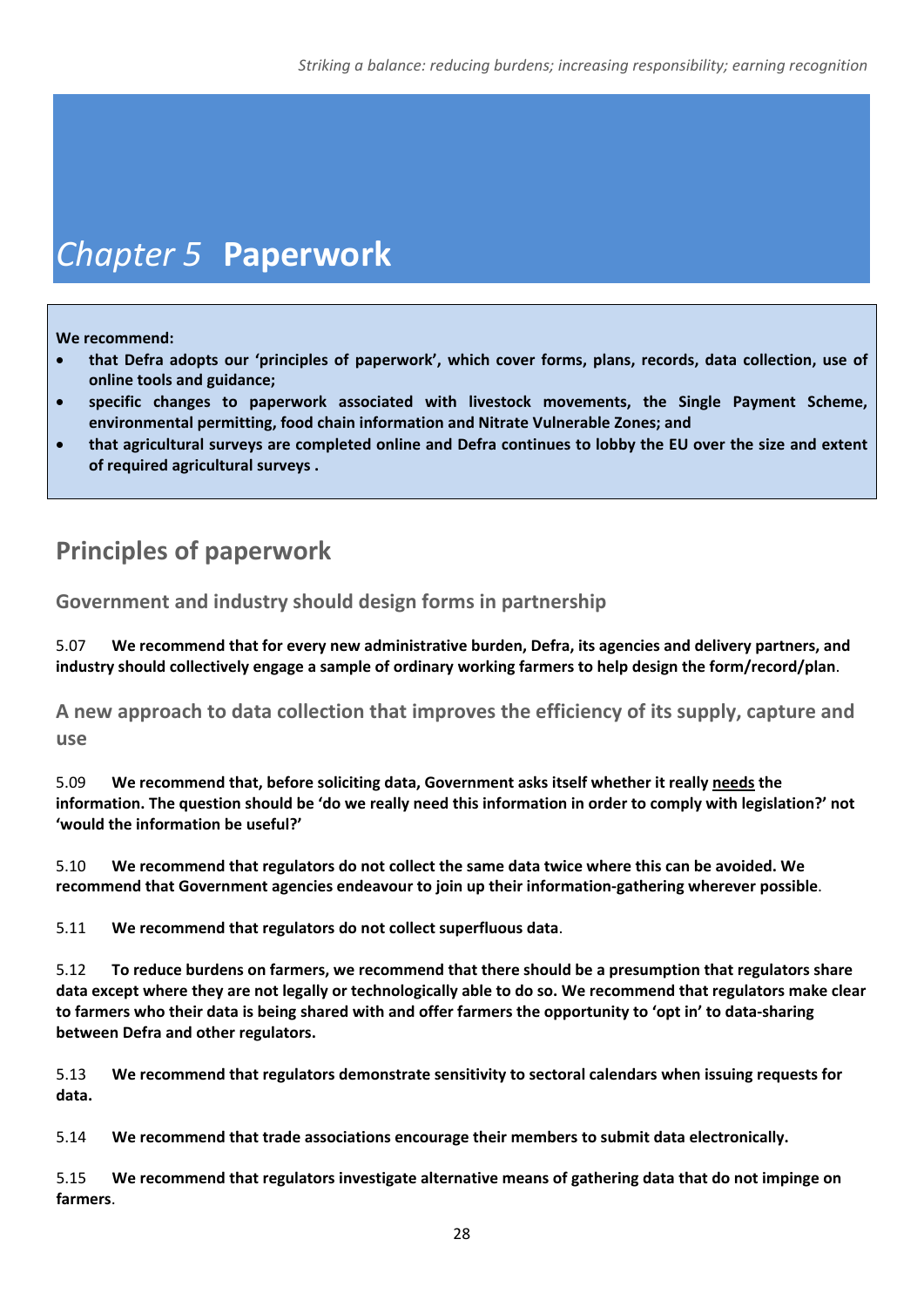**An aspiration that paperwork becomes 'digital by default'**

5.17 We recommend that Defra and industry set a joint vision of making all paperwork available for electronic **completion and online submission. As the Farming Theme of Business Link (paragraph 2.38−40) expands in membership, it should become the default means through which farmers can store and submit forms electronically.** 

**Reviewing the requirements to produce plans**

5.19 **We recommend that Defra/regulators review the requirements on farmers to complete plans.**

## **Improving guidance**

5.21 **We recommend that Government considers ways to improve co‐ordination of related guidance and the frequency with which it is made or changed.**

5.22 **Where guidance document relate to rule changes, we recommend that they provide upfront a short,** 'quick-start' guide on how rules have changed. We suggest that guidance documents should be as short as **possible; page numbers in single figures if possible!**

# **Summary of regulation‐specific paperwork recommendations**

### **Nitrate Regulations**

5.23 **We recommend that:**

- **the review of the Nitrate Regulations significantly reduces the paperwork, including the need for detailed plans and maps;**
- it is necessary to keep a record only of the amount of nitrogen applied per field in organic and inorganic form. **Where a farmer has a more detailed nutrient management plan, they could earn the right to be less frequently inspected as part of an earned‐recognition approach;**
- the Farming Theme of Business Link is expanded to enable farmers to submit electronic copies of nutrient **management plans online.**
- farmers can apply for a derogation from the 170 kg/ha whole-farm nitrogen loading limit through the Single **Payment Scheme claim, rather than submitting a separate application;**
- a new calculation for NMax should be required only when a significant change in farming practice takes place, **or unless the fertiliser recommendations[8](#page-28-0) change substantially; and**
- **organic and low‐intensity farming systems are exempted from record‐keeping requirements under this regime**.

<span id="page-28-0"></span><sup>&</sup>lt;sup>8</sup> Fertiliser recommendations as contained in the Defra ['Fertiliser](http://www.defra.gov.uk/publications/files/rb209-fertiliser-manual-110412.pdf) Manual' (RB209).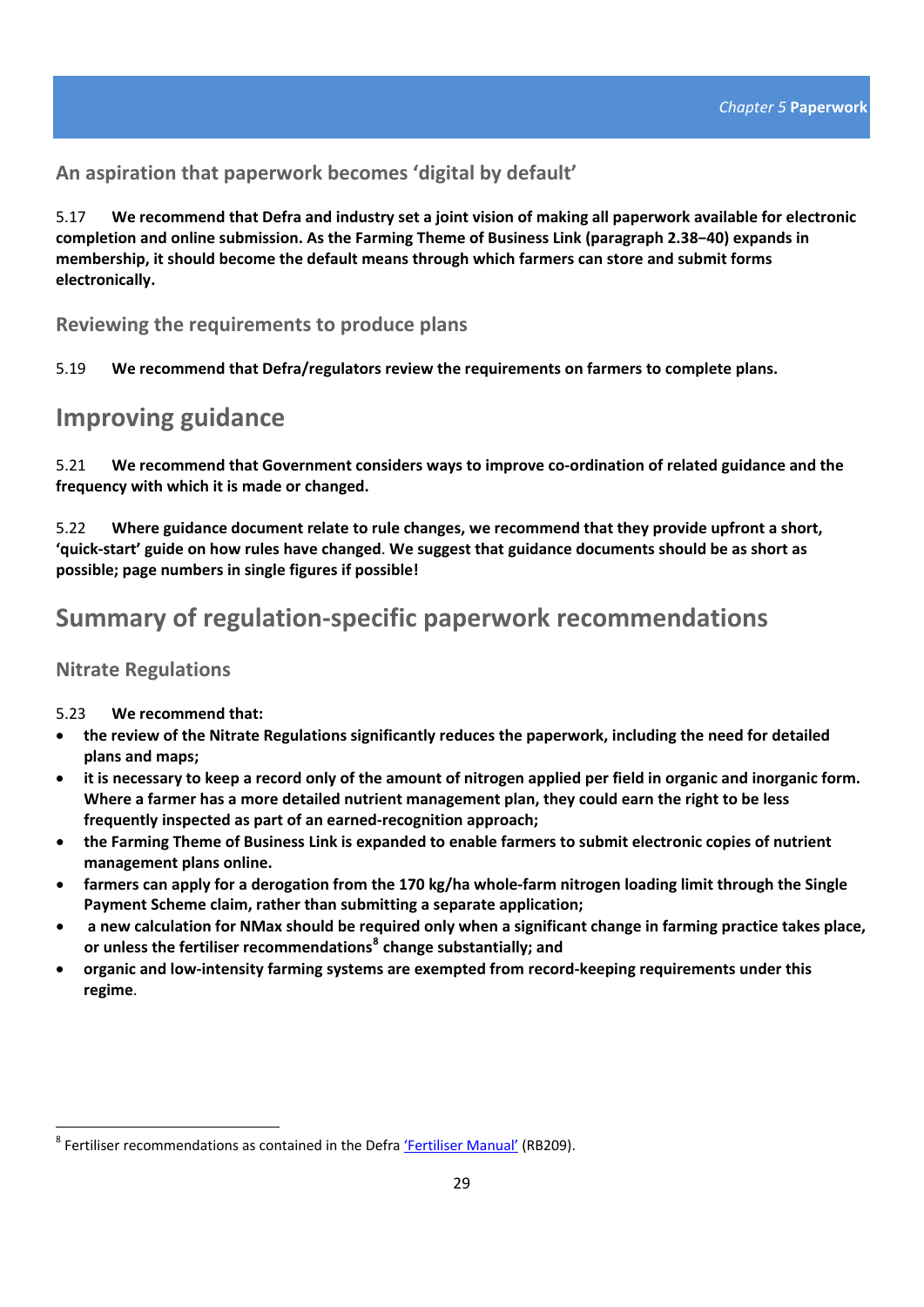### **Environmental permitting**

#### 5.24 **We recommend that:**

- **the environmental permitting application form and accompanying charging note should be tailored to the agricultural sector;**
- **the EA should allow and encourage permit applications to be completed online;**

#### **Single Payment Scheme and cross‐compliance**

#### 5.25 **We recommend:**

- **that the Soil Protection Review becomes voluntary and be used in earned recognition (with GAEC 1 itself being reframed as a 'duty of care');**
- **removing crop codes from the SPS form where possible;**
- **extending the SPS‐application window so that forms can be submitted from the beginning of January;**
- **changing the entitlements form to include an option which allows RPA to rotate the entitlements so they remain viable;**
- that in cases of dual claims, the RPA gives farmers the option to forward their personal details to the other **claimant;**
- **that the RPA should return to its previous pragmatic approach to 'obvious errors' on SPS forms;**
- **that the RPA should introduce a system of fixed‐date replies throughout any appeals process.**

#### **Livestock movements and farmed animals**

#### 5.26 **We recommend:**

- **increasing the use of electronic reporting for livestock movements;**
- **reviewing information in cattle passports, herd books, flock registers and the fallen stock register to ensure that information is provided only where necessary and in a way consistent with normal farming practice**.

#### **Food chain information**

5.27 **We recommend that existing information from contractual arrangements between producers and slaughterhouses, and/or farm assurance schemes, should replace the need for food chain information requirements**.

## **Agricultural and other surveys**

#### **Agricultural surveys**

5.30 We urge Defra to continue lobbying the EU over the size and extent of the surveys. We recommend that Defra integrates into its negotiations the new approach for data collection that we outline in paragraphs 5.08-15.

5.31 **We recommend that the June survey is completed entirely online, using information that applicants are already providing for the SPS forms.**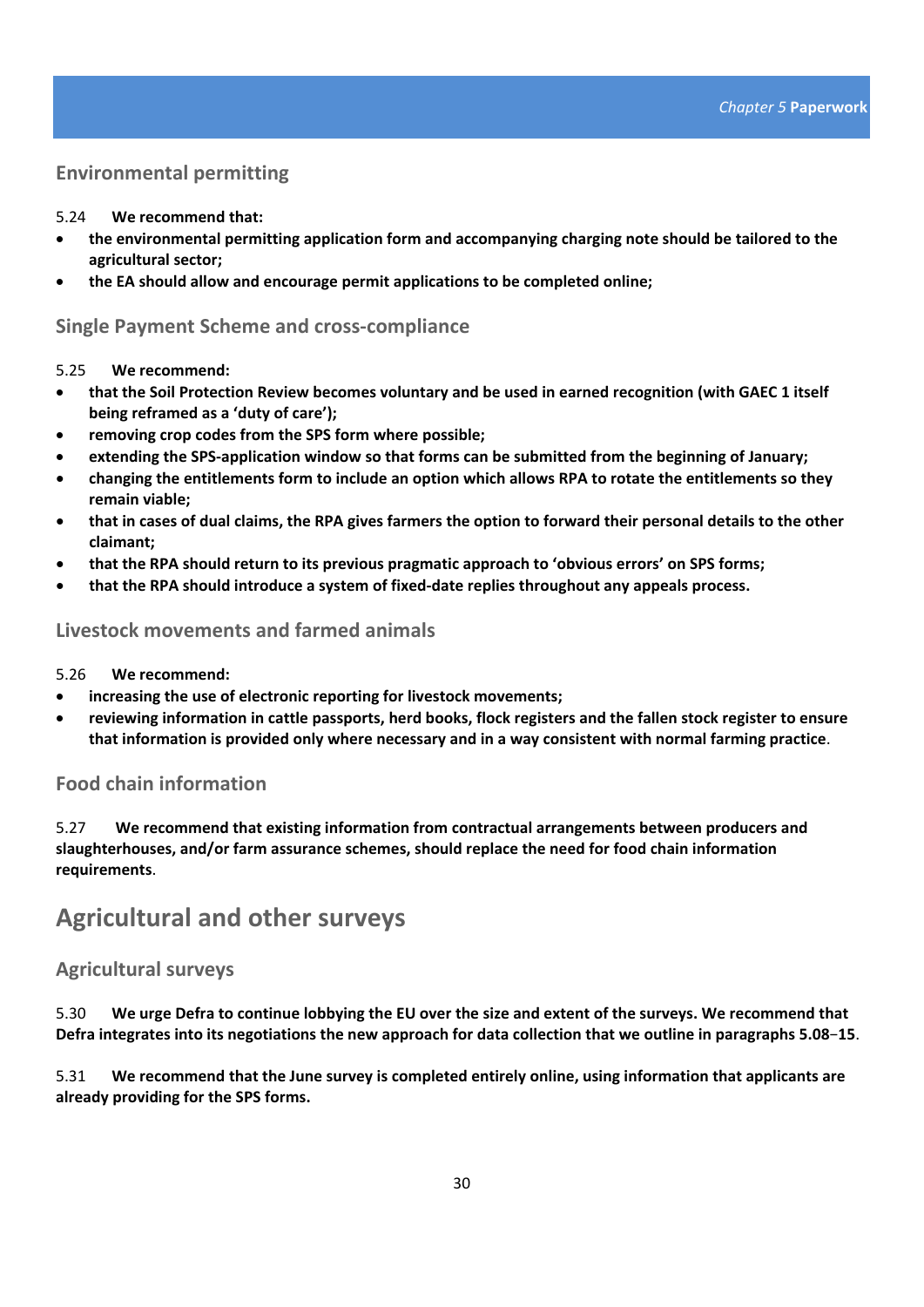**Food and Environment Research Agency surveys**

5.33 We recommend that FERA continues to make the best use of online and electronic tools to reduce the **time it takes farmers to complete surveys.**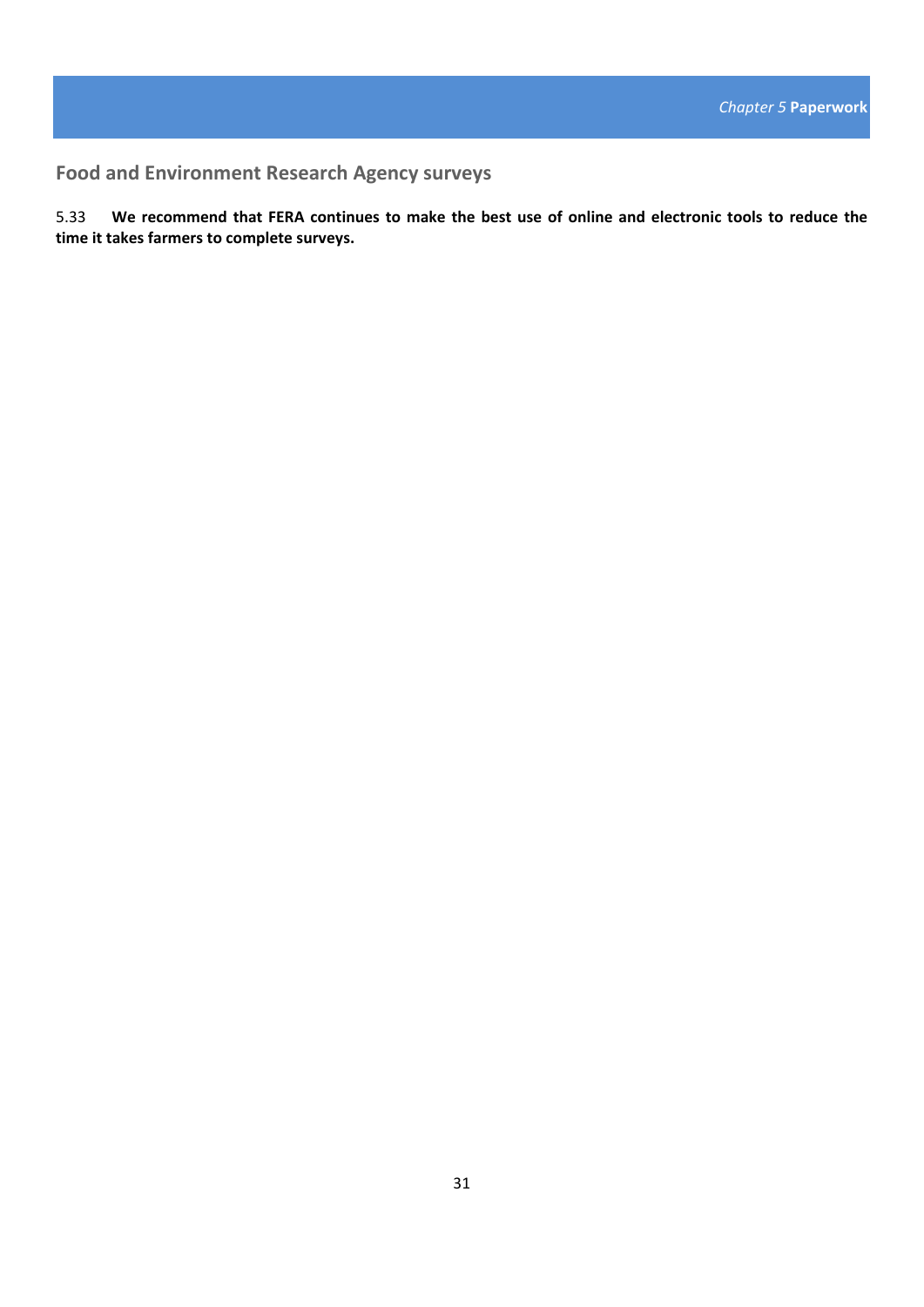# *Chapter 6* **Environment and land management**

**We believe that burdens on farmers can be reduced without compromising environmental outcomes, and recommend that:**

- **record‐keeping and calculations to demonstrate compliance with the Nitrate Regulations should be significantly simplified, and there should be exemptions for organic and low‐ intensity farming systems;**
- **Defra, building on partnership initiatives existing within the industry, should move towards a catchment approach for managing diffuse pollution, paving the way for eventual management of nitrates purely through the Water Framework Directive;**
- **the Water White Paper should recognise the importance of a sustainable water supply to the farming sector;**
- **Defra should also better manage water as a resource for agriculture by lifting specific regulatory burdens;**
- **the regulation of waste and integrated pollution prevention and control (IPPC) should be kept to the minimum possible;**
- **environmental permitting forms and guidance should be tailored to the agricultural sector;**
- **the need for farmer registration could be reduced by applying a general licence to some negligible‐risk waste activities;**
- **IPPC inspections should be reduced, ensuring objective application and complaints processes, and removing controls if possible; and**
- **the Government should ensure greater consistency across its policies relating to renewable energy in the farming sector.**

# **Introduction**

6.04 **We recommend that, through the NEWP, Defra sets out a framework to deliver better integrated and prioritised environmental messages to farmers and their advisers.**

# **The Nitrates and Water Framework Directives**

**Package of recommendations**

6.15 **We recommend that farmers use initiatives such as the Campaign for the Farmed Environment to encourage water protection measures.**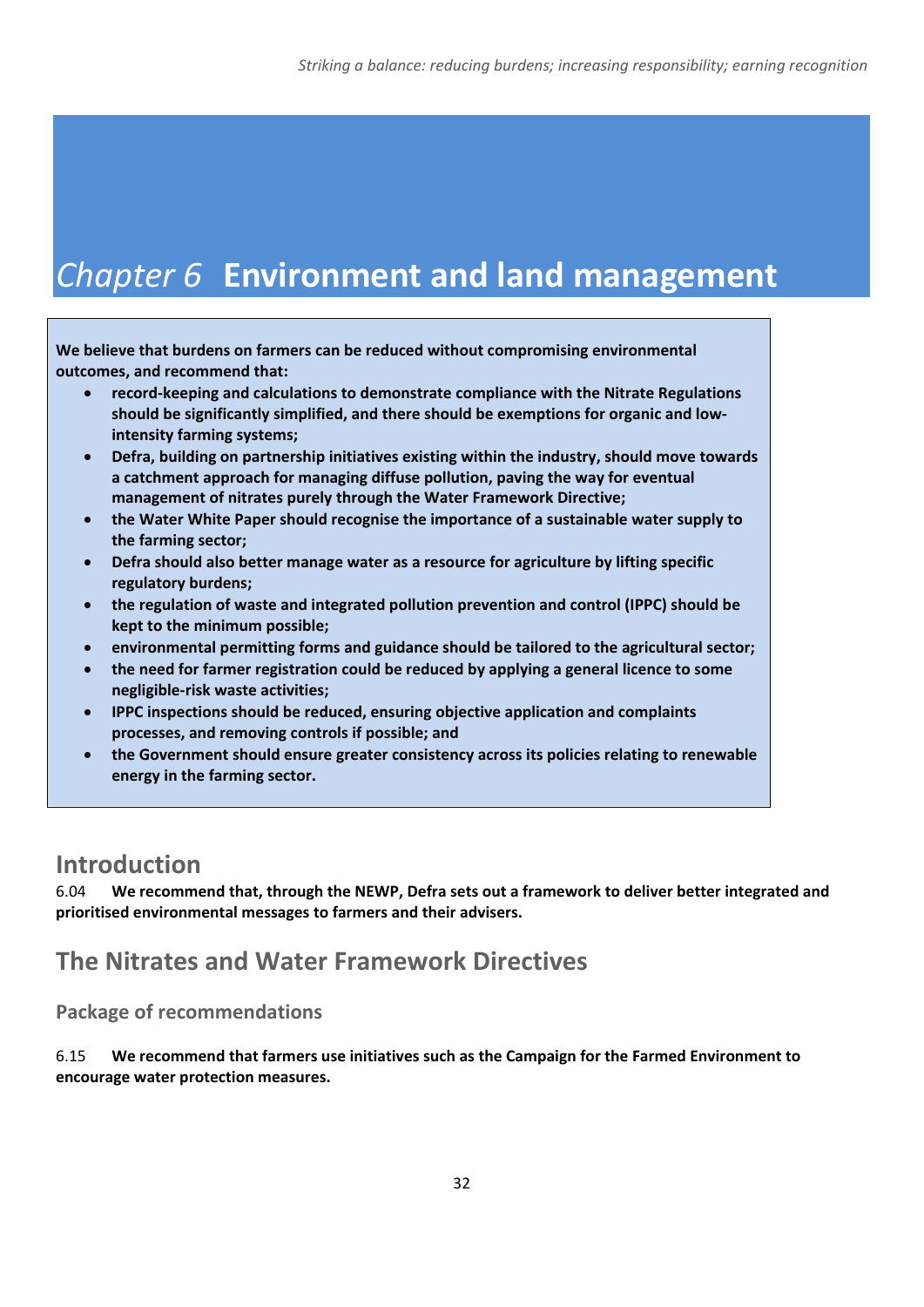#### **Record‐keeping and calculations**

6.16 **We recommend that the review of the Nitrate Regulations significantly reduces the paperwork, including the need for detailed plans and maps. It should also reduce the complex calculations required of farmers, particularly in relation to manure and slurry.**

6.17 In terms of compliance, we believe it is necessary to have only a record of the amount of nitrogen applied per field in organic and inorganic form. In line with our earned recognition proposals (paragraph 3.23), where farmers have a detailed nutrient management plan we recommend that they could earn the right to be less **frequently inspected.**

6.18 **We recommend that the Farming Theme of Business Link should be expanded to enable farmers to submit electronic copies of nutrient management plans online. To complement this, we recommend that Defra, the EA** and trade associations jointly encourage better take-up of PLANET, the Defra-developed nutrient management **software that helps with doing the calculations and keeps records.**

6.19 We recommend that this application for a derogation could be incorporated into the SPS claim, with the **RPA then sharing this information with the EA[9](#page-32-0) .**

6.20 **We recommend that a new NMax calculation should be required only when a significant change in farming practice takes place, or the fertiliser recommendations[10](#page-32-1) change substantially.**

**Exemptions for organic and low‐intensity farming systems** 

6.21 We recommend that if an organic farmer in an NVZ is fully certified by a relevant organic certification body, the organic land should be assumed to be compliant with the Nitrate Regulations and the farmer should not **have to carry out the additional record‐keeping.**

6.22 We recommend that the Government takes a lighter-touch approach to record-keeping for low-intensity farms within an NVZ. We propose that the forthcoming Nitrate Regulations exempt these farms from the record**keeping requirements. We recommend that farmers should either complete a self‐declaration or use an accredited adviser to claim this exemption.**

**Review of rules for the use of organic materials with low readily available nitrogen** 

#### 6.23 We recommend that Defra revises the rules to allow for higher limits on the nitrogen content of slow **release nitrogen organic materials under the Nitrate Regulations**.

**Recommendations for long‐term change**

6.26 So, in the long term, we would like to see measures to address nitrate pollution integrated within river basin management planning and delivery. We hope that, over the next five years, a catchment-based approach to **managing all the pressures on the water environment could be operational across England.**

<span id="page-32-1"></span><span id="page-32-0"></span><sup>&</sup>lt;sup>9</sup> We recognise that this is reliant on the EU granting a further derogation.<br><sup>10</sup> Fertiliser recommendations as contained in the Defra <u>['Fertiliser](http://www.defra.gov.uk/publications/files/rb209-fertiliser-manual-110412.pdf) Manual'</u> (RB209).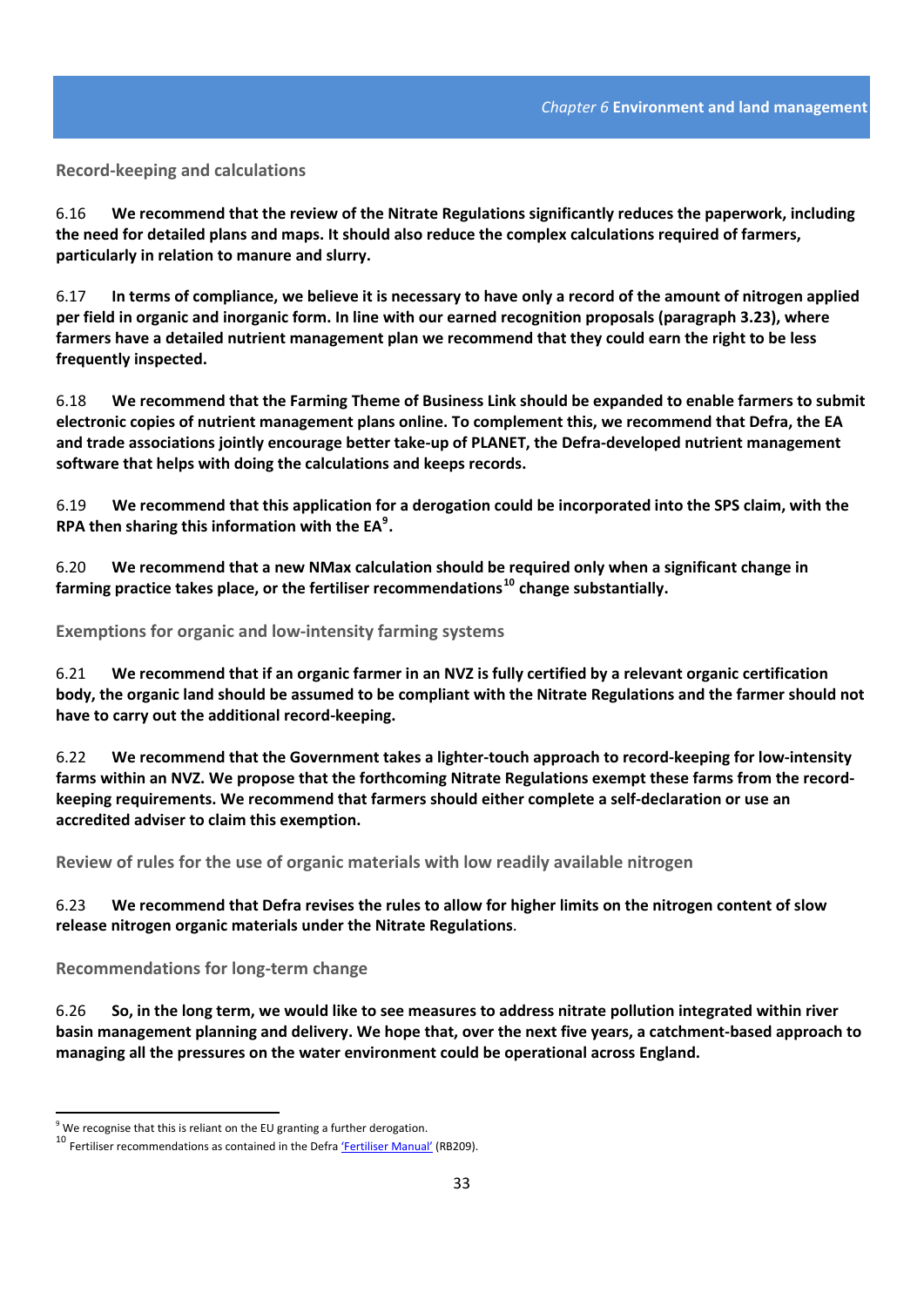**Key actions needed to integrate nitrate reduction with a catchment‐based approach to nitrate pollution**

6.30 **We recommend that the farming industry works with others to roll out catchment‐based projects to demonstrate that nutrient pollution can be tackled locally and effectively.**

6.33 **We recommend that the minimum national closed period for manure and slurry spreading and their** storage arrangements in NVZs should be looked at again and also made to reflect local differences. A zonal approach to these, such as in operation in Ireland, could be a useful model. We further think there is a case for staggering the beginning and end of the closed periods so that farmers can make the best use of good weather to **spread manure early or late.**

**Monitoring progress with an eye to the future**

6.34 We believe there would be a case for the European Commission to look again at the provisions of the Nitrates Directive. Ideally we would like to see an integration of any revised measures under the Nitrates Directive with those of the Water Framework Directive in a way that minimises burdens, avoids duplication and preserves **outcomes.**

### **Managing water resources**

#### **Water White Paper**

6.37 **We recommend that Defra take account of farmers as customers of the public water supply, as private** water suppliers, as small scale abstractors of water, and take account of farms as a potential source of water **storage for agricultural and horticultural use.**

**Water abstraction: problems with licensing**

6.40 **We recommend the granting of longer water‐abstraction licences, with further renewal being permitted as** long as the conditions are met. We also recommend that the EA do more to encourage the trading of abstracted **water.**

**Avoiding summer abstraction – on farm reservoirs**

6.43 **Unless there is strong evidence to the contrary, we recommend that Ministers set the threshold which triggers registration of reservoirs back to 25,000m3 .**

**Private Water Supply Regulations 2009** 

6.47 The FSA plans to issue guidance on the use of private water supplies, including use in dairy premises, **which will clarify the requirements of relevant food hygiene legislation and the relationship with the Private Water Supply Regulations. We recommend that the FSA acts promptly to issue this guidance.**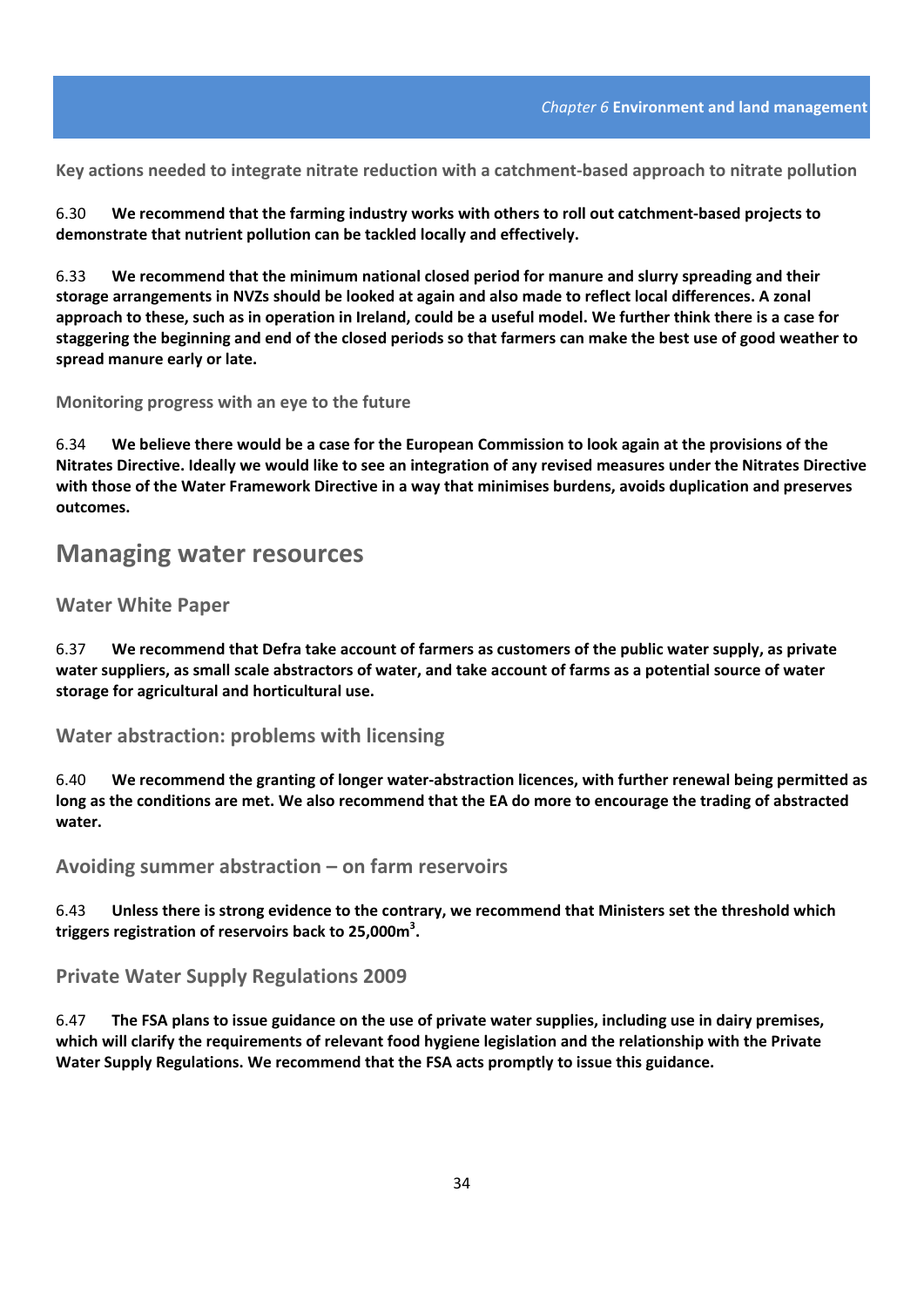#### **Water Supply (Water Fittings) Regulations 1999**

6.50 **We recommend that the water industry, through the Water Regulations Advisory Service, reviews its guidance for farms, in collaboration with relevant farming organisations to ensure that compliance is cost effective, practical and relevant to risk.**

#### **Maintenance of seawalls and other coastal/fluvial assets**

6.54 **We recommend that Defra and the EA press ahead with plans to streamline the consenting system. We** also recommend that outdated byelaws are reviewed. The aim should be to move towards a more risk-based and **easier to understand system with time‐specific consents for routine maintenance operations.** 

6.55 **We believe the EA should be required to actively encourage and facilitate the involvement of landowners who come forward with proposals to maintain defences that would otherwise not be maintained.**

# **Environmental Permitting Regulations: Integrated Pollution Prevention and Control and waste**

#### **Overarching permitting issues**

6.61 **We recommend that the EA, working in partnership with specialist trade associations, should:**

- **tailor the environmental permitting application form and the accompanying charging note to the agricultural sector;**
- **identify a checklist of information that needs to be submitted with each application;**
- **produce a Standard Operating Procedures (SOP) note that sets out the service standards that farmers can expect; and**
- **produce guidance to help farmers best navigate the parallel planning and permitting processes; in order to ensure consistency and to make the processes expeditious, the EA should lead on aspects of applications covering local wildlife sites.**

6.62 **We recommend that the EA should examine options for online permit applications. We recommend that** the Farming Theme of Business Link (paragraphs 2.38-40) should become the hub for registering exemptions and applying for permits. Farmers registering on this site should have simple waste exemptions and their waste-carrier **registration registered automatically.**

#### **Waste management**

6.66 **We recommend that waste regulations should be as light touch as possible, to grow trust with the** industry. We believe that a three-tier approach to regulation and exemptions is needed. Where appropriate, **Defra may need to renegotiate the Waste Framework Directive to achieve this.**

6.67 **We recommend that Defra and the EA should work with the farming industry to further develop national** End-of-Waste Protocols for appropriate farm waste. We also endorse work by regulators to advise farmers of how **they can best recover resources.**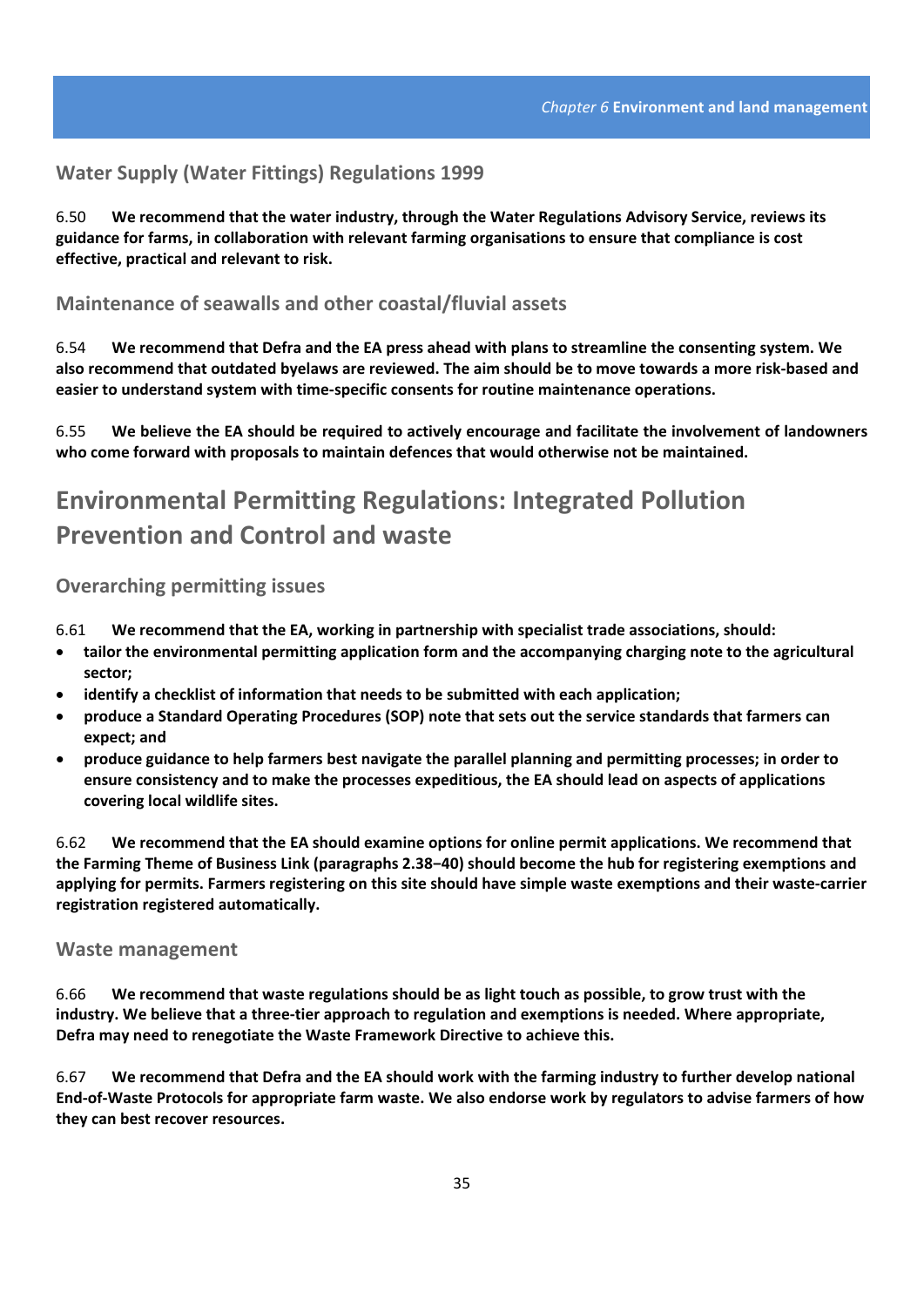6.68 We believe that farmers should not be penalised by having to treat fly-tipped material as business waste. We recommend that the EA should reclassify fly-tipped material on farms as household waste, so that farmers can **dispose of it at council waste sites at no cost.**

#### **Integrated Pollution Prevention and Control (IPPC)**

6.74 **If the scheme shows continued standards of compliance, we recommend that the EA should consider further significant reductions in inspection frequency.**

6.75 We recommend that if there is any opportunity to remove farming altogether from IPPC controls then it should be taken. If this is not possible, we recommend that the thresholds for applying IPPC to pig and poultry businesses should remain unchanged, and that IPPC should not be extended to cattle. We recommend a long-term **objective of basing the limits on actual numbers of livestock housed.**

6.78 **We recommend that the EA:**

- **should have an objective process for dealing with applications for installations that could impact on new and existing local wildlife sites;**
- **should demonstrate that it has assessed the risk properly, accurately and consistently;**
- **should base decisions on sound science;**
- **should give considered reasons for requiring applicants to model possible impacts; and**
- with others, should make it easier for industry to access public records on sensitive sites, including local **wildlife sites.**

6.79 **We recommend that the EA should establish a mediation scheme to address persistent or vexatious complaints regarding odour, noise and other nuisance issues.**

6.81 **We recommend that local planning authorities should consider the possible impacts on new housing developments from existing local farms before granting planning permission.** 

### **Energy**

6.83 **We recommend that Government must be consistent in its policies on renewables, and must provide businesses with long‐term certainty and simple application processes that can be dealt with quickly.**

#### **Energy from waste**

6.86 We recommend that a higher-level resolution must be found on the issues around the combustion of **manures to generate energy.**

6.87 **We recommend that the Government should be ambitious in its Anaerobic Digestion Strategy. This should** set out a range of actions to promote a dramatic increase in the numbers of anaerobic digestion plants for **agricultural waste. It should include projections to illustrate the growth in numbers of facilities that the Government expects can result.**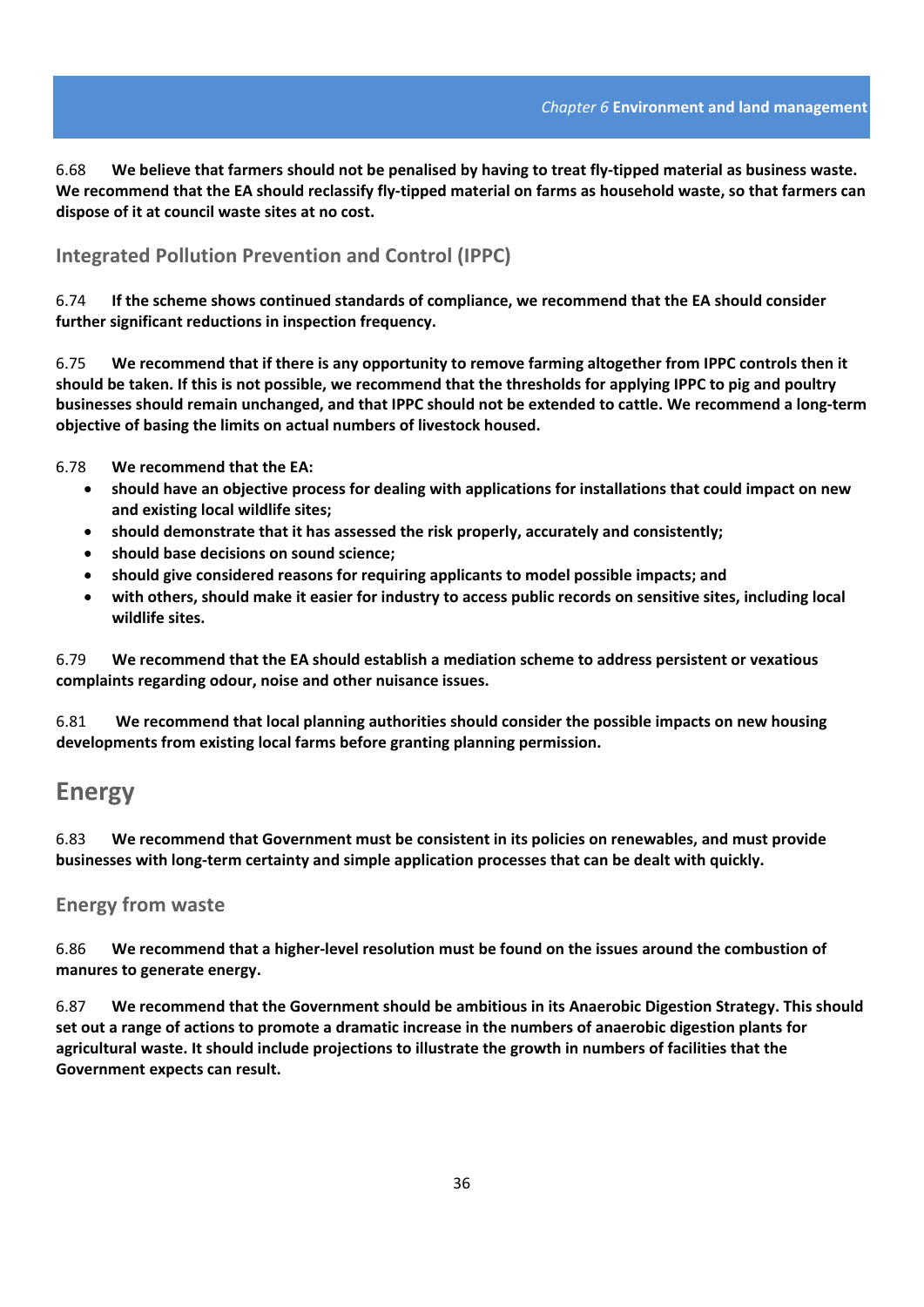#### **Carbon Reduction Commitments and Climate Change Agreements**

6.90 We recommend that any future scheme is responsive to the needs of the farming and food-processing **sectors, whilst helping to secure further significant reductions in emissions.**

#### **Energy Crops Scheme**

6.91 **We recommend that, as part of negotiations on the Common Agricultural Policy 2014−20, the Government seeks to reform the Energy Crops Scheme to remove barriers to its take‐up**.

## **Other environmental issues**

**Environmental Impact Assessment Regulations**

6.93 As part of Natural England's current review of the EIA guidance, we think Natural England should establish a better way to identify these valuable sites to enable their protection. The upcoming review of the guidance on the use of the Regulations provides an opportunity to do so and we would encourage all stakeholders to **participate fully.**

**The Hedgerow Regulations** 

6.94 **We recommend no change to the current Hedgerow Regulations.**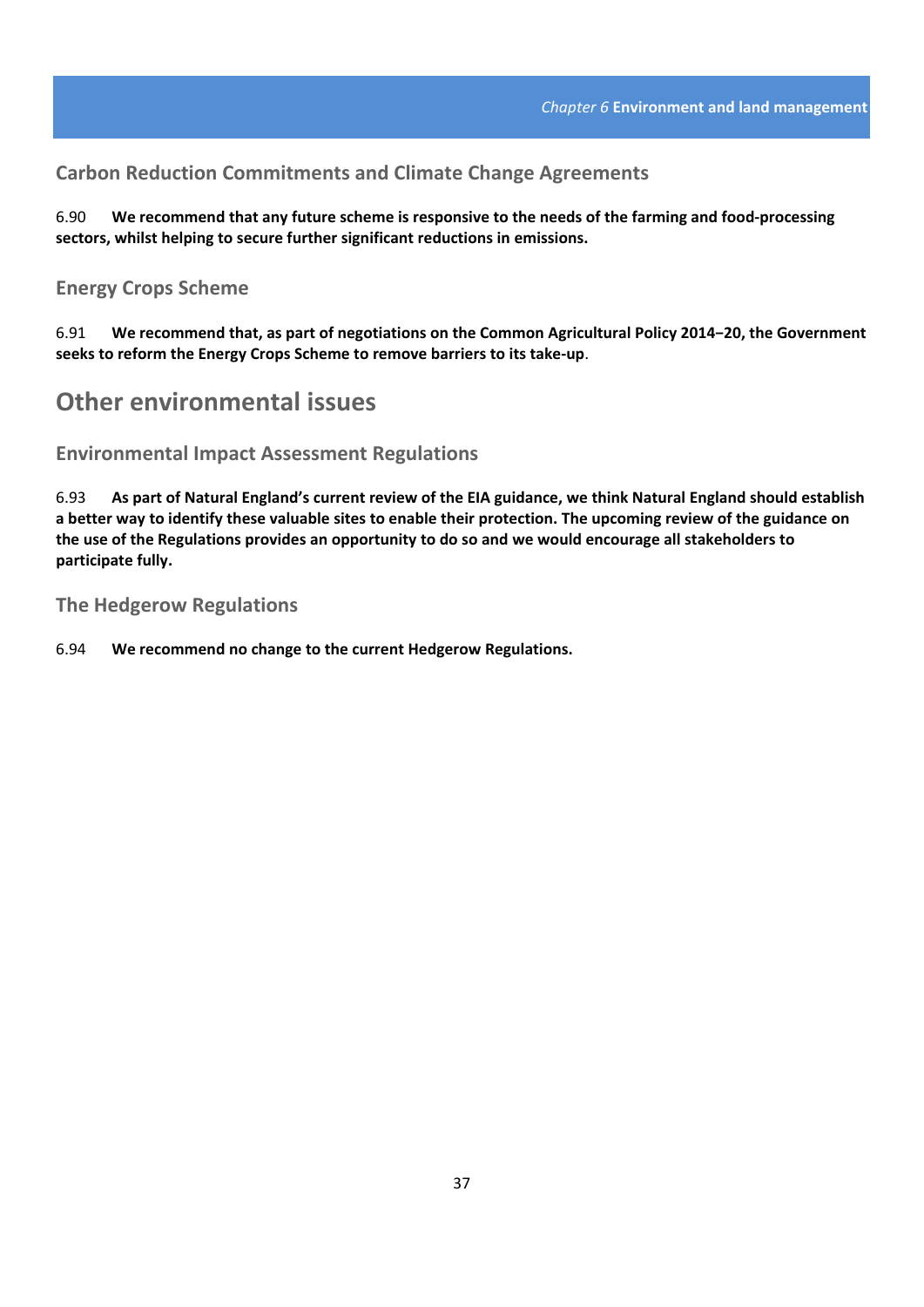# *Chapter 7* **The Common Agricultural Policy, Single Payment Scheme and cross‐compliance**

#### **We recommend that:**

- **in Common Agricultural Policy (CAP) negotiations, Defra should focus on outcomes not processes, better use of risk assessment, and better use of online facilities, and should ensure that the Single Payment Scheme (SPS) is simplified and the lessons of the 2005 negotiations are not forgotten – specifically that any policy must be capable of being implemented effectively without excessive cost;**
- **re‐mapping is stopped and a single map (showing all external boundaries) used for all CAP schemes, with farmers notifying the Rural Land Registry of any changes to their holdings throughout the year;**
- **the SPS is available only on holdings of over 5ha of** *actively managed* **land***;*
- **Commoners should claim the SPS as a group, through their Commoners Associations or equivalent;**
- **entitlements should be abolished and Defra should oppose the introduction of a cap on SPS payments;**
- **cross‐compliance risk‐assessment factors should be reviewed, enforcement made proportionate and guidance made clearer and more accessible;**
- **a number of cross‐compliance conditions should be changed, removed or reviewed;**
- **the cross‐compliance inspection regime be altered to reflect the risk of breach; and**
- **some crop codes should be removed, entitlements forms changed and RPA appeals and errors processes amended.**

# **Common Agricultural Policy**

7.07 **We recommend Defra incorporates the following points into its negotiating brief:**

- **regulations and regulators should focus on outcomes rather than process;**
- **constant reminders of the complexities of 2005 and subsequent costs of administrating the scheme in England;**
- **provision should be made for regulators to demonstrate trust in farmers by developing a system of earned recognition to inform their risk‐assessment strategy;**
- **a need to apply a simplification test against all proposals, e.g. capping;**
- **while we welcome the provision in cross‐compliance for Member States to use risk to target inspections, the European Commission should remove the disincentive to adopt such an approach and facilitate efficient enforcement;**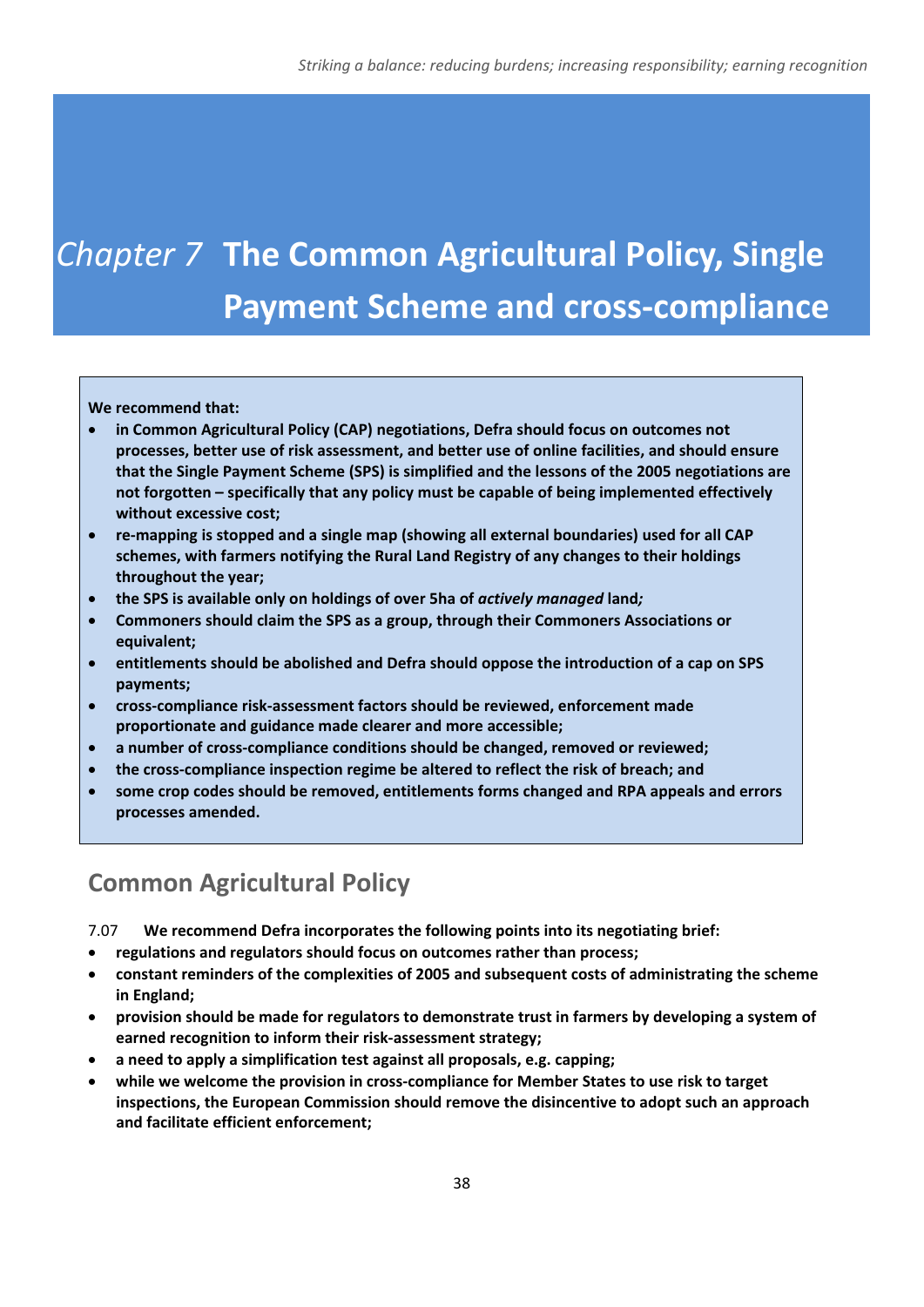#### *Chapter 7* **The Common Agricultural Policy, Single Payment Scheme and cross‐compliance**

- **the European Commission should encourage Member States to improve their use of online tools for gathering information and completing forms, and encourage claimants to employ third parties if they are unable to use IT services themselves; and**
- **barriers to the Energy Crops Scheme should be reduced (paragraph 6.91).**

7.08 **We recommend assessing the breach rate only with the random (and thus probably representative) sample of inspections, and not including the results from an already targeted (and thus unrepresentative) risk‐based sample**.

7.09 **When considering the CAP 2014−20, Defra should remember the lessons of previous negotiations**.

## **Single Payment Scheme**

#### **Mapping**

7.11 **We recommend that every effort should be taken to avoid 're‐mapping'**.

7.12 **We recommend that there is a single map for both SPS and agri‐environment schemes**.

7.13 **We believe that regulators determining land eligibility should be able to make greater use of remote sensing as a replacement for physical inspections on‐farm. We also recommend:**

- **that Defra continue to only go to the minimum level of accuracy imposed by the European Commission;**
- **that Government should continue to push back should the Commission request more accuracy in mapping since this has little benefit for a lot of extra cost.**

**The SPS form** 

7.15 **We recommend that claimants should proactively notify the Rural Land Registry (RLR) of any changes to their holdings (e.g. when land changes hands)** *throughout* **the year**.

**What the SPS should be claimed on**

7.17 **We recommend that Defra, in CAP negotiations, seeks greater simplification through requiring** the claimant to map the outer boundaries of the holding and any ineligible areas (such as woods and **concrete etc.)**.

7.18 **We recommend that Defra make use of the power Member States have to introduce a minimum** size of holding below which the SPS is not payable: in England, we recommend 5 hectares of actively *managed* **land (see paragraph 7.21‐22) as an appropriate minimum.**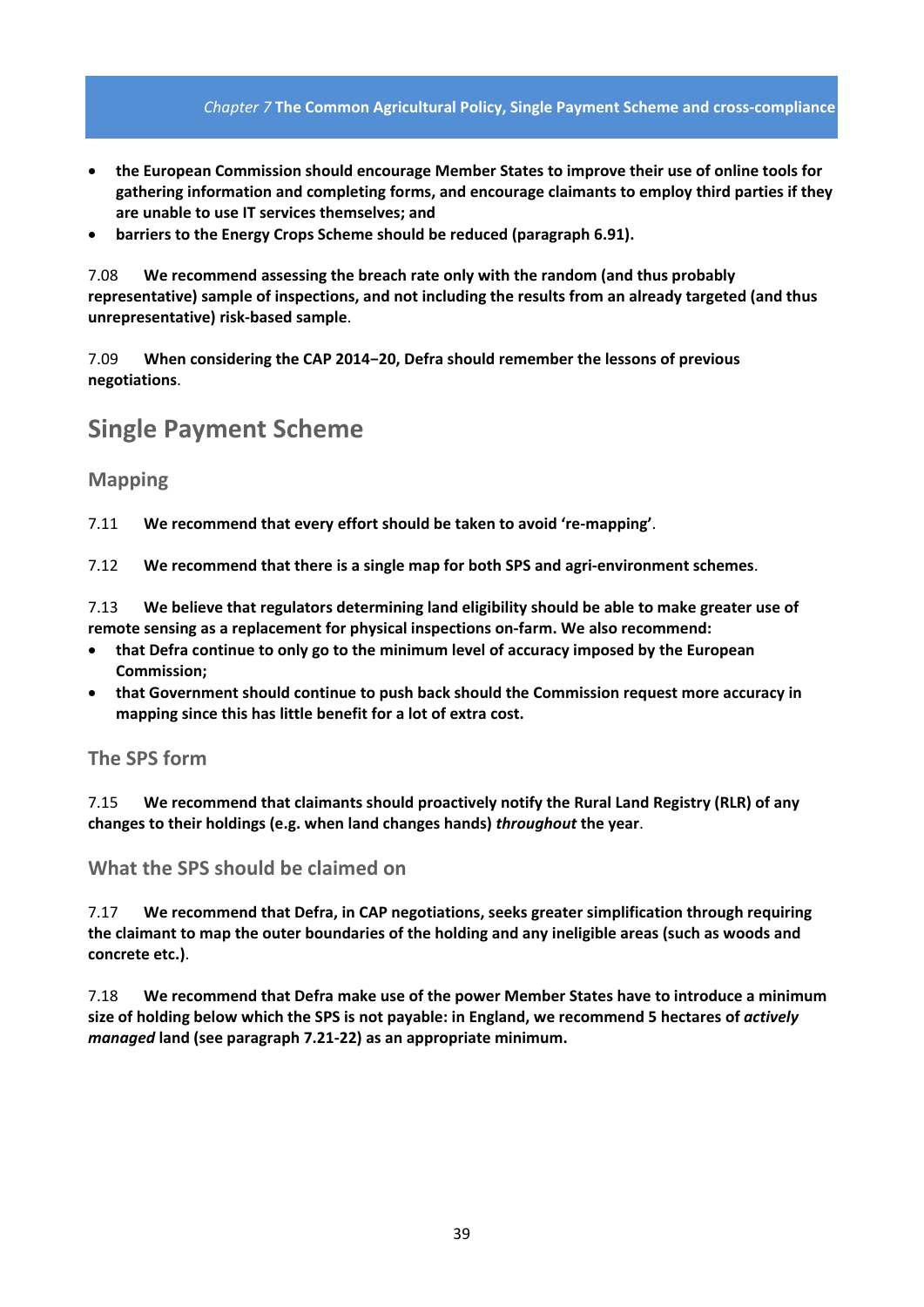### **Who should be able to claim the SPS?**

7.22 **We recommend that the SPS should only be available on** *actively managed* **land, which we define as 'land which is capable or has the capacity to be farmed'.**

7.23 **We recommend that the Government should press for the abolition of entitlements.** 

7.24 **We recommend that there should be a single payment made to the appropriate Commoners Association (or equivalent). The Association (or equivalent) should be responsible for identifying the active claimants, notifying the RPA and dividing the payment appropriately on the basis of those who are actively farming the common.**

7.25 **We recommend that the Government opposes any proposals in the EU to introduce a cap on direct payments (whether absolute or graduated) for single business claims.**

### **Cross‐compliance**

#### **Inspections**

7.29 **In our view, the most appropriate organisation would be the RPA, with input where necessary from AHVLA on animal issues (as per paragraph 3.06).**

7.31 **We recommend that Defra reviews EU risk‐selection factors, and propose changes as appropriate**. **We recommend that membership of appropriate third‐party assurance and other schemes should form part of the cross‐compliance inspector's risk toolkit.**

7.32 **Where inspectors are not already doing so, we recommend that they should start by inspecting a sample of the holding/cattle/passports etc.**

#### **Enforcement**

7.34 **We recommend that enforcement of cross‐compliance should focus more on the overall outcome rather than process and exact measurements**.

#### **Guidance**

7.37 **We recommend that cross‐compliance guidance be thoroughly overhauled to become a short, outcome‐based 'summary note'. This should give clear advice on the requirements that Defra and industry jointly believe are the most important.**

**Good Agricultural and Environmental Condition and Statutory Management Requirements**

#### **General approach**

7.41 **We recommend that Defra carefully reviews all cross‐compliance conditions to ensure that they are properly focused on outcomes as a demonstration of a farmer's duty of care, rather than unnecessary process, and to ensure that evidence justifies their continuation.**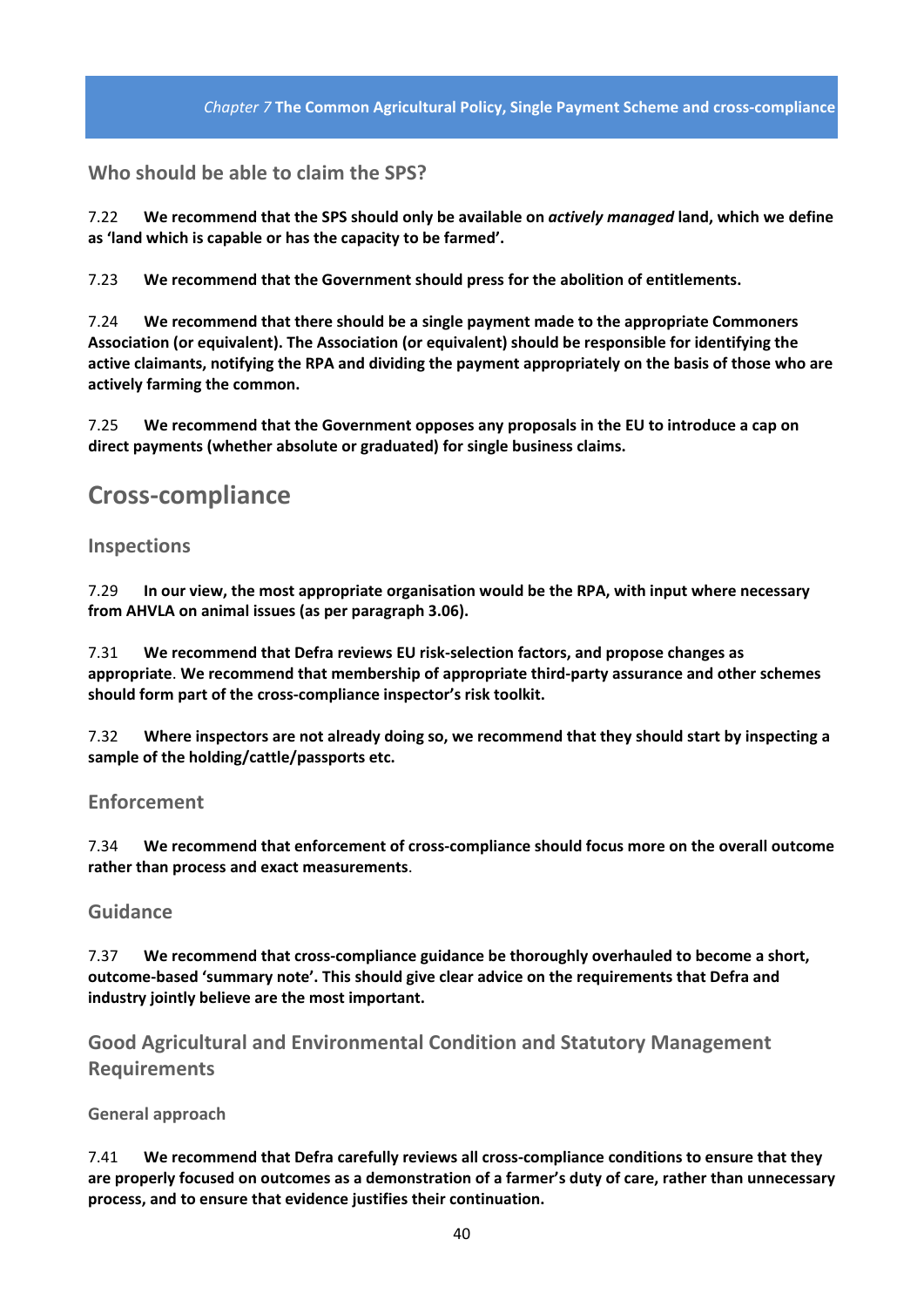#### *Chapter 7* **The Common Agricultural Policy, Single Payment Scheme and cross‐compliance**

7.43 **On balance, we believe it would be consistent with the principles of earned recognition to change/remove standards that have very low underlying breach rates[11](#page-40-0) – on two conditions. First, that there have been adequate inspections that mean that the low breach rate is real. Second, that** Government is confident that the value of retaining the cross-compliance deterrent is negligible given the **retention of underlying legislation.**

**GAEC 1 (Soil Protection Review)**

7.46 We recommend that Defra changes GAEC 1 to a duty of care to protect the soil and to prevent **damaging soil erosion, reduce compaction, damage to landscape features and, over the long run, maintain organic matter in mineral soils.**

7.47 **We recommend that completion of the Soil Protection Review remains an advisory feature under** GAEC 1 but that not completing the Review correctly (or at all) should not result in a breach of GAEC 1.

**GAEC 11 (control of weeds)** 

7.50 **Should it be shown that the** *injurious* **weeds element of this GAEC meets the conditions we identify in paragraph 7.42, we believe it would be a candidate for removal. We recommend that Defra explores alternative ways of combating the spread of invasive weeds.**

**GAEC 12 (land not in agricultural production)** 

7.52 **We recommend that Defra and industry closely monitor GAEC 12 to ensure this condition does not continue to have adverse unintended consequences**.

**GAEC 18 (water abstraction)**

7.53 **We believe that removing GAEC 18 as a cross‐compliance condition would not risk lessening environmental impacts.**

**Statutory Management Requirements**

7.55 We have heard that SMRs 3 (sewage sludge) is acting as a disincentive to the use of this recycled **product. SMR 10 (hormones) has a nil breach rate. We believe there is a case for their removal.**

**Paperwork**

7.57 **We recommend that the current system of crop codes should be disbanded with the exception of energy/protein crops and those essential for ELS agreements**.

7.58 **We recommend changes to the paperwork that a farmer is required to fill in regarding the rotation of entitlements**.

<span id="page-40-0"></span> $11$  In 2009, of the 36 standards (GAECs and SMRs), 11 standards (up from eight in 2008) were not found to be breached by any of those farmers inspected for that standard. Of the remaining 24 standards, there is a fall in breaches recorded for nine standards. In the case of 10 crosscompliance standards, less than 10 breaches were found under each. The top 10 standards breached account for 96.49% of the breaches recorded.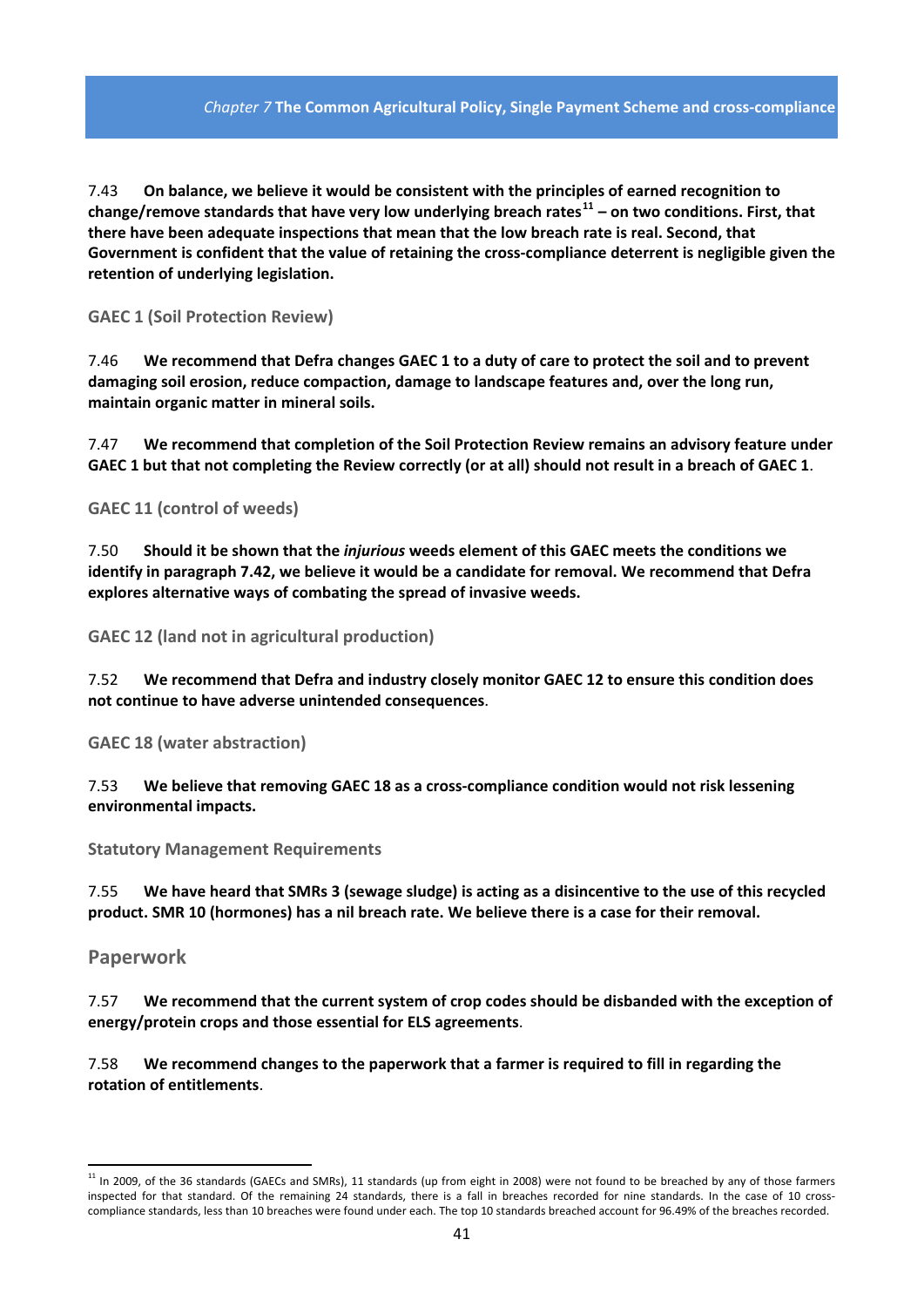#### *Chapter 7* **The Common Agricultural Policy, Single Payment Scheme and cross‐compliance**

7.60 **We recommend that the RPA sends SPS application forms and opens the online application facility at the beginning of January. The RPA should communicate clearly to farmers that submitting their application early in the year will not result in an increased risk of inspection.**

7.62 **We recommend that the RPA offers the farmer the option of the RPA giving their details to the other. This would enable the farmers concerned to resolve the matter themselves and lessen the burden on the RPA.**

#### **Errors and appeals**

7.63 **We recommend that Defra should seek to allow the RPA to adopt a proportionate approach to 'obvious errors' on SPS forms.**

7.64 **We recommend that the RPA introduces a system of fixed‐date replies throughout the appeals process and clearly sets out its timescale**.

#### **Miscellaneous points**

7.65 **We recommend that Defra investigates a better method of assessing whether or not high‐quality (as opposed to all) grassland is being eroded**.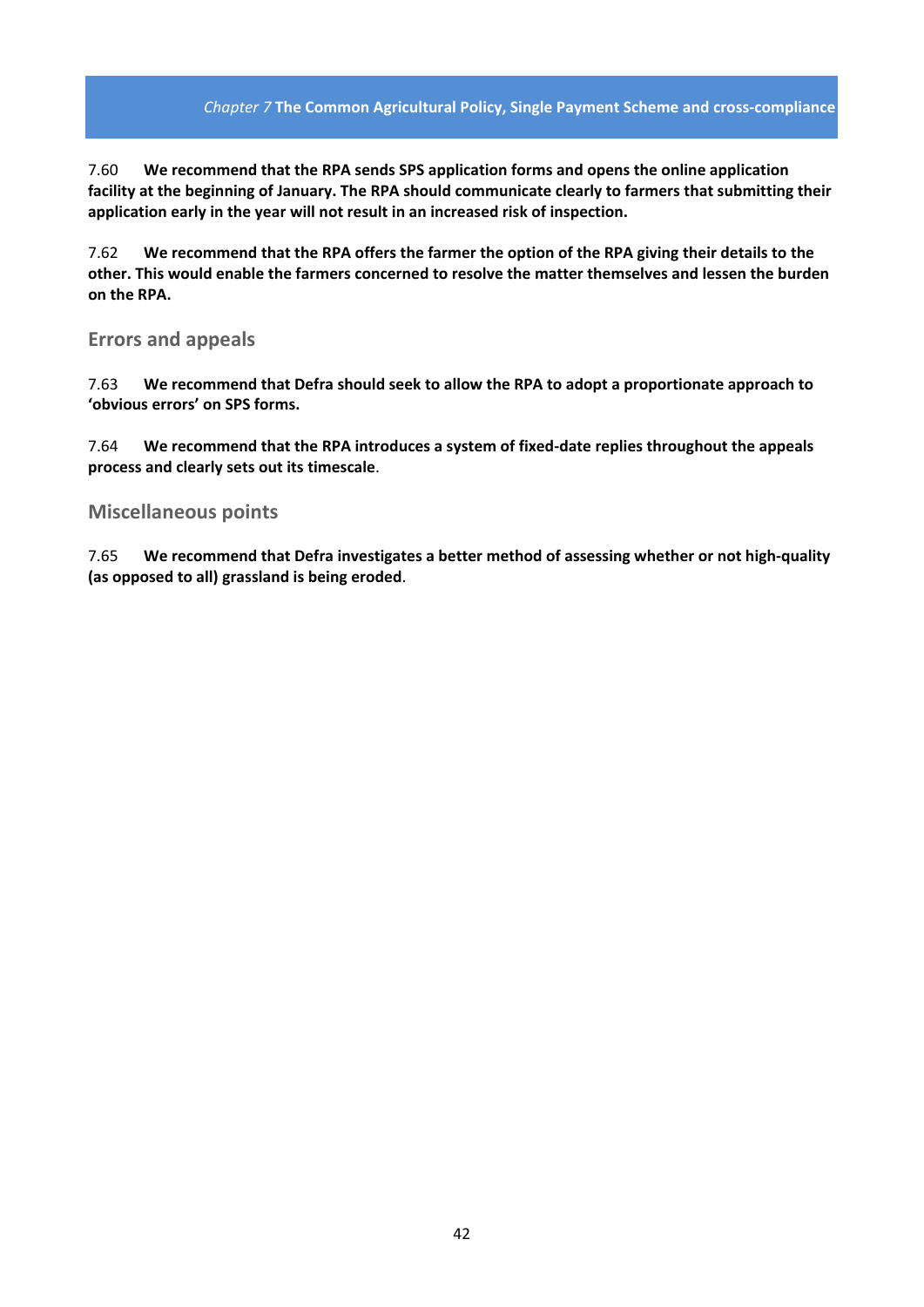# *Chapter 8* **Farmed animals**

**In terms of livestock movements, identification and reporting, we believe that robust controls are** essential to slow down the spread of disease. We need to avoid a repeat of the 'starburst' effect and **movement 'blindness' that caused so much harm early in the 2001 foot‐and‐mouth disease outbreak. We believe that these controls must be proportionate and risk based and that they must take account of the management needs of livestock producers. Set against these goals, we consider that some of the current arrangements can be simplified, making them easier to understand and improving compliance. We recommend:**

- **lifting the 6‐day standstill on farm to farm movement;**
- **maintaining the 6‐day standstill for animals coming from gatherings (e.g. markets and shows), but providing for approved on farm separation and isolation;**
- **abolishing Sole Occupancy Agreements and Cattle Tracing Service links and introducing single County‐Parish‐Holding units (up to 10 miles in radius); and**
- **adoption of electronic recording of all livestock movements (subject to their not being discriminatory).**

Bovine TB is largely outside our remit, so we have referred many suggestions made to us to the TB **Eradication Group for England. We do, however, make a couple of specific recommendations. We also make recommendations on the welfare of animals at slaughter and during transport, make proposals relating to fallen stock/on‐farm burial, and suggest improvements to the various elements of the veterinary medicines regime.** 

# **Livestock movements, identification and reporting**

**Recommendations: a new livestock movements regime**

8.12 **In summary terms, we recommend that the standstill operates within a simpler structure that recognises that some movements are inherently more risky than others**.

8.14 **We recommend development of rapid and accurate provision of information on animal movements by adopting electronic reporting for all species. Specifically, we recommend:**

- **immediate adoption of a single database, commercially and privately operated, to record sheep movements to ultimately replace entirely and make redundant the Animal Movement Licensing System (AMLS);**
- **early adoption of automatic pig movement recording;**
- **an end to paper‐based reporting of cattle movements;**
- **consideration in the longer term to developing a single private‐sector database for all species;**
- **electronic data entry and recording should be immediate;**
- **where alternate reporting systems are provided, movements must be reported within 72 hours;**
- **maximum use of the Central Point Recording Centre (CPRC);**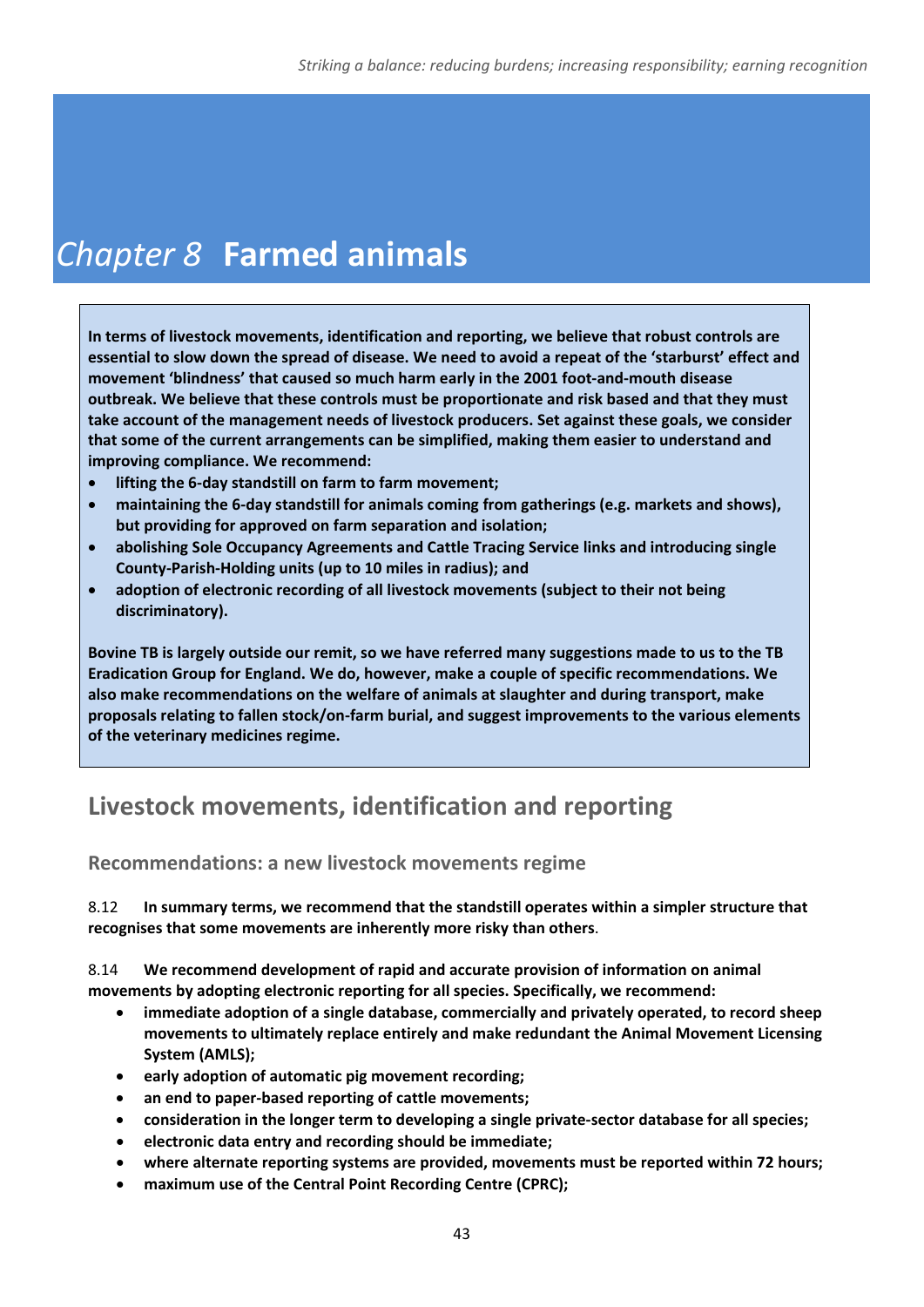- **industry should take the opportunity to offer support to non‐IT enabled producers, through livestock markets or 'call‐centre' arrangements to collect and record information; and**
- **the paper trail currently associated with AMLS should be abandoned as soon as replacement arrangements are robust.**

8.15 **We recommend that the complex rules for linking premises should be simplified to introduce the same arrangements for cattle, sheep and pigs. Specifically, we propose that:**

- producers should be able to link premises within a single CPH within a radius of 10 miles of the **centre of the 'home' premises;**
- **each CPH should be managed under the same herd/flock register; and**
- **SOAs and CTS‐links and any other links/distance rules should be removed.**

8.16 **We recommend that movement‐reporting requirements should be the same for cattle, sheep and pigs. Specifically, we propose that:** 

- **movement within a single CPH should neither be recorded in the herd book/flock register nor reported;**
- **movement to any other CPH, whether or not with a change of owner/keeper, must be reported; and**
- **movement to market or to slaughter must be recorded and reported.**

8.17 **We recommend that the standstill rules should continue to apply to all susceptible animals on a CPH other than to:**

- **movement within a single CPH;**
- **movement between farms (or commons), whether or not there is a change of owner/keeper and where those farms are not engaged in animal gathering;**
- **movement direct to slaughter or via a slaughter market; or**
- **where animals are held in an approved separation or isolation facilities (para 8.18); but**
- **in all cases, movement restrictions for specific disease regimes (e.g. bovine TB) must take precedence.**

8.18 **We recommend that approved separation or isolation facilities should provide for animals to move from premises under standstill where it is essential for management reasons. Specifically, we propose that:**

- **approved separation requires animals to be held on land managed separately from other animals on that holding or on contiguous holdings (e.g. on distinct parcel of land within a CPH, with separate handling, feed and water management, and appropriate distance separation from other animals);**
- **approved isolation in a building within a farm premises requires a dedicated facility with separate arrangements for handling stock and discharges, effluent etc that ensure they do not come into contact with other livestock;**
- **approval for an isolation facility would be dependent on the applicant operating electronic reporting; and**
- **separation or isolation arrangements should be approved by the Animal Health and Veterinary Laboratory Agency (AHVLA) on the basis of producer 'self‐declaration' supported by information provided by a private veterinarian and monitored by a private veterinarian and/or annual farm assurance audit; AHVLA should monitor operation in the course of other visits.**

8.19 **We recommend that animal identification regulations should be risk‐based and proportionate to the objective of ensuring clear traceability. We propose that they be designed in a way that facilitates rather than impedes compliance (e.g. without imposing burdens that are seen as restrictive). Specifically, we propose that:**

• **the Government must continue to seek European Commission agreement to arrangements for batch recording and transitional arrangements for the 'historic' flock; and**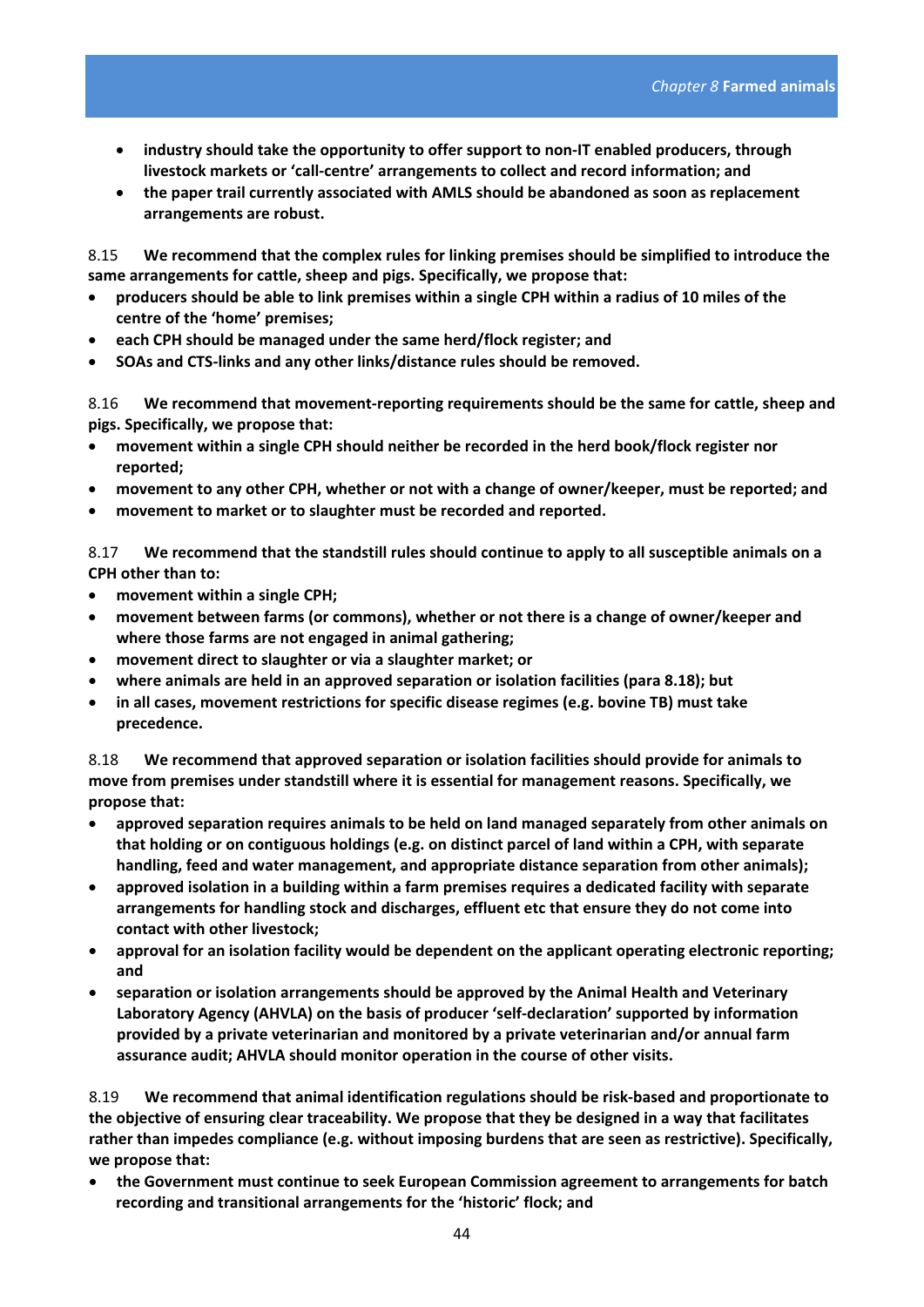• **in the longer term, the Government should seek to negotiate EU sheep electronic identification (EID) rules that take greater account of the way the country's flock is managed.**

8.20 **We recommend that livestock recording arrangements should also work with best management practices and not duplicate information. Specifically, where it is not already in hand, we propose that:**

- **the content, size and weight of cattle passports should be reviewed with a view to replacing documentation with electronic reporting;**
- **in the meantime, maximum use should be made of reporting systems that do not require the submission of the passport or tear‐off strips; and**
- **provision should be considered for herd books and flock registers to be kept electronically, and for such electronic records to remove the need for paper copies. This also provides a chance to simplify and minimise the data needs of the register.**

8.21 **We recommend that enforcement must be consistent. In line with our strategic recommendation on the proportionality of penalties (paragraphs 2.26−2.27), we believe that poor practice and regular/wilful poor performance must be identified and dealt with effectively – but that the normally compliant producer is not penalised disproportionately. Specifically, we propose that:**

- it must be a high priority to agree with the EU appropriate tolerance levels to address errors in data **reading when using electronic tag readers;**
- **there should be clearly defined and communicated flexibility in the enforcement of cattle tag rules.** For example, we suggest that if an animal that has left a holding has lost one of its two tags but can still be readily identified, the loss of a tag should not trigger rejection or further enforcement action, **provided that the animal can be clearly identified throughout the remainder of its journey and the incident is not evidence of a wider failure on the part of the keeper;**
- **in line with our strategic recommendation that there should be a presumption of data‐sharing between regulators (paragraph 2.35), official agencies must share information within their** organisations and with other agencies, to ensure best use is made of data to identify risk and to co**ordinate and monitor inspection and tests.**

8.22 **Finally, in line with the Coalition Government's principle of 'Government doing only what only Government can do' and our proposed approach of earned recognition (paragraphs 3.12−30), we believe that Government and industry in partnership should generate greater opportunities for trust and adoption of private‐sector arrangements in making risk assessment.** 

8.27 **We recommend that livestock producers, whether as individuals or through their representative organisations, must take responsibility for improving training and understanding the importance of bio‐ security and movement controls at times when there is not a disease outbreak.**

## **Bovine TB**

8.32 **We recommend that TBEG, in the near future, should consider options for a system of communicating the test history and status of cattle with the aim of developing a joint industry/government solution.**

8.33 **We recommend to TBEG that owners of non‐bovine susceptible species (e.g. sheep, goats, pigs and camelids) should be part of the national TB eradication programme. To reflect the relatively lower risk presented by these animals, we recommend that a proportionate, risk‐based approach should be developed.**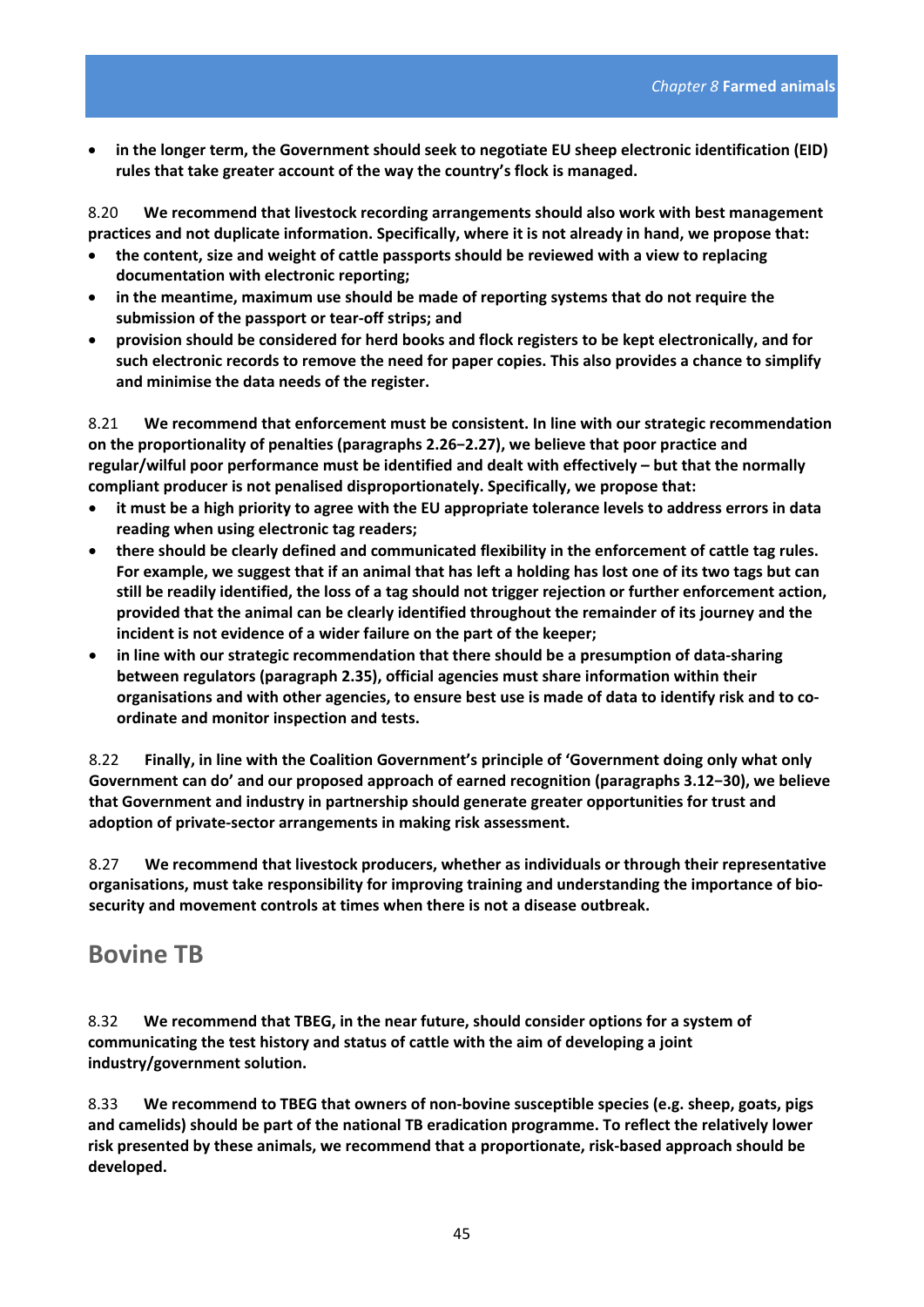# **Animal welfare**

### **Welfare of animals at slaughter**

8.39 **We recommend that an authorised veterinary surgeon should be able to take account of supplementary evidence available about an applicant's competence and skills from another veterinarian. We recommend that this change should be implemented in advance of the new welfare‐at‐slaughter rules that come into effect on 1 January 2013.** 

8.40 **We recommend that Ministers consider changing the law now to enable the use of carbon dioxide for poultry slaughter rather than wait until 2013: the savings involved would appear to represent a 'compelling reason' for early transposition (see paragraph 2.49).**

**Welfare of animals during transport** 

8.41 **We recommend that industry, in consultation with Government, bring together existing guidance on fitness for transport so that there is a common reference for producer, haulier and regulator**.

8.42 **To improve information about the handling process, we recommend that, if requested by the** exporter, the issuing agency informs them of the date on which the documentation will be sent to the **veterinary officer for completion**.

### **Fallen stock/disposal/on‐farm burial**

8.44 **We recommend:**

- **the continued development and adoption of methods of containing stock prior to disposal and bio‐ reduction, and**
- **continuing to seek a derogation for burial of small farm animals.**

### **Animal health and veterinary medicines**

**Availability of veterinary medicines**

8.46 **We recommend that the regulator should continue to seek every opportunity in EU discussion to increase the availability of treatments by adopting regulatory approval processes to allow products to be approved for use across the EU.**

**Farm veterinary medicines records**

8.48 **We recommend that the VMD should take steps to simplify record‐keeping demands where the regulation allows. We also recommend that the VMD pursues its policy of asking the European Commission to consider the extent of the records to be kept and to retain only those necessary for consumer safety and, on a proportionate basis, for animal safety.**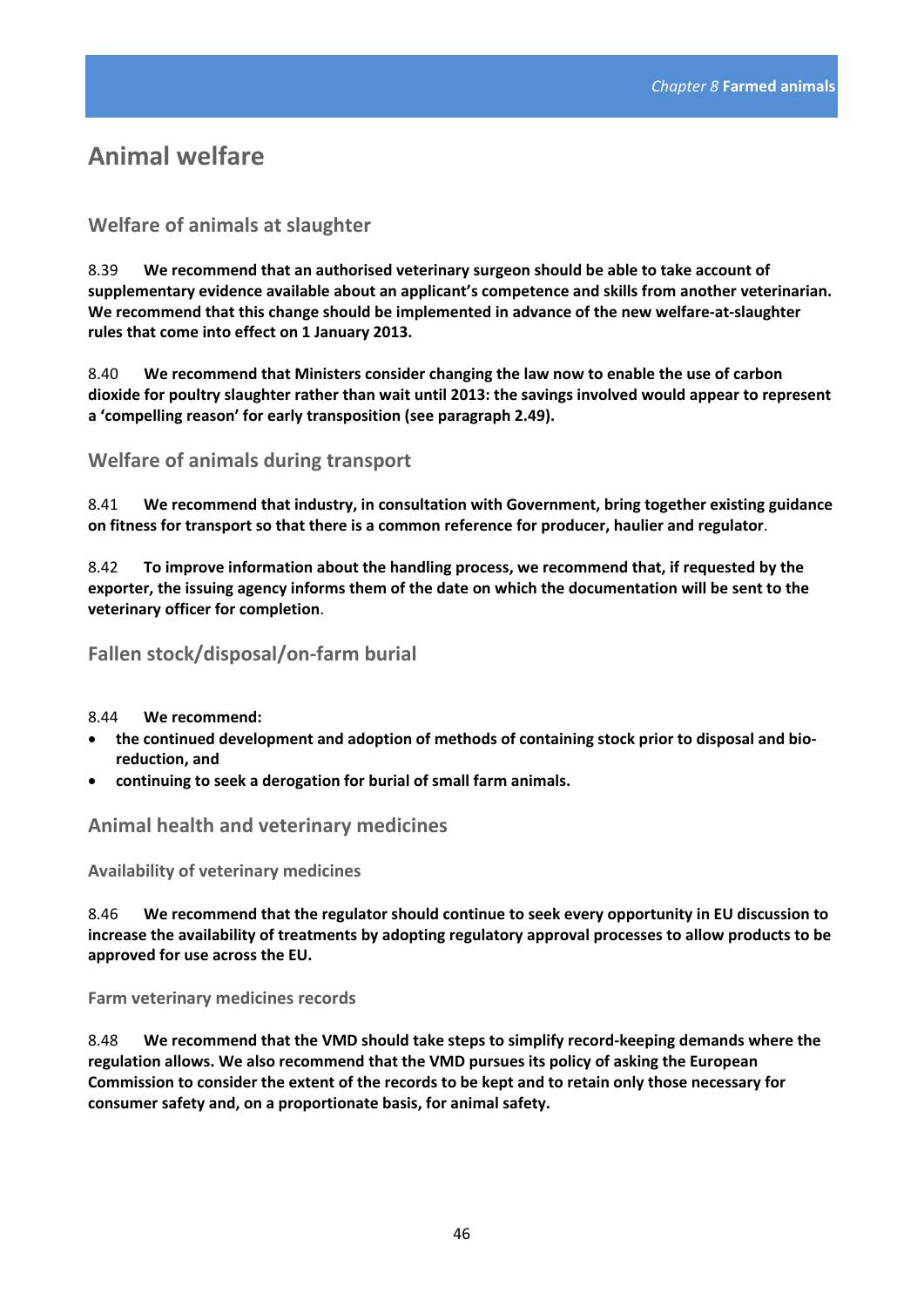# *Chapter 9* **Growing and crops**

**To safeguard the future of the EU Fruit and Vegetables Scheme, we recommend that:**

- **Defra, the Rural Payments Agency (RPA) and the horticulture industry must work together to disseminate new guidance that provides clarity on eligibility of Producer Organisations and measures which are permitted within operational programmes;**
- the RPA should act swiftly to carry out a review of compliance, using this guidance, so that only **those Producer Organisations which meet the scheme's conditions are eligible for payment;**
- **the review must bring about a significant improvement in the relationship between Government and the horticulture industry, with increased mutual trust and responsibility; and**
- in the long term, the UK should work with other Member States to press for improved consistency of **interpretation of the scheme rules at the EU level.**

**Pesticides must be regulated in order to protect human health and the environment, but the continued availability of an adequate range of effective pesticides is critical to sustainable food production. We recommend that:**

- **Defra should continue to lobby in the EU for a regulatory system governing pesticides that is based on risk not hazard; and**
- **in the short term, Defra facilitates adequate availability of pesticides (including for minor crops).**

**The Home Office should act immediately to amend the Misuse of Drugs Act so that hemp with low Tetrahydrocannabinol content, grown for industrial reasons, is not subject to a dual licensing regime.** 

# **Introduction**

9.03 **We endorse the Fruit and Vegetable Task Force's regulatory recommendations and are pleased that Defra Ministers have accepted them.** 

# **EU fruit and vegetables producer organisation scheme**

**Making the scheme work**

9.09 **We believe it essential for Defra and RPA (in consultation with industry) to review the current EU Fruit and Vegetables Producer Organisation scheme and make prompt changes to get this model right. Growers must also ensure that they comply with the scheme rules and co‐operate with Government so that the review is effectively and speedily executed.** 

**Short‐term recommendations (domestic level)**

9.12 **We recommend that POs use this guidance to consider whether they need to amend their operational and organisational structure to meet the scheme requirements.**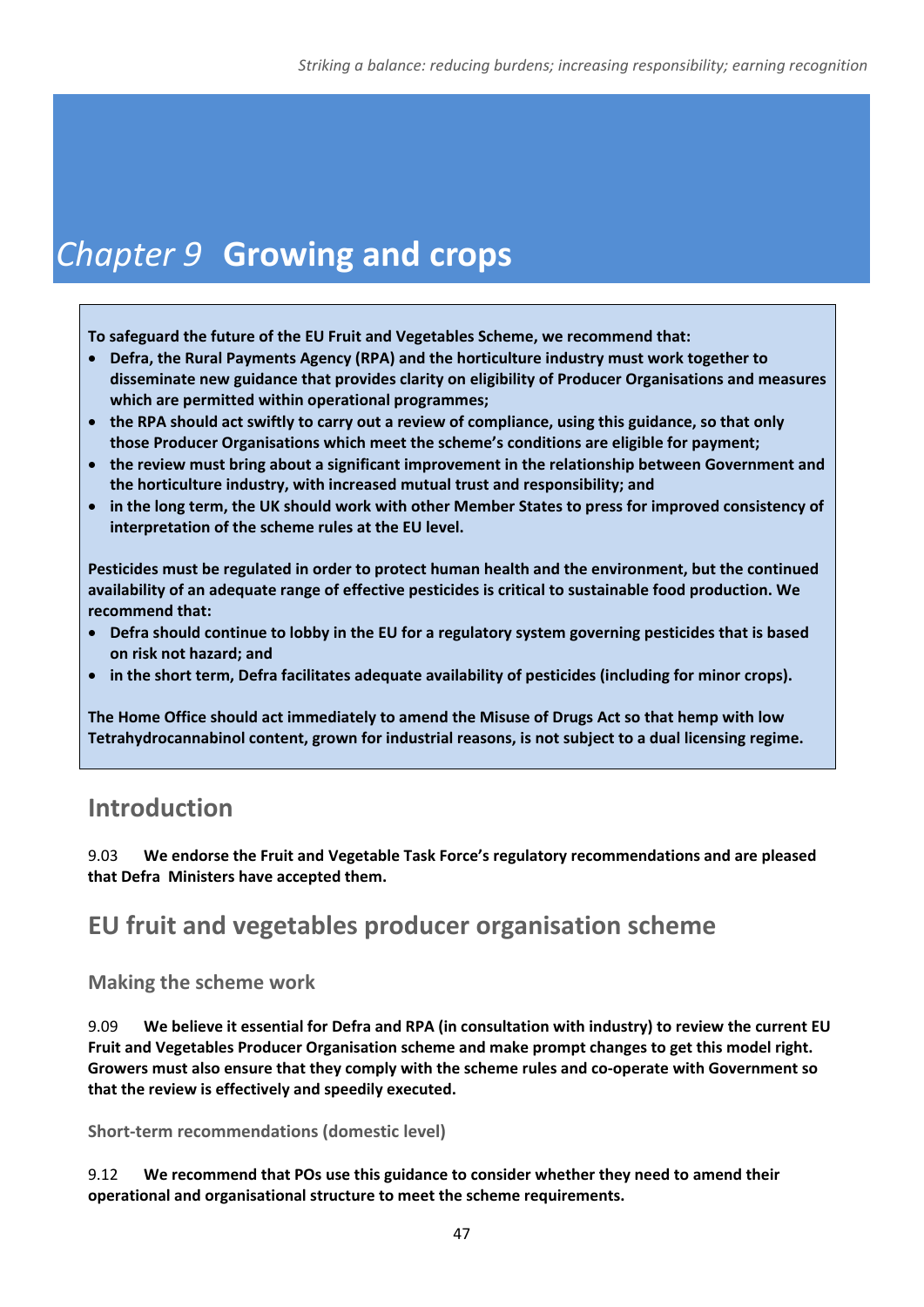9.13 **We recommend that POs themselves provide RPA with a much clearer picture of their operational practices and the evidence of how they meet the scheme requirements**.

9.14 **We recommend that members of those POs that do not comply with the scheme requirements should be encouraged to join existing compliant POs, and consideration should be given as to how Defra could facilitate this.**

9.15 **We recommend that RPA staff responsible for scheme administration should have the opportunity to gain an understanding of the fruit and vegetable industry and how PO businesses operate in it. This is something with which POs should assist.** 

9.16 **Where problems arise, we recommend that Defra, the RPA and POs work together immediately to solve them before they cause difficulties for the scheme.**

9.17 **We recommend that Government and industry should work together to improve communication with POs about the reasons for the separate audit processes, and the auditing of the inspections themselves. Government should seek to improve the efficiency of the audit process while remaining consistent with EU requirements.**

**Longer‐term recommendations (EU level)**

9.18 **We recommend that:**

- **the European Commission and auditors pursue consistent interpretation of the scheme's regulations across the 27 Member States;**
- **the European Commission works with industry and Member States to draft guidance on interpreting scheme legislation;**
- **the European Commission considers developing a 'compliance promotion initiative' along the lines developed by the Directorate‐General for the Environment on other regulatory frameworks; and**
- **Defra continues its dialogue with Member States who have faced similar problems, in order to draw together an approach that encourages clarity and consistency of application of the scheme rules.**

## **Pesticides**

**Dealing with change**

9.25 **It is essential for the Government, pesticides manufacturers and distributors, and farming industry associations to clearly communicate these legislative changes to pesticide users. In line with our strategic recommendation on post‐implementation review (paragraph 2.49) and the Government's commitment to sunsetting (paragraph 2.09), we recommend a review of the new legislative framework after it has bedded in.**

9.26 **We are concerned that the EU pesticides legislation is moving towards a hazard‐based approach to regulation rather than one based on risk. We believe that this change is fundamentally contrary to good practice and the principles of better regulation. We are aware that the UK Government has repeatedly expressed this view and we reinforce its message.**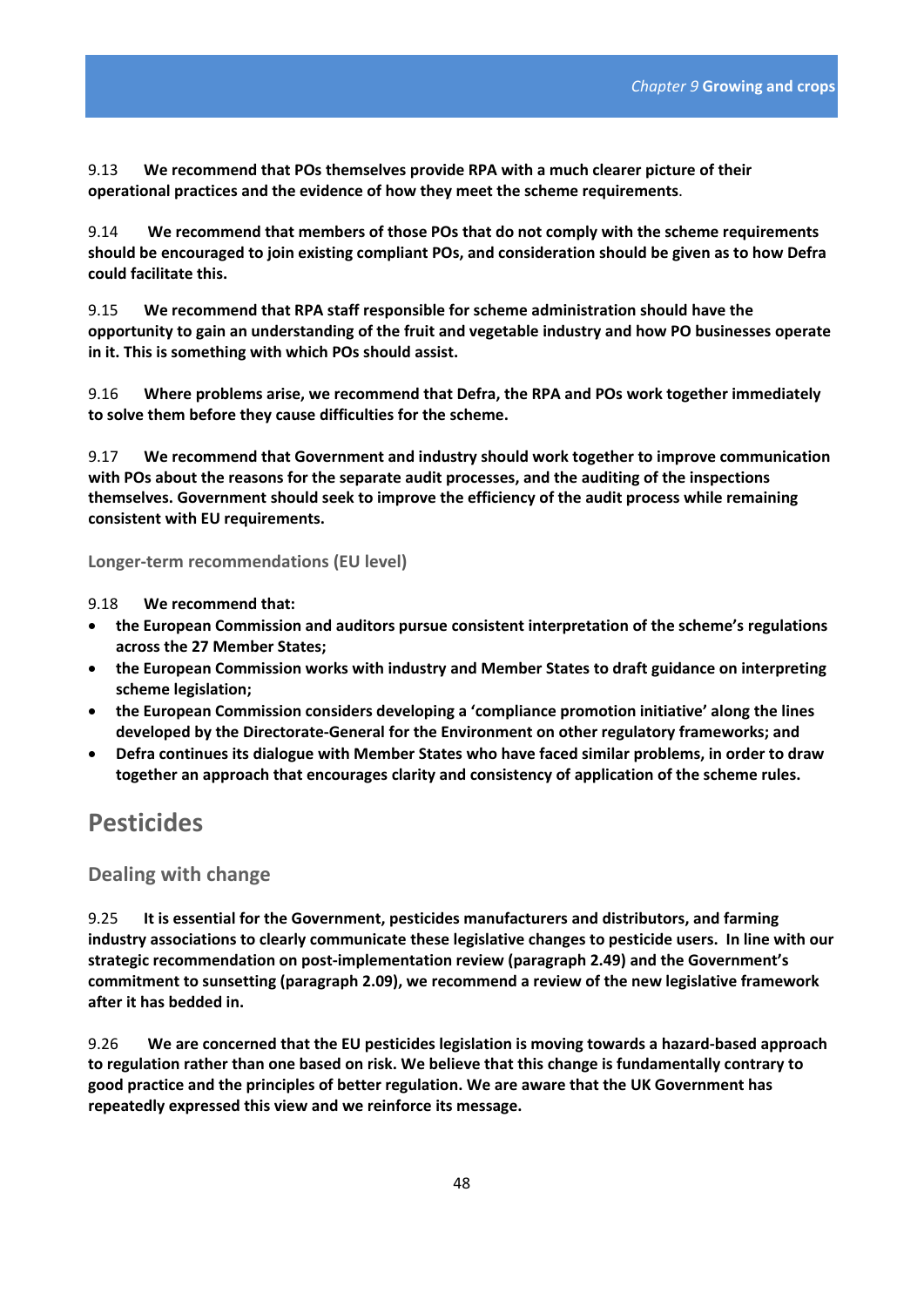#### **Approvals**

9.31 We support the move to a zonal approach to approvals that will take effect in June 2011 as a **result of the new EU Regulation 1107/2009. We recommend that the UK should press for the development of this approach so that, ultimately, approvals (including for minor uses) in other Member States should immediately be available for use in the UK, and vice versa.**

9.33 **We recommend that the Government should support the introduction of such an EU fund for minor use approvals. On SOLAs, we recommend that re‐registration in groups is allowed, and incur a single fee.**

9.34 **We believe there remains room for significant improvement in the speed of the approvals process.**

9.35 **We recommend that CRD should actively work for simple interpretation of regulation on bio‐ pesticides. In particular, we recommend that regulation of the plant protection uses of pest‐specific semio‐chemicals, including the above uses, should be simplified to expedite their development, commercialisation and adoption.** 

#### **Withdrawals**

9.37 Where the active ingredient itself remains safe to use (and thus there is no risk to health or **environment), we recommend that growers be allowed a significant grace period to use up their stock of pesticides following withdrawal.**

9.38 **We recommend that more could be done nationally to communicate the cut‐off dates throughout the industry so that growers are clearer on the deadline for using up approved products. We recommend that trade associations, suppliers and other representative bodies take responsibility for cascading this pesticides newsletter more widely.**

#### **Pesticides use and harmonisation of worker exposure**

9.40 **We recommend that the CRD supports the development of new guidance by the European Food Safety Authority which aims to harmonise exposure assessment methods. We endorse CRD and industry's efforts to get data needed to refine worker exposure assessments and justify increased harmonisation.**

#### **Engagement between industry and Government**

9.41 **We recommend that CRD and industry establish an industry‐only route of communicating sensitive information, to allow issues to be raised confidentially at an early stage.** 

#### **Minor issues**

9.43 **We recommend that manufacturers ensure that labels are clear and consistent with CRD guidance in its** *Labelling handbook***.**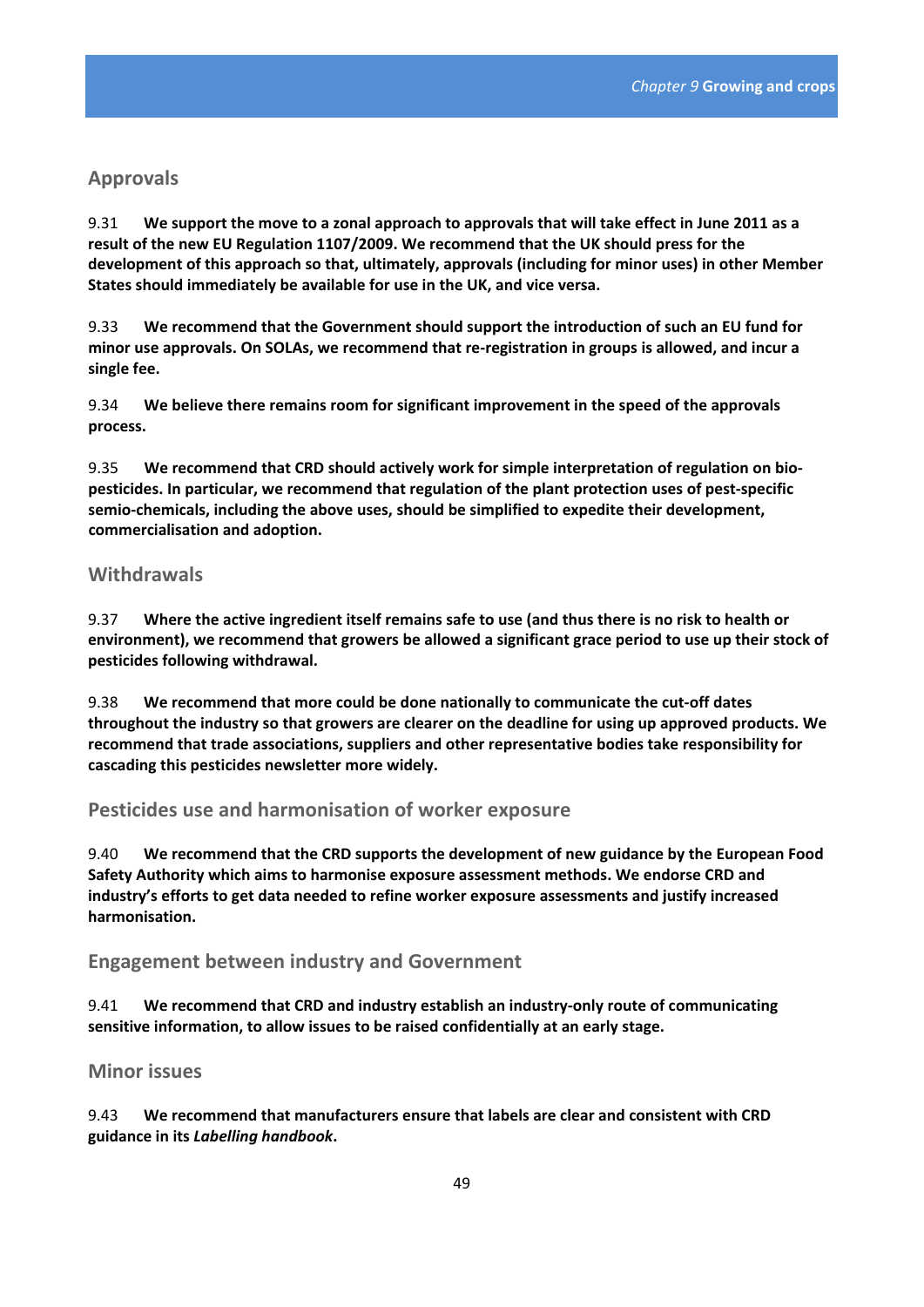9.44 **We propose an online central register for datasheets for pesticides, so that the requirements for control of substances hazardous to health (COSHH) regulations could be fulfilled digitally rather than on paper. We recommend that CRD and industry together establish how this might best be achieved.**

## **Licensing of industrial hemp**

9.50 **We recommend that the Home Office should immediately establish the THC‐content below which** *Cannabis sativa* **varieties can be considered to be safe and where its cultivation cannot be** considered as intended for drugs use (a figure of 0.5% has been suggested to us). The Misuse of Drugs Act **should then be amended to only provide for licensing of** *Cannabis sativa* **cultivation of varieties with a THC level above the threshold.**

9.51 **We recommend that Home Office acts immediately to ensure that a single general licence and** inspection regime is agreed until such a time as the Misuse of Drugs Act can be amended, in order to not **further restrict the natural expansion of cultivation of this crop.** 

### **Farm‐saved seed**

9.55 **We recommend that it should be possible to trade home‐saved seed between holdings that are linked by being under the same management, but understand that this may require renegotiation in the EU.**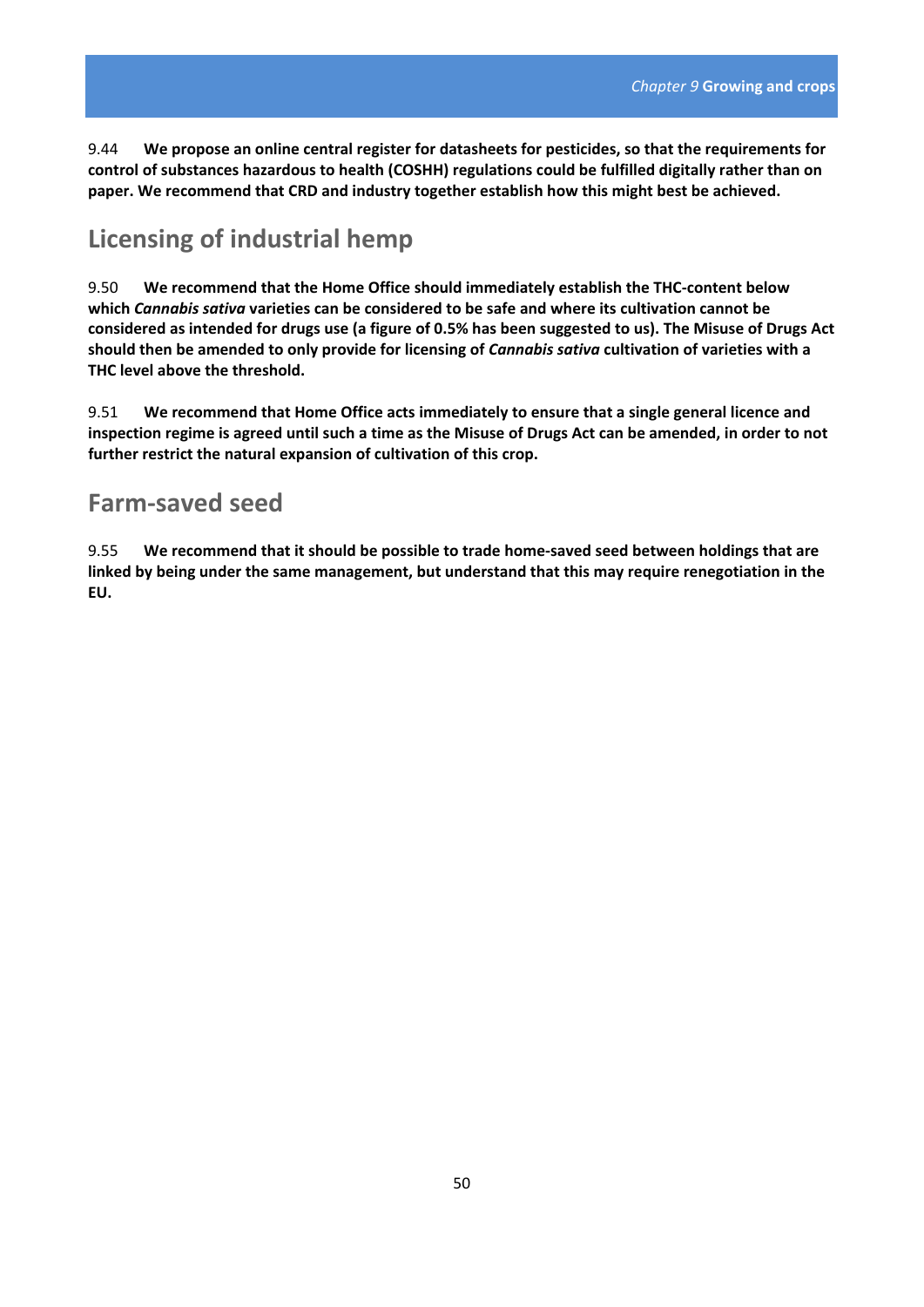# *Chapter 10* **TSEs, meat hygiene inspections and food processing**

**We believe that burdens on business can be reduced without compromising food safety, and recommend:**

- **pressing the EU for early decisions on changes to meat hygiene and TSE rules and then implementing reduced regulatory arrangements without delay;**
- **allowing meat processors to obtain risk‐based meat inspection services from accredited private sector providers within a system managed robustly by the competent authority;**
- **revisiting the interpretation of legislation relating to antibiotic failures in milk; and**
- **renegotiating the requirement to destroy milk from TB reactors;**
- **removing the Beef Labelling Scheme;**
- **encourage Defra and the Food Standards Agency to engage constructively with the current reviews on the sampling of veterinary residues and trichinella controls; and**
- **ways in which earned recognition would help reduce paperwork arising from food chain information requirements and reduce inspections of poultry and egg producers.**

# **TSEs and meat hygiene controls**

### **TSE controls and the EU TSE Roadmap2**

10.05 **We recommend that the Government makes maximum use of existing derogations in EU legislation, fully supports moves to more proportionate and risk‐based TSE controls, and implements changes without delay once revised EU legislation comes into effect**.

10.06 **We recommend that official controls on BSE testing and SRM removal in abattoirs are reviewed** to ensure that they are fully risk-based (not 'tick-box') and take account of the FBO record of compliance.

10.07 **We recommend that the domestic TSE regulations are changed to take advantage of the existing derogation in EU law, which permits authorised cutting plants to harvest head meat.**

### **Meat hygiene controls**

10.08 **We recommend that the Government supports moves to more proportionate and risk‐based meat hygiene controls and inspection that take account of earned recognition.** 

10.15 **We recommend that consistently competent FBOs should be able to use accredited private sector bodies to provide meat inspection services. We recommend that the FSA should approve and designate these accredited private‐sector bodies as control bodies**.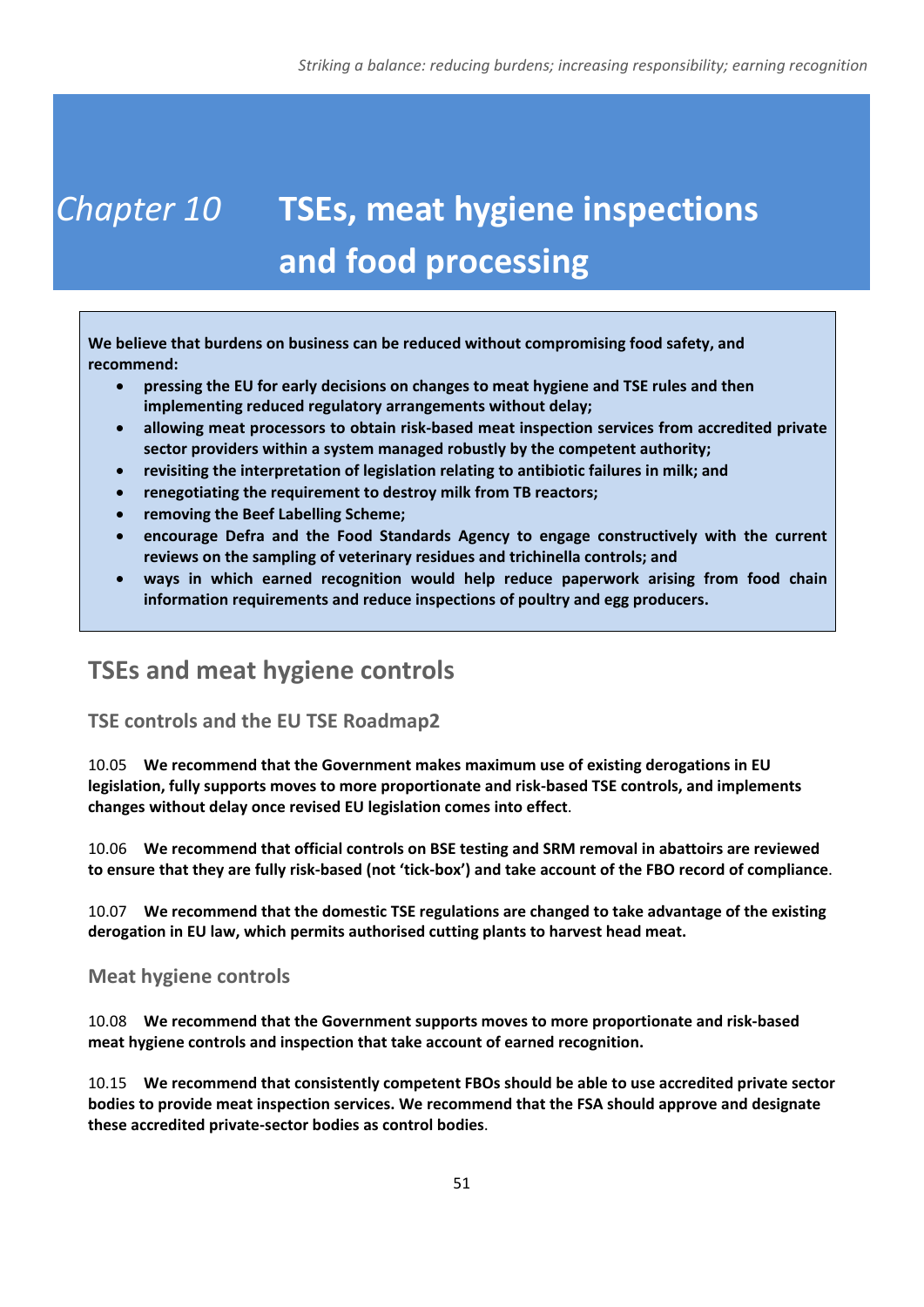10.17 **We recommend that a joint industry/official group with an independent Chair considers the criteria for accepting provision of meat inspection services by accredited third parties and reports to FSA as soon as possible**.

10.19 **We recommend greater use of cold inspection for small abattoirs**.

10.20 **We recommend that the FSA continues to work with industry to develop trials of innovative inspection arrangements.**

10.21 **We recommend that there should be consistency of approach in England and Scotland when dirty animals are presented for slaughter, with the option of returning animals to the producer.**

#### 10.22 **We recommend reviews of the following elements, where there appear to be issues of consistency, flexibility or propriety that should be addressed:**

- consistency in permitted process for sterilising knives etc in abattoirs and cutting plants;
- inspection arrangements for udders and testicles;
- greater flexibility for FBO staff to inspect and approve young animals and offal;
- arrangements for moving edible co-products between licensed meat premises;
- adopting risk-based controls to regulate the period between slaughter and minced-meat production; and
- the requirement for the FBO to collect forms relating to transporter cleaning of vehicles.

## **Other food‐processing issues**

#### **Food safety controls**

10.24 **We recommend that the FSA should reopen discussions with the European Commission about the interpretation of legislation relating to antibiotic failures in milk. We recommend that Defra and the** FSA should work with industry to establish a suitable way forward for disposing of milk that has failed **antibiotic tests.**

10.25 **We recommend that Defra, the FSA and dairy trade associations should open discussions on how pasteurised milk from TB‐reactor cows could safely enter the food chain.**

10.26 **We recommend that Defra should engage constructively with this review in order to ensure that the surveillance requirements are proportionate.**

10.27 **We endorse EFSA's review into trichinella controls.**

#### **Abattoirs and slaughterhouses**

10.29 **We recommend a dialogue between the haulage industry, abattoirs and the FSA to ensure that abattoirs provide vehicle‐washing facilities in line with their obligations, and appropriate actions are taken against those that do not provide adequate facilities.**

10.30 **We recommend that the FSA should review the opinion, including the risk assessment, and discuss with Ministers whether the UK should press for revised arrangements to allow for greater recycling of water in slaughterhouses.**